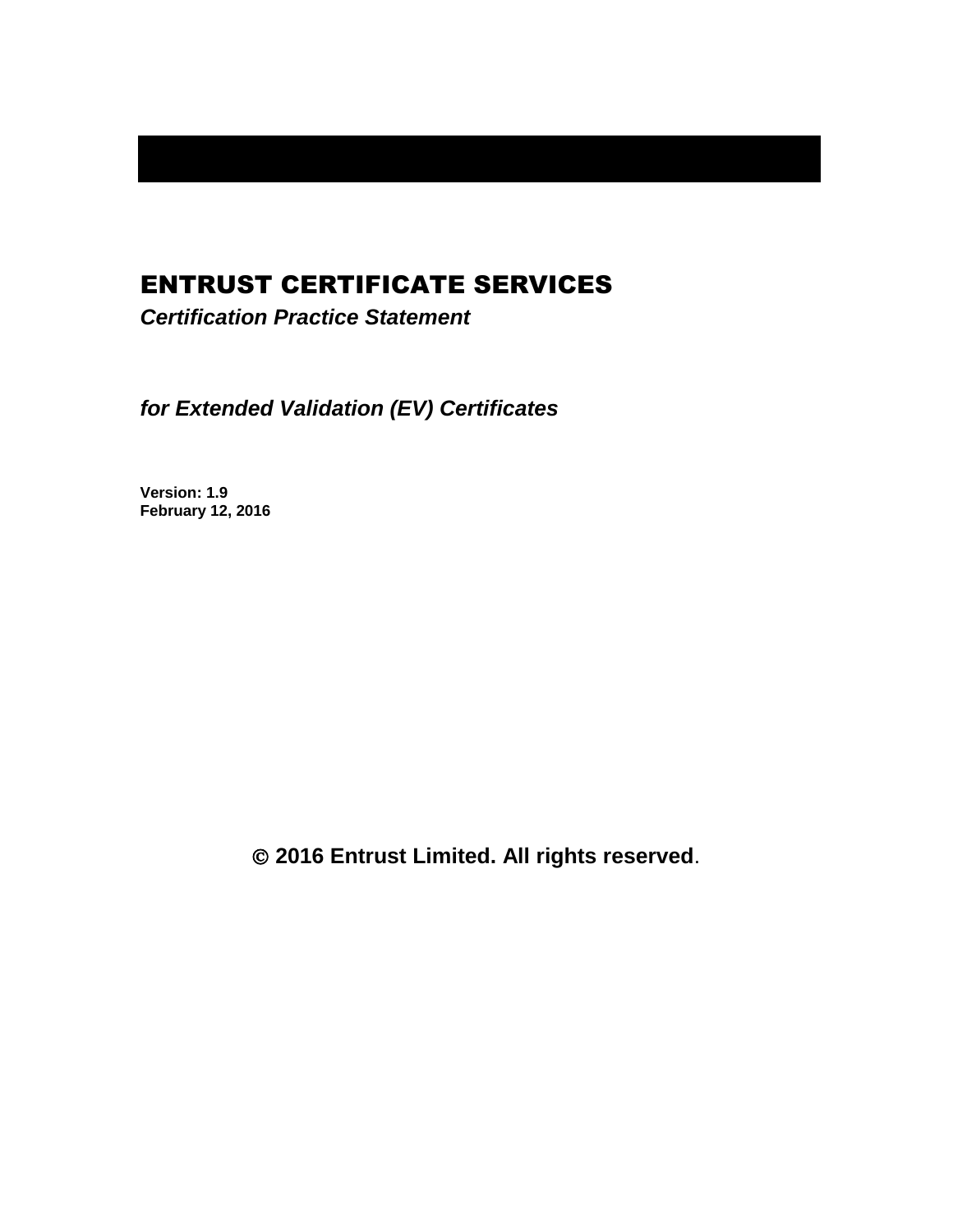# **Revision History**

| Issue | Date               | Changes in this Revision                            |
|-------|--------------------|-----------------------------------------------------|
| 1.0   | November 30, 2006  | Initial version.                                    |
| 1.01  | January 11, 2007   | <b>Initial Release</b>                              |
| 1.02  | August 1, 2007     | Update to implement EV Guidelines v1.0 and          |
|       |                    | <b>OCSP</b> data requirements                       |
| 1.1   | September 24, 2008 | Revision to routine rekey and key changeover.       |
|       |                    | Other minor revisions having no substantive         |
|       |                    | impact.                                             |
| 1.2   | December 3, 2009   | Revisions to add additional application software    |
|       |                    | vendors and relying parties as third party          |
|       |                    | beneficiaries. Deleted Subscriber notice            |
|       |                    | requirements. Added Non-Commercial Entities to      |
|       |                    | end-entity types. Added Certificate Profiles. Other |
|       |                    | minor revisions having no substantive impact.       |
| 1.3   | February 28, 2011  | Updated disaster recovery requirements and other    |
|       |                    | minor changes having no substantive impact.         |
| 1.4   | June 25, 2012      | Update for compliance to Baseline Requirements      |
|       |                    |                                                     |
| 1.5   | December 1, 2013   | Update for inclusion of data controls for           |
|       |                    | certificate renewal, support for smartcards, and    |
|       |                    | subordinate CA certificates                         |
| 1.6   | March 4, 2014      | <b>Change to Loss Limitations</b>                   |
| 1.7   | April 6, 2015      | Updated PKI hierarchy, SHA-2, added Certificate     |
|       |                    | <b>Transparency and Certification Authority</b>     |
|       |                    | Authorization                                       |
| 1.8   | July 6, 2015       | Update for EV Code Signing                          |
| 1.9   | February 12, 2016  | Updates for HSM criteria                            |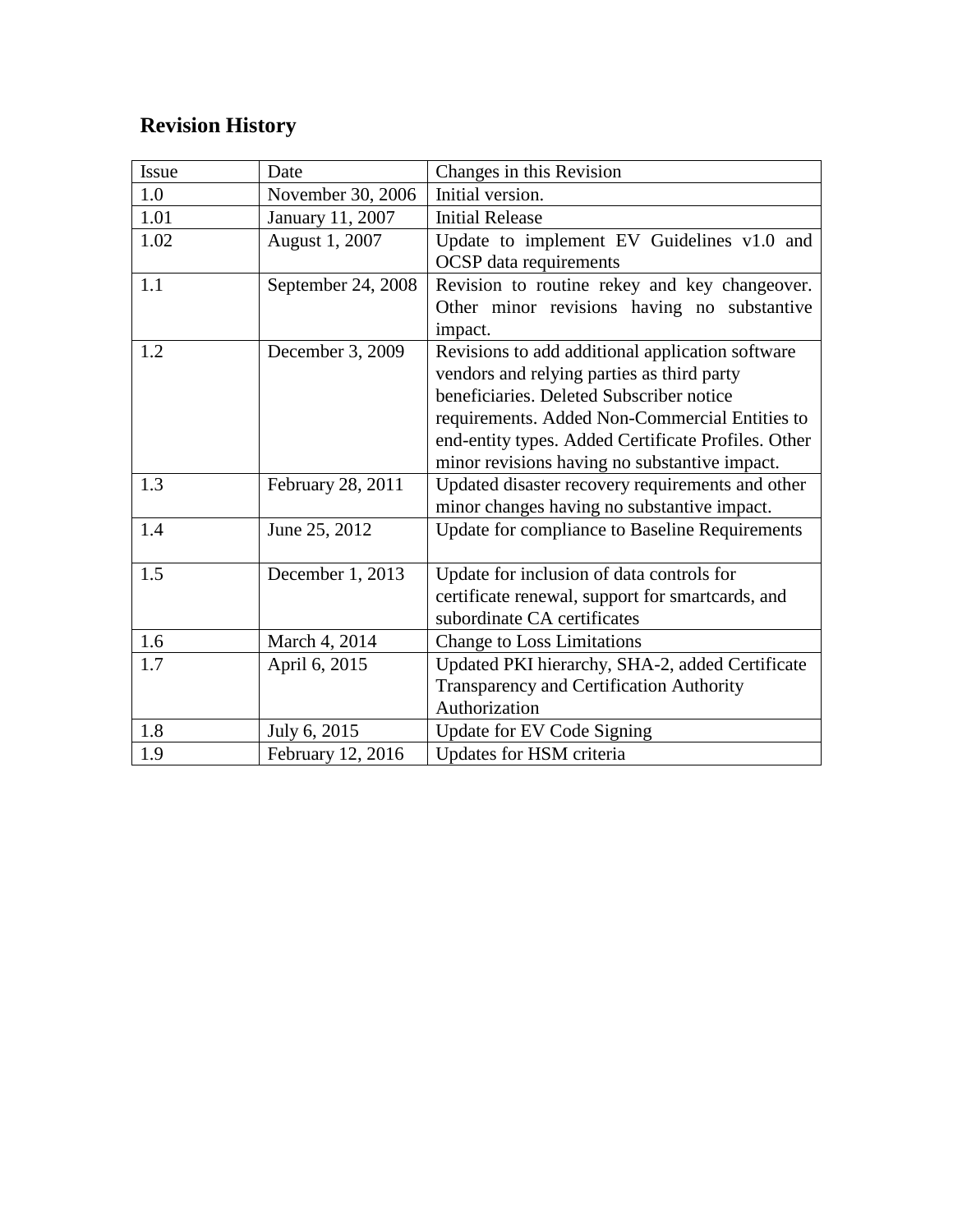# **TABLE OF CONTENTS**

|    | 1.1                                              |  |  |  |
|----|--------------------------------------------------|--|--|--|
|    | 1.2<br>1.2.1<br>1.2.2                            |  |  |  |
|    | 1.3<br>1.3.1<br>1.3.2<br>1.3.3<br>1.3.4          |  |  |  |
|    | 1.4<br>1.4.1<br>1.4.2                            |  |  |  |
| 2. |                                                  |  |  |  |
|    | 2.1<br>2.1.1<br>2.1.2<br>2.1.3<br>2.1.4<br>2.1.5 |  |  |  |
|    | 2.2<br>2.2.1<br>2.2.2                            |  |  |  |
|    | 2.3<br>2.3.1<br>2.3.2<br>2.3.3                   |  |  |  |
|    | 2.4<br>2.4.1<br>2.4.2<br>2.4.3                   |  |  |  |
|    | 2.5<br>2.5.1<br>2.5.2<br>2.5.3<br>2.5.4<br>2.5.5 |  |  |  |
|    | 2.6<br>2.6.1<br>2.6.2<br>2.6.3<br>2.6.4          |  |  |  |
|    | 2.7<br>2.7.1<br>2.7.2                            |  |  |  |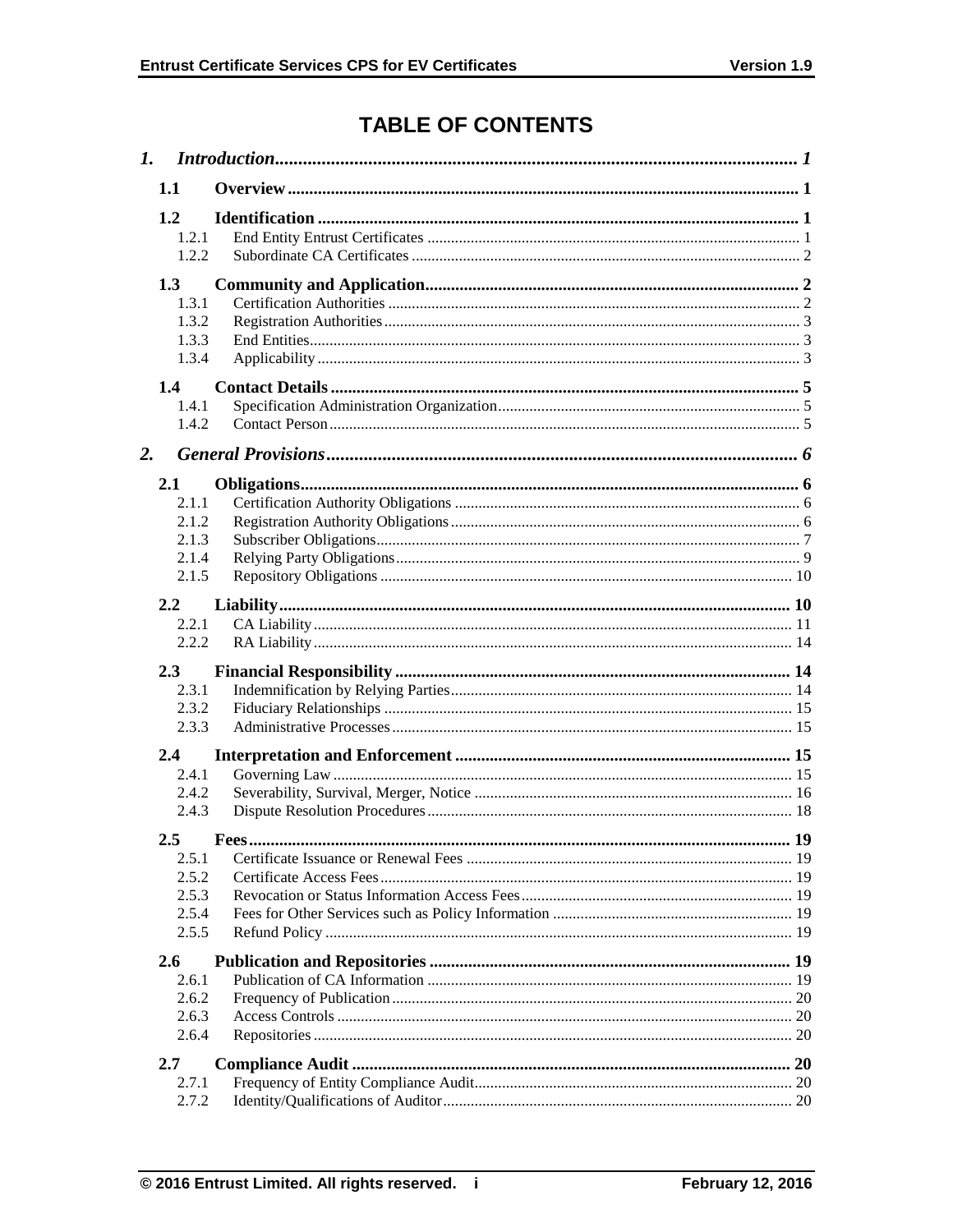|                      | 2.7.3          |                       |    |
|----------------------|----------------|-----------------------|----|
|                      | 2.7.4          |                       |    |
|                      |                |                       |    |
|                      | 2.7.5          |                       |    |
|                      | 2.7.6          |                       |    |
|                      | 2.8            |                       |    |
|                      | 2.8.1          |                       |    |
|                      | 2.8.2          |                       |    |
|                      | 2.8.3          |                       |    |
|                      | 2.8.4          |                       |    |
|                      | 2.8.5          |                       |    |
|                      | 2.8.6          |                       |    |
|                      | 2.8.7          |                       |    |
|                      |                |                       |    |
|                      | 2.9            |                       |    |
| $\boldsymbol{\beta}$ |                |                       |    |
|                      | 3.1            |                       |    |
|                      | 3.1.1          |                       |    |
|                      | 3.1.2          |                       |    |
|                      | 3.1.3          |                       |    |
|                      | 3.1.4          |                       |    |
|                      | 3.1.5          |                       |    |
|                      | 3.1.6          |                       |    |
|                      | 3.1.7          |                       |    |
|                      | 3.1.8          |                       |    |
|                      | 3.1.9          |                       |    |
|                      | 3.1.10         |                       |    |
|                      |                |                       |    |
|                      |                |                       |    |
|                      | 3.2            |                       |    |
|                      | 3.3            |                       |    |
|                      | 3.4            |                       |    |
| $\boldsymbol{4}$     |                |                       |    |
|                      |                |                       |    |
|                      | 4.1            |                       |    |
|                      | 4.1.1          |                       |    |
|                      | 4.2            | Certificate Issuance. | 27 |
|                      | 4.2.1          |                       |    |
|                      | 4.2.2          |                       |    |
|                      | 4.2.3          |                       |    |
|                      | 4.2.4          |                       |    |
|                      | 4.2.5          |                       |    |
|                      | 4.2.6          |                       |    |
|                      | 4.2.7          |                       |    |
|                      | 4.3            |                       |    |
|                      |                |                       |    |
|                      | 4.4<br>4.4.1   |                       |    |
|                      | 4.4.2          |                       |    |
|                      | 4.4.3          |                       |    |
|                      |                |                       |    |
|                      | 4.4.4          |                       |    |
|                      | 4.4.5<br>4.4.6 |                       |    |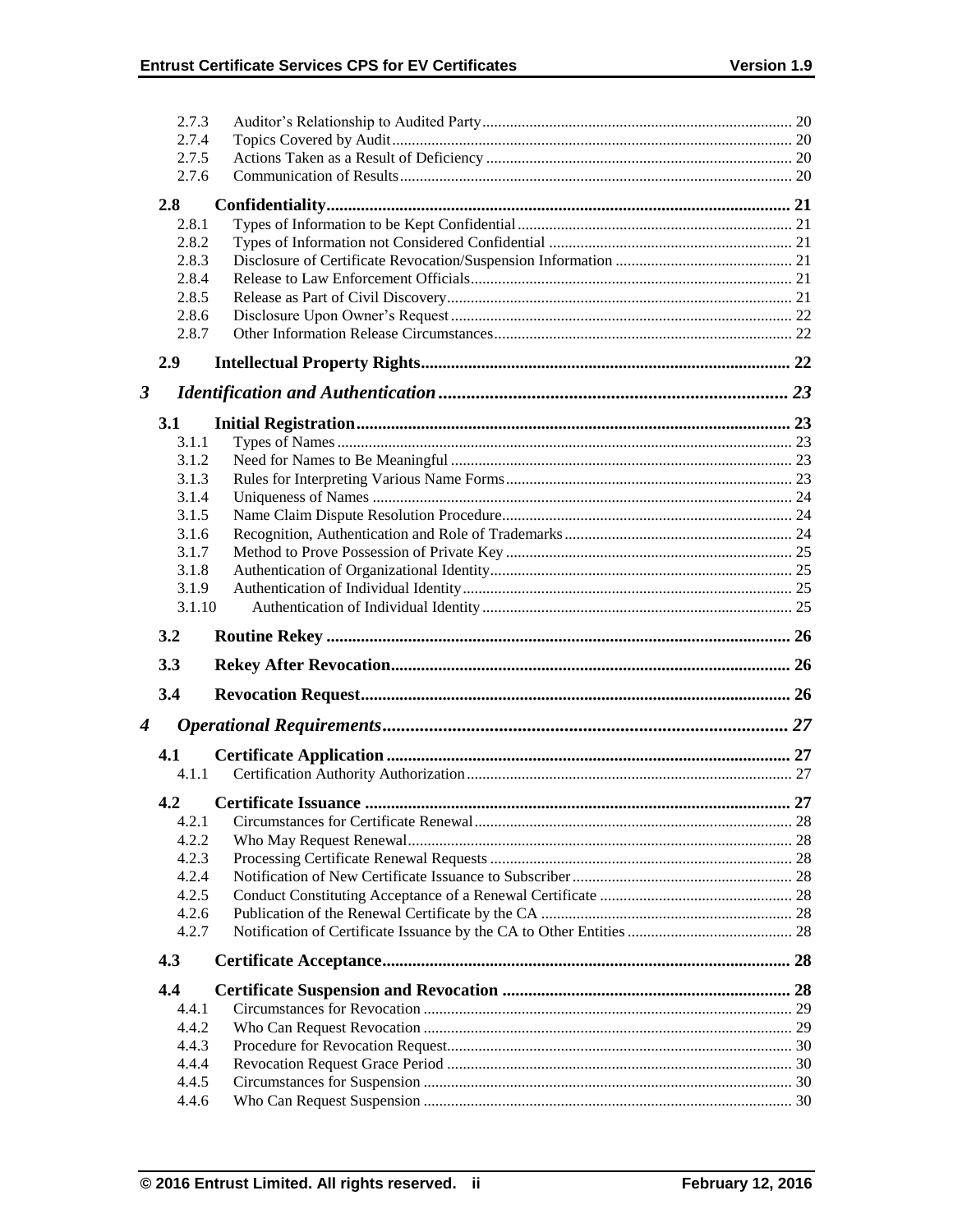|        | 4.4.7            |                                                                       |  |
|--------|------------------|-----------------------------------------------------------------------|--|
|        | 4.4.8            |                                                                       |  |
|        | 4.4.9            |                                                                       |  |
| 4.4.10 |                  |                                                                       |  |
| 4.4.11 |                  |                                                                       |  |
|        | 4.4.12           |                                                                       |  |
|        | 4.4.13<br>4.4.14 |                                                                       |  |
|        | 4.4.15           | Checking Requirements For Other Forms of Revocation Advertisements 31 |  |
|        | 4.5              |                                                                       |  |
|        | 4.6              |                                                                       |  |
|        | 4.7              |                                                                       |  |
|        | 4.8              |                                                                       |  |
|        |                  |                                                                       |  |
|        | 4.9              |                                                                       |  |
| 5      |                  |                                                                       |  |
|        | 5.1              |                                                                       |  |
|        | 5.1.1            |                                                                       |  |
|        | 5.1.2            |                                                                       |  |
|        | 5.1.3            |                                                                       |  |
|        | 5.1.4            |                                                                       |  |
|        | 5.1.5            |                                                                       |  |
|        | 5.1.6<br>5.1.7   |                                                                       |  |
|        | 5.1.8            |                                                                       |  |
|        | 5.2              |                                                                       |  |
|        | 5.3              |                                                                       |  |
|        |                  |                                                                       |  |
| 6      |                  |                                                                       |  |
|        | 6.1              |                                                                       |  |
|        | 6.1.1            |                                                                       |  |
|        | 6.1.2            |                                                                       |  |
|        | 6.1.3<br>6.1.4   |                                                                       |  |
|        | 6.1.5            |                                                                       |  |
|        | 6.1.6            |                                                                       |  |
|        | 6.1.7            |                                                                       |  |
|        | 6.1.8            |                                                                       |  |
|        | 6.1.9            |                                                                       |  |
|        | 6.2              |                                                                       |  |
|        | 6.2.1            |                                                                       |  |
|        | 6.2.2            |                                                                       |  |
|        | 6.2.3            |                                                                       |  |
|        | 6.2.4            |                                                                       |  |
|        | 6.2.5<br>6.2.6   |                                                                       |  |
|        | 6.2.7            |                                                                       |  |
|        | 6.2.8            |                                                                       |  |
|        | 6.2.9            |                                                                       |  |
|        |                  |                                                                       |  |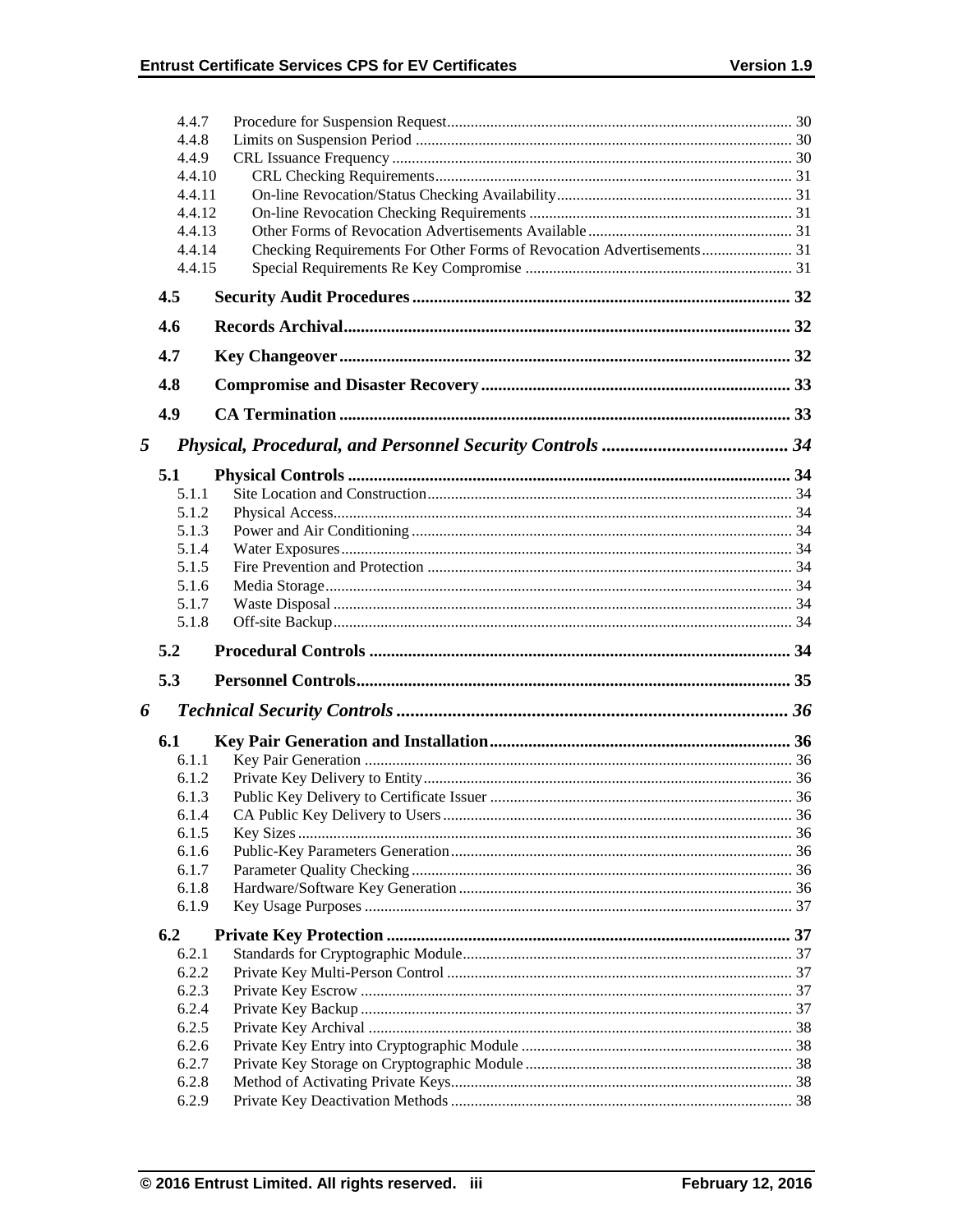|                | 6.2.10                         |  |  |  |  |
|----------------|--------------------------------|--|--|--|--|
|                | 6.3                            |  |  |  |  |
|                | 6.4                            |  |  |  |  |
|                | 6.5                            |  |  |  |  |
|                | 6.6<br>6.6.1<br>6.6.2<br>6.6.3 |  |  |  |  |
|                | 6.7                            |  |  |  |  |
|                | 6.8                            |  |  |  |  |
|                | 6.9                            |  |  |  |  |
| $\overline{7}$ |                                |  |  |  |  |
|                | 7.1                            |  |  |  |  |
|                | 7.2                            |  |  |  |  |
|                | 7.3                            |  |  |  |  |
|                | 7.4                            |  |  |  |  |
| 8              |                                |  |  |  |  |
|                | 8.1                            |  |  |  |  |
|                | 8.2                            |  |  |  |  |
|                | 8.3                            |  |  |  |  |
| 9              |                                |  |  |  |  |
| <i>10</i>      |                                |  |  |  |  |
|                |                                |  |  |  |  |
|                |                                |  |  |  |  |
|                |                                |  |  |  |  |
|                |                                |  |  |  |  |
|                |                                |  |  |  |  |
|                |                                |  |  |  |  |
|                |                                |  |  |  |  |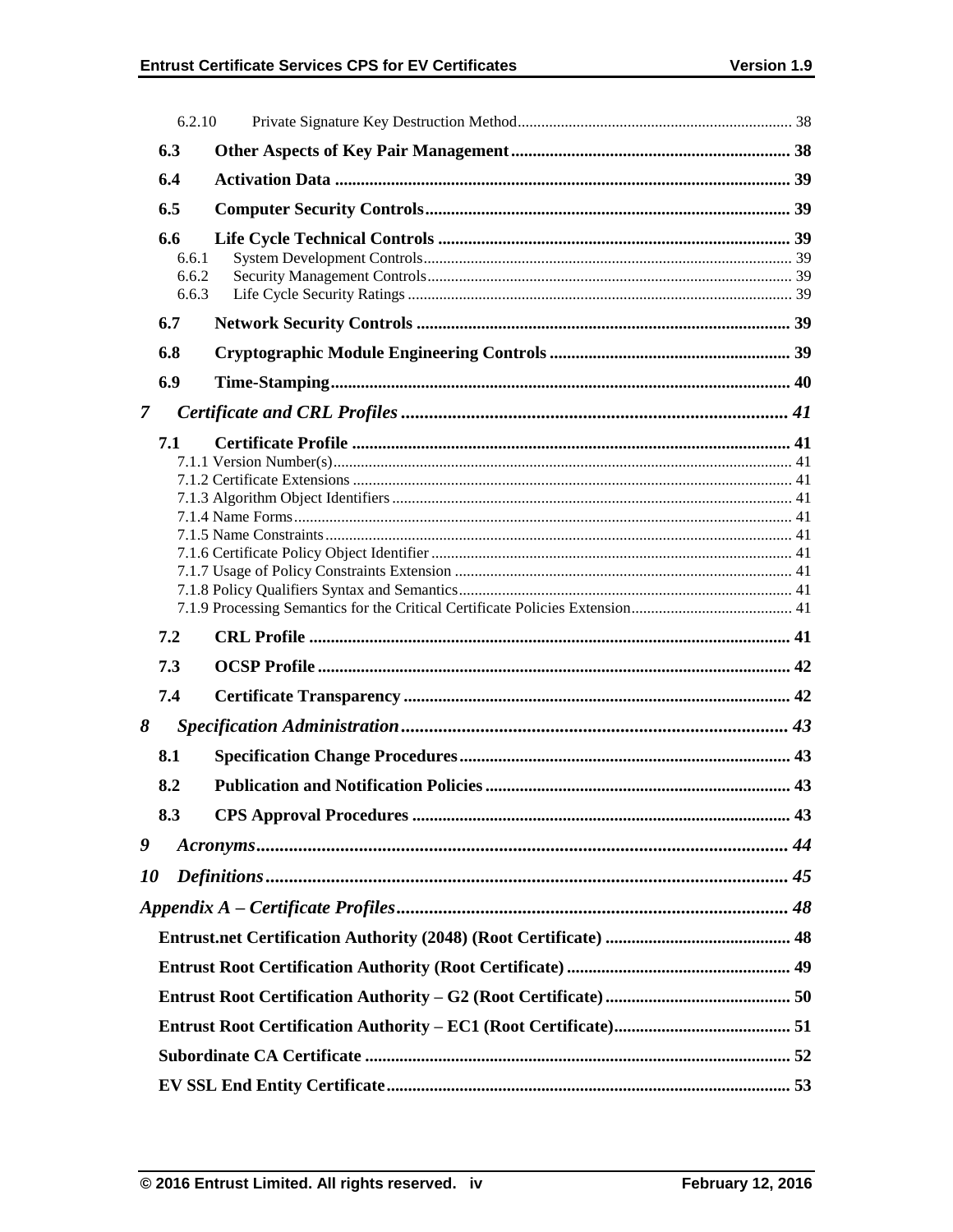|--|--|--|--|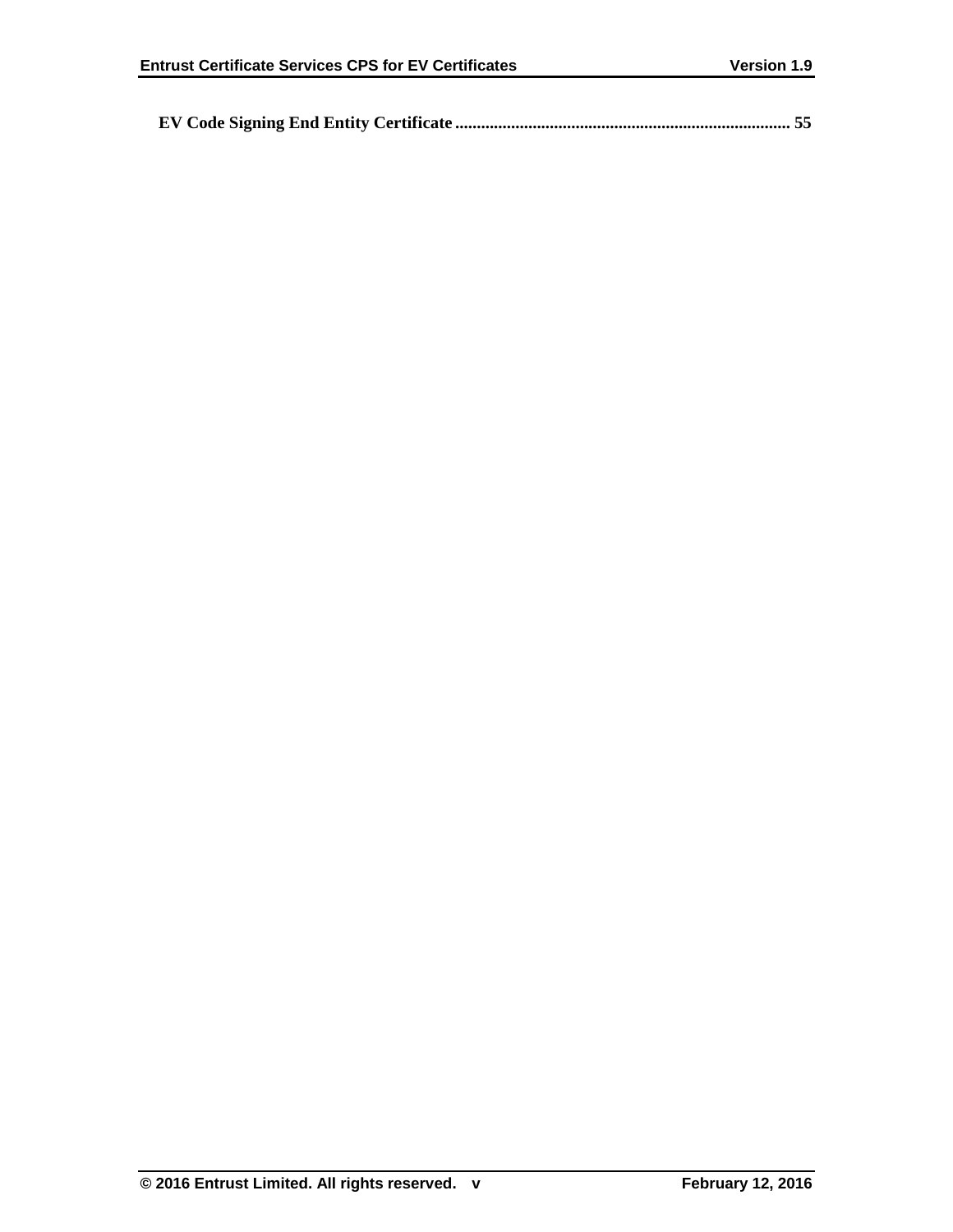## **1. Introduction**

Entrust Limited ("Entrust") uses Entrust's award winning Entrust Authority family of software products to provide standards-compliant digital certificates that enable more secure on-line communications.

The Entrust Certificate Services Certification Practice Statement for Extended Validation (EV) Certificates ("CPS") conforms to the current version of the following CA/Browser Forum documents published at [http://www.cabforum.org:](http://www.cabforum.org/)

- Guidelines for the Issuance and Management of Extended Validation Certificates ("EV SSL Guidelines")
- Guidelines for the Issuance and Management of Extended Validation Code Signing Certificates ("EV Code Signing Guidelines")
- Baseline Requirements for the Issuance and Management of Publicly-Trusted Certificates ("Baseline Requirements")

Note the EV SSL Guidelines and the EV Code Signing Guidelines will be referred to collectively as the EV Guidelines.

The EV Guidelines and the Baseline Requirements describe certain of the minimum requirements that a Certification Authority (CA) must meet in order to issue Extended Validation Certificates ("EV Certificates").

Subject Organization information from valid EV SSL Certificates may be displayed in a special manner by certain relying-party software applications (e.g., browser software) in order to provide users with a trustworthy confirmation of the identity of the entity that controls the website they are accessing.

In the event of any inconsistency between this CPS and the EV Guidelines, the EV Guidelines take precedence over this CPS.

# **1.1 Overview**

This CPS describes the practices and procedures of (i) the EV CAs, and (ii) RAs operating under the EV CAs. This CPS also describes the terms and conditions under which Entrust makes CA and Registration Authority (RA) services available in respect to EV Certificates. This CPS is applicable to all persons, entities, and organizations, including, without limitation, all Applicants, Subscribers, Relying Parties, Resellers, Co-marketers and any other persons, entities, or organizations that have a relationship with (i) Entrust in respect to EV Certificates and/or any services provided by Entrust in respect to EV Certificates, or (ii) any RAs operating under an EV CAs, or any Resellers or Co-marketers providing any services in respect to EV Certificates. This CPS is incorporated by reference into all EV Certificates issued by EV CAs. This CPS provides Applicants, Subscribers, Relying Parties, Resellers, Co-marketers and other persons, entities, and organizations with a statement of the practices and policies of the EV CAs and also of the RAs operating under the EV CAs. This CPS also provides a statement of the rights and obligations of Entrust, any third parties that are operating RAs under the EV CAs, Applicants, Subscribers, Relying Parties, Resellers, Co-marketers and any other persons, entities, or organizations that may use or rely on EV Certificates or have a relationship with an EV CA or a RA operating under an EV CA in respect to EV Certificates and/or any services in respect to EV Certificates.

# **1.2 Identification**

# **1.2.1 End Entity Entrust Certificates**

This document is called the Entrust Certificate Services Certification Practice Statement for Extended Validation Certificates.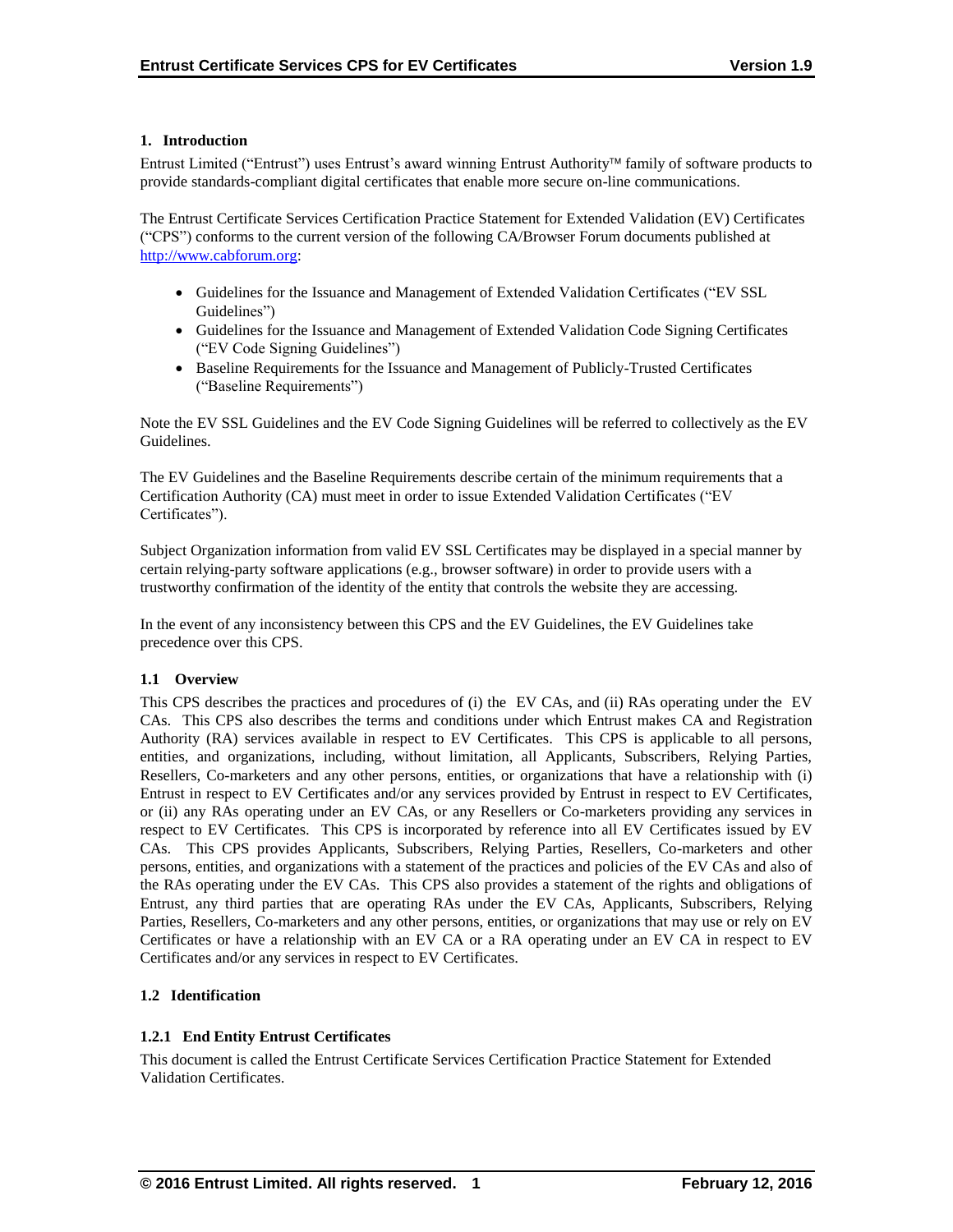Each EV Certificate issued by the EV CA to a Subscriber contains an Object Identifier (OID) defined by the EV CA in the certificate's certificatePolicies extension that:

- 1. indicates which EV CA policy statement (i.e. this CPS) relates to that certificate,
- 2. asserts the EV CA's adherence to and compliance with this CPS and the EV Guidelines, and which
- 3. by pre-agreement with Application Software Vendors, marks the certificate as being an EV Certificate.

The following OID has been registered by the EV CA for inclusion in EV Certificates. The OID indicates the EV Certificates meet the requirements of the EV Guidelines and the Baseline Requirements:

## **2.16.840.1.114028.10.1.2**

## **1.2.2 Subordinate CA Certificates**

Subordinate CA Certificates issued to an Entrust CA will contain either the any policy OID or an OID identifying the specific policy for that CA.

## **1.3 Community and Application**

## **1.3.1 Certification Authorities**

In the EV public-key infrastructure, CAs may accept Certificate Signing Requests (CSRs) and Public Keys from Applicants whose identity has been verified as provided herein by an Entrust-operated RA or by an independent third-party RA operating under an EV CA. If an EV Certificate Application is verified, the verifying RA will send a request to an EV CA for the issuance of an EV Certificate. The EV CA will create an EV Certificate containing the Public Key and identification information contained in the request sent by the RA to that EV CA. The EV Certificate created in response to the request will be digitally signed by the EV CA.

The EV Certificate Authority Hierarchy consists of Roots and Issuing CAs:

#### Root CA:

Common Name: Entrust Root Certification Authority Subject Key Identifier: 68 90 e4 67 a4 a6 53 80 c7 86 66 a4 f1 f7 4b 43 fb 84 bd 6d Thumbprint (SHA-1): b3 1e b1 b7 40 e3 6c 84 02 da dc 37 d4 4d f5 d4 67 49 52 f9

> SSL/TLS Issuing CA: Common Name: Entrust Certification Authority - L1E Subject Key Identifier: 5b 41 8a b2 c4 43 c1 bd bf c8 54 41 55 9d e0 96 ad ff b9 a1 Thumbprint (SHA-1): 17 9a 76 96 db 43 22 81 3f 1c 95 72 b8 50 33 84 1d ec 02 0e

Root CA (SHA-2): Entrust Root Certification Authority – G2 Key Identifier: 6a 72 26 7a d0 1e ef 7d e7 3b 69 51 d4 6c 8d 9f 90 12 66 ab SHA-1 Thumbprint: 8c f4 27 fd 79 0c 3a d1 66 06 8d e8 1e 57 ef bb 93 22 72 d4

> SSL/TLS Issuing CA (SHA-2) Entrust Certification Authority – L1M Key Identifier: c3 f7 d0 b5 2a 30 ad af 0d 91 21 70 39 54 dd bc 89 70 c7 3a SHA-1 Thumbprint: cc 13 66 95 63 90 65 fa b4 70 74 d2 8c 55 31 4c 66 07 7e 90

> EV Code Signing Issuing CA (SHA-2) Entrust Extended Validation Code Signing CA – EVCS1 Key Identifier: 2a 0a 6f 32 2c 29 20 21 76 6a b1 ac 8c 3c af 93 8e 0e 6b a2 SHA-1 Thumbprint: 64 b8 f1 ed ef 40 d7 d2 86 02 b6 b9 17 1a ff 11 4e 12 a6 46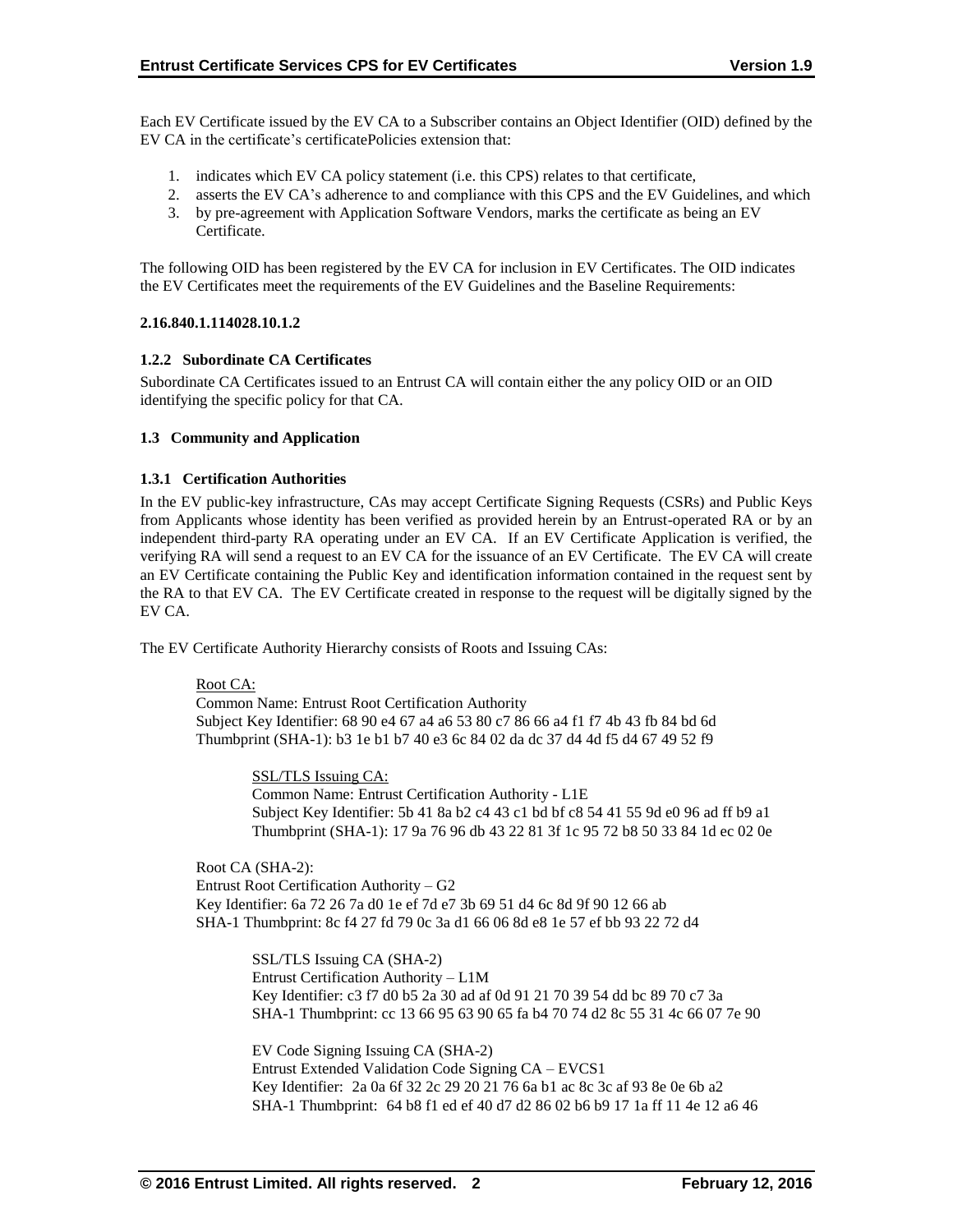Only CAs authorized by Entrust are permitted to issue EV Certificates. In the event that more than one CA is authorized to issue EV Certificates, Entrust will post a list of authorized CAs in the Entrust Repository.

## **1.3.2 Registration Authorities**

In the EV public-key infrastructure, RAs under the EV CAs may accept EV Certificate Applications from Applicants and perform a verification of the information contained in such EV Certificate Applications. The information provided is verified according to the procedures established by the Entrust Policy Authority, which conform to the EV Guidelines published by the CA/Browser Forum. Upon successful verification a RA operating under an EV CA may send a request to such EV CA to issue an EV Certificate to the Applicant.

Only RAs authorized by Entrust are permitted to submit requests to an EV CA for the issuance of EV Certificates.

## **1.3.3 End Entities**

End entities for the Entrust SSL web server public-key infrastructure consist of:

- 1. **Applicants** An Applicant is a Private Organization, Government Entity, Business Entity, or Non-Commercial Entity that has applied for, but has not yet been issued, an EV Certificate. Eligible Private Organizations, Government Entities, Business Entities and Non-Commercial Entities are stipulated in the EV Guidelines.
- 2. **Subscribers**  A Subscriber is a Private Organization, Government Entity, Business Entity, or Non-Commercial Entity that has been issued an EV Certificate.
- 3. **Relying Parties**  A Relying Party is a person, entity, or organization that relies on or uses an EV Certificate and/or any other information provided in an Entrust Repository to verify the identity and Public Key of a Subscriber and/or use such Public Key to send or receive encrypted communications to or from a Subscriber.

Additionally, Certificate Beneficiaries are express third party beneficiaries of this CPS and all agreements into which it is incorporated.

#### **1.3.4 Applicability**

This CPS is applicable to EV Certificates issued by EV CAs.

#### EV SSL Certificates

EV SSL Certificates are intended for use in establishing Web-based data communication conduits via TLS/SSL protocols. EV SSL Certificates conform to the requirements of the EV SSL Guidelines, which are based on the ITU-T X.509 v3 standard with SSL extensions.

#### EV Code Signing Certificates

EV Code Signing Certificates are used by content and software developers and publishers to digitally sign executables and other content. EV Code Signing Certificates conform to the requirements of the ITU-T X.509 v3 standard. The primary purpose of an EV Code Signing Certificate is to provide a method of ensuring that an executable object has come from an identifiable software publisher and has not been altered since signing.

#### **1.3.4.1 Primary Purposes**

#### EV SSL Certificates

The primary purposes of an EV SSL Certificate are to:

1. Identify the legal entity that controls a website: Provide a reasonable assurance to the user of an Internet browser that the website the user is accessing is controlled by a specific legal entity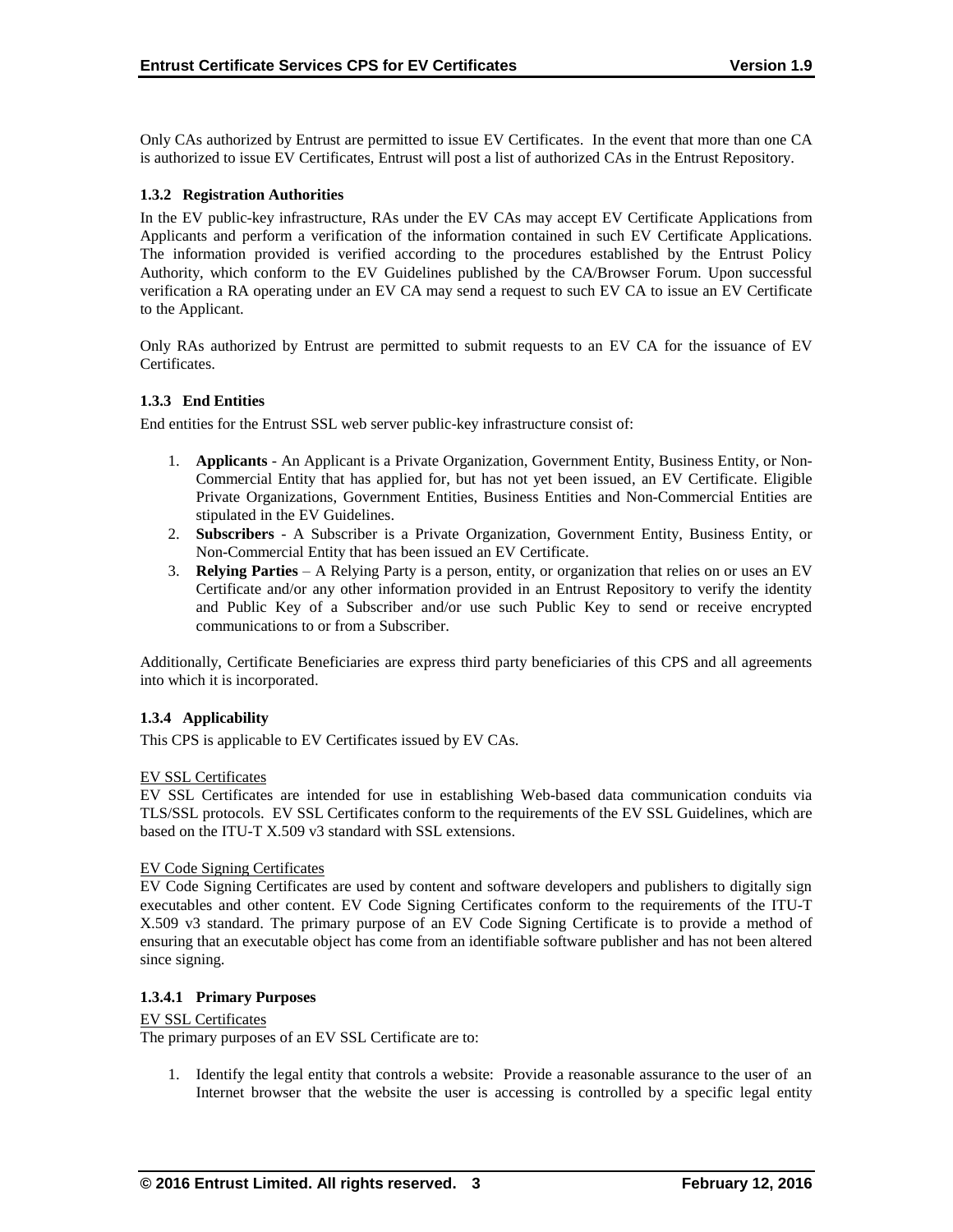identified in the EV SSL Certificate by name, address of Place of Business, Jurisdiction of Incorporation or Registration and Registration Number or other disambiguating information; and

2. Enable encrypted communications with a website: Facilitate the exchange of encryption keys in order to enable the encrypted communication of information over the Internet between the user of an Internet browser and a website.

## EV Code Signing Certificates

EV Code Signing Certificates and signatures are intended to be used to verify the identity of the certificate holder (Subscriber) and the integrity of its code. They provide assurance to a user or platform provider that code verified with the certificate has not been modified from its original form and is distributed by the legal entity identified in the EV Code Signing Certificate by name, Place of Business address, Jurisdiction of Incorporation or Registration, and other information. EV Code Signing Certificates may help to establish the legitimacy of signed code, help to maintain the trustworthiness of software platforms, help users to make informed software choices, and limit the spread of malware. No particular software object is identified by an EV Code Signing Certificate, only its distributor is identified.

## **1.3.4.2 Secondary Purposes**

The secondary purposes of an EV Certificate are to help establish the legitimacy of a business claiming to operate a website or distribute executable code, and to provide a vehicle that can be used to assist in addressing problems related to phishing, malware and other forms of online identity fraud. By providing more reliable third-party verified identity and address information regarding the owner of the business, EV Certificates may help to:

- 1. Make it more difficult to mount phishing and other online identity fraud attacks using certificates;
- 2. Assist companies that may be the target of phishing attacks or online identity fraud by providing them with a tool to better identify themselves to users; and
- 3. Assist law enforcement organizations in investigations of phishing and other online identity fraud, including where appropriate, contacting, investigating, or taking legal action against the Subject.

# **1.3.4.3 Excluded Purposes**

#### EV SSL Certificates

EV SSL Certificates focus only on the identity of the Subject named in the Certificate, and not on the behavior of the Subject. As such, an EV SSL Certificate is not intended to provide any assurances, or otherwise represent or warrant:

- 1. That the Subject named in the EV SSL Certificate is actively engaged in doing business;
- 2. That the Subject named in the EV SSL Certificate complies with applicable laws;
- 3. That the Subject named in the EV SSL Certificate is trustworthy, honest, or reputable in its business dealings; or
- 4. That it is "safe" to do business with the Subject named in the EV SSL Certificate.

#### EV Code Signing Certificates

EV Code Signing Certificates focus only on assuring the identity of the Subscriber and that the signed code has not been modified from its original form. EV Code Signing Certificates are not intended to provide any other assurances, representations, or warranties. Specifically, EV Code Signing Certificates do not warrant that code is free from vulnerabilities, malware, bugs, or other problems. EV Code Signing Certificates do not warrant or represent that:

- 5. The Subject named in the EV Code Signing Certificate is actively engaged in doing business;
- 6. The Subject named in the EV Code Signing Certificate complies with applicable laws;
- 7. The Subject named in the EV Code Signing Certificate is trustworthy, honest, or reputable in its business dealings; or
- 8. It is "safe" to install code distributed by the Subject named in the EV Code Signing Certificate.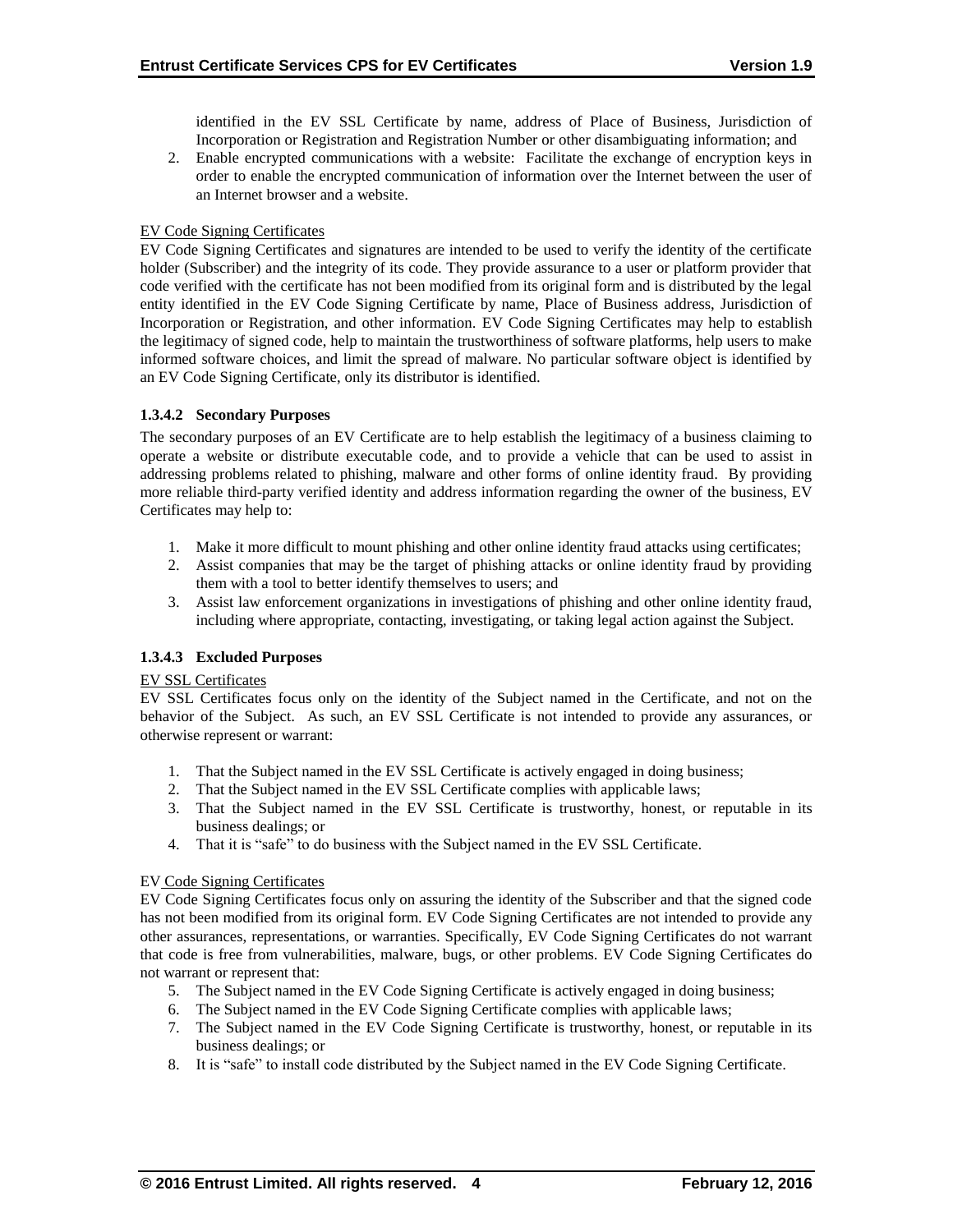# **1.4 Contact Details**

## **1.4.1 Specification Administration Organization**

The CPS is administered by the Entrust Policy Authority; it is based on the policies established by Entrust Limited and the EV Guidelines and Baseline Requirements published by the CA/Browser Forum.

# **1.4.2 Contact Person**

The contact information for questions about EV Certificates is:

Entrust Limited 1000 Innovation Drive Ottawa, Ontario Canada K2K 3E7 Attn: Entrust Certificate Services

Tel: 1-866-267-9297 or 1-613-270-2680 Fax: 1-877-839-3538 or 1-613-270-3260

Email: cloudsupport@Entrust.com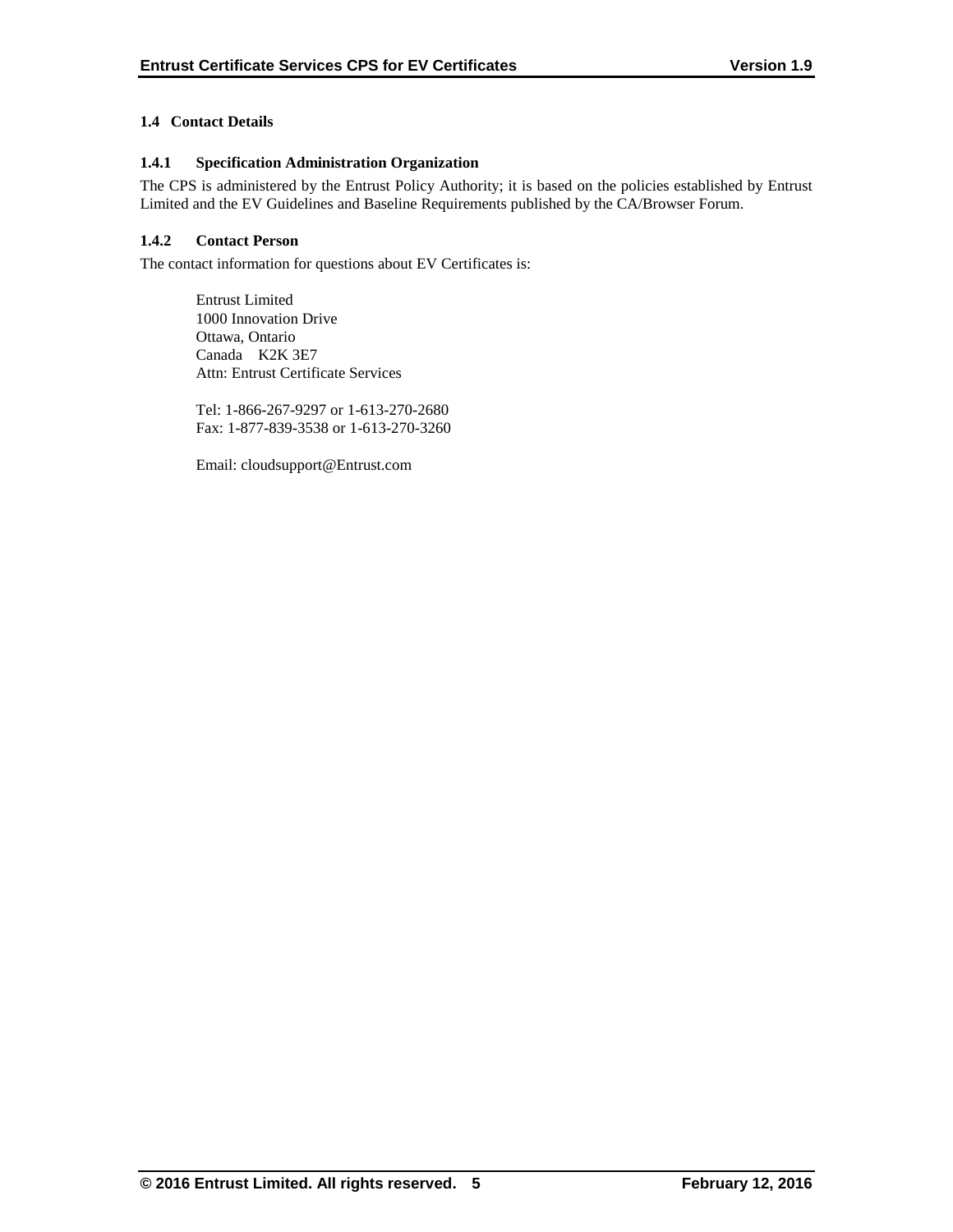# **2. General Provisions**

# **2.1 Obligations**

# **2.1.1 Certification Authority Obligations**

An EV CA shall:

- (i) provide CA services in accordance with the terms and conditions of the CPS;
- (ii) upon receipt of a request from a RA operating under such EV CA, issue an EV Certificate in accordance with the terms and conditions of the CPS;
- (iii) make available EV Certificate revocation information by issuing EV Certificates and by issuing and making available EV Certificate CRLs in an Entrust Repository in accordance with the terms and conditions of the CPS;
- (iv) issue and publish EV Certificate CRLs on a regular schedule in accordance with the terms and conditions of the CPS; and
- (v) upon receipt of a revocation request from a RA operating under such EV CA, revoke the specified EV Certificate in accordance with the terms and conditions of the CPS.

In operating the EV CAs, Entrust may use one or more representatives or agents to perform its obligations under the CPS, any Subscription Agreements, or any Relying Party Agreements, provided that Entrust shall remain responsible for its performance.

# **2.1.2 Registration Authority Obligations**

A Registration Authority (RA) operating under an EV CA shall:

- (i) receive EV Certificate Applications in accordance with the terms and conditions of the CPS;
- (ii) perform, log and secure verification of information submitted by Applicants when applying for EV Certificates, and if such verification is successful, submit a request to an EV CA for the issuance of an EV Certificate, all in accordance with the terms and conditions of the CPS, which conform to the EV Guidelines published by the CA/Browser Forum;
- (iii) receive and verify requests from Subscribers for the revocation of EV Certificates, and if the verification of a revocation request is successful, submit a request to an EV CA for the revocation of such EV Certificate, all in accordance with the terms and conditions of the CPS;
- (iv) notify Subscribers, in accordance with the terms and conditions of the CPS, that an EV Certificate has been issued to them; and
- (v) notify Subscribers, in accordance with the terms and conditions of the CPS that an EV Certificate issued to them has been revoked or will soon expire.

Entrust may use one or more representatives or agents to perform its obligations in respect of an Entrustoperated RA under the CPS, any Subscription Agreements, or any Relying Party Agreements, provided that Entrust shall remain responsible for the performance of such representatives or agents under the CPS, any Subscription Agreements, or any Relying Party Agreements. Entrust may appoint independent third parties to act as RAs under an EV CA. Such independent third-party RAs shall be responsible for their performance under the CPS, any Subscription Agreements, or any Relying Party Agreements. Independent third-party RAs may use one or more representatives or agents to perform their obligations when acting as a RA under an EV CA. Independent third-party RAs shall remain responsible for the performance of such representatives or agents under the CPS, any Subscription Agreements, or any Relying Party Agreements. Entrust may appoint Resellers and Co-marketers for (i) EV Certificates, and (ii) services provided in respect to EV Certificates. Such Resellers and Co-marketers shall be responsible for their performance under the CPS, any Subscription Agreements, or any Relying Party Agreements. Resellers and Co-marketers may use one or more representatives or agents to perform their obligations under the CPS, any Subscription Agreements, or any Relying Party Agreements. Resellers and Co-marketers shall remain responsible for the performance of such representatives or agents under the CPS, any Subscription Agreements, or any Relying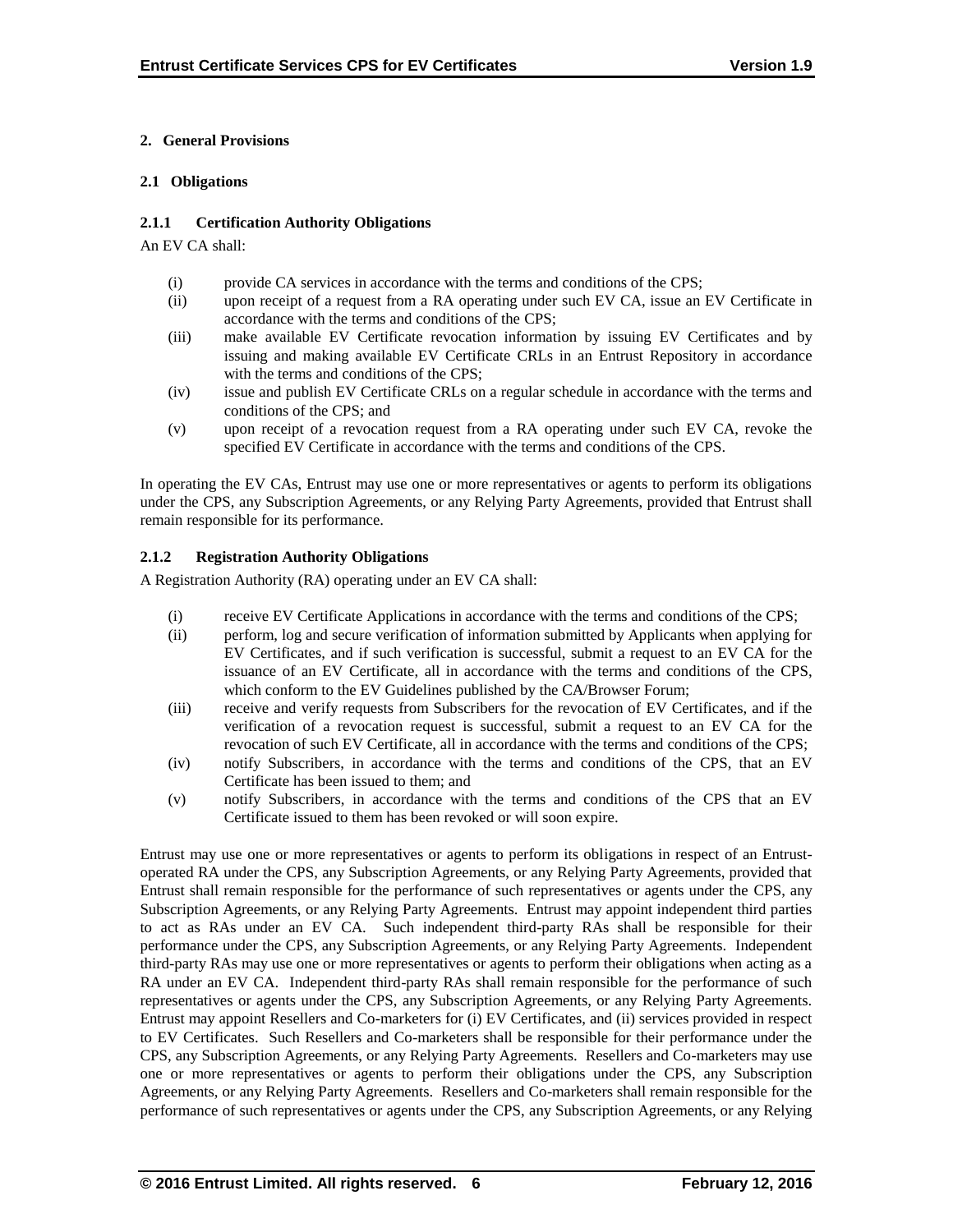Party Agreements. Independent third-party RAs, Resellers, and Co-marketers shall be entitled to receive all of the benefit of all (i) disclaimers of representations, warranties, and conditions, (ii) limitations of liability, (iii) representations and warranties from Applicants, Subscribers, and Relying Parties, and (iv) indemnities from Applicants, Subscribers, and Relying Parties, set forth in this CPS, any Subscription Agreements, and any Relying Party Agreements.

# **2.1.3 Subscriber Obligations**

Subscribers and Applicants shall:

- (i) understand and, if necessary, receive proper education in the use of Public-Key cryptography and Certificates including EV Certificates;
- (ii) provide, in any communications with Entrust or an independent third-party RA, correct information with no errors, misrepresentations, or omissions;
- (iii) generate a new, secure, and cryptographically sound Key Pair to be used in association with the Subscriber's EV Certificate or Applicant's EV Certificate Application;
- (iv) read and agree to all terms and conditions of the CPS and Subscription Agreement;
- (v) refrain from modifying the contents of an EV Certificate;
- (vi) use EV Certificates exclusively for legal and authorized purposes in accordance with the terms and conditions of the CPS and applicable laws including, without limitation, laws relating to import, export, data protection and the right to include personal information in EV Certificates;
- (vii) only use an EV Certificate on behalf of the organization listed as the Subject in such EV Certificate;
- (viii) keep confidential and properly protect the Subscriber's or Applicant's Private Keys;
- (ix) notify Entrust as soon as reasonably practicable of any change to any information included in the Applicant's EV Certificate Application or any change in any circumstances that would make the information in the Applicant's EV Certificate Application misleading or inaccurate;
- (x) notify Entrust as soon as reasonably practicable of any change to any information included in the Subscriber's EV Certificate or any change in any circumstances that would make the information in the Subscriber's EV Certificate misleading or inaccurate;
- (xi) immediately cease to use an EV Certificate if any information included in the Subscriber's EV Certificate or if a change in circumstances would make the information in the Subscriber's EV Certificate misleading or inaccurate;
- (xii) notify Entrust immediately of any suspected or actual Compromise of the Subscriber's or Applicant's Private Keys and request the revocation of such EV Certificate;
- (xiii) immediately cease to use the Subscriber's EV Certificate upon (a) expiration or revocation of such EV Certificate, or (b) any suspected or actual Compromise of the Private Key corresponding to the Public Key in such EV Certificate, and remove such EV Certificate from the devices and/or software in which it has been installed;
- (xiv) only install the Subscriber's EV Certificate on one (1) of Subscriber's devices and only use such EV Certificate in connection with such device unless, otherwise expressly permitted by Entrust in writing;
- (xv) refrain from using the Subscriber's Private Key corresponding to the Public Key in the Subscriber's EV Certificate to sign other Certificates; and
- (xvi) use the Subscriber's or Applicant's own judgment about whether it is appropriate, given the level of security and trust provided by an EV Certificate, to use an EV Certificate in any given circumstance.

EV Certificates and related information may be subject to export, import, and/or use restrictions. Subscribers shall comply with all laws and regulations applicable to a Subscriber's right to export, import, and/or use EV Certificates or related information, including, without limitation, all laws and regulations in respect to nuclear, chemical or biological weapons proliferation. Subscribers shall be responsible for procuring all required licenses and permissions for any export, import, and/or use of EV Certificates or related information. Certain cryptographic techniques, software, hardware, and firmware ("Technology") that may be used in processing or in conjunction with EV Certificates may be subject to export, import,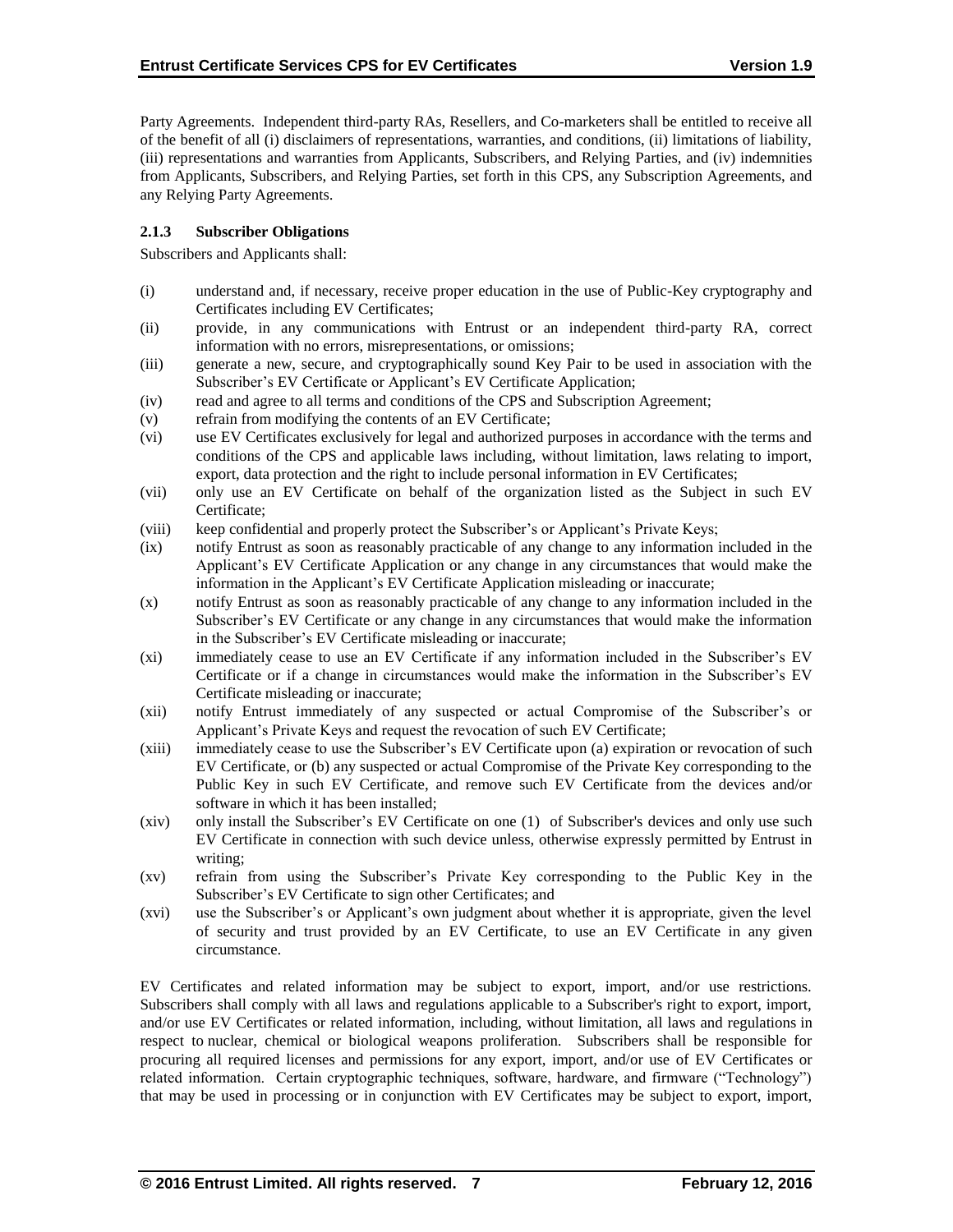and/or use restrictions. Subscribers shall comply with all laws and regulations applicable to a Subscriber's right to export, import, and/or use such Technology or related information. Subscribers shall be responsible for procuring all required licenses and permissions for any export, import, and/or use of such Technology or related information.

## **2.1.3.1 Subscriber and Applicant Representations and Warranties**

Subscribers and Applicants represent and warrant to Entrust and to all Certificate Beneficiaries that:

- (i) all information provided, and all representations made, by Subscriber in relation to any EV Certificates are and will be complete, accurate and truthful (and Subscriber will promptly update such information and representations from time to time as necessary to maintain such completeness and accuracy);
- (ii) the Private Key corresponding to the Public Key submitted to Entrust in connection with an EV Certificate Application was created using sound cryptographic techniques and all measures necessary have been taken to maintain sole control of, keep confidential, and properly protect the Private Key (and any associated access information or device  $-$  e.g., password or token) at all times;
- (iii) any information provided to Entrust or to any independent third-party RAs in connection with an EV Certificate Application does not infringe, misappropriate, dilute, unfairly compete with, or otherwise violate the intellectual property, or other rights of any person, entity, or organization in any jurisdiction;
- (iv) the EV Certificate(s) will not be installed or used until it has reviewed and verified the accuracy of the data in each EV Certificate;
- (v) Subscriber will immediately respond to Entrust's instructions concerning (1) compromise of the Private Key associated with any Certificate, and (2) misuse or suspected misuse of a Certificate;
- (vi) all use of the EV Certificate and its associated Private Key shall cease immediately, and the Subscriber shall promptly notify Entrust and request the revocation of the EV Certificate, if (1) any information included in the EV Certificate changes, is or becomes incorrect or inaccurate, or if any change in any circumstances would make the information in the EV Certificate Application or EV Certificate incorrect, misleading or inaccurate; or (2) there is any actual or suspected misuse or compromise of the Private Key (or key activation data) associated with the Public Key in the EV Certificate;
- (vii) all use of the (1) EV Certificate and (2) Private Key associated with the Public Key in such EV Certificate shall cease upon expiration or revocation of such EV Certificate, and such EV Certificate shall be removed from the devices and/or software in which it has been installed;
- (viii) the EV Certificates will not be used for any hazardous or unlawful (including tortious) activities; and
- (ix) the subject named in the EV Certificate corresponds to the Subscriber, and that it legally exists as a valid entity in the Jurisdiction of Incorporation or Registration specified in the EV Certificates;

#### EV SSL Certificates

Subscribers and Applicants represent and warrant to Entrust and to all Certificate Beneficiaries, that:

- (x) the EV SSL Certificate shall be installed only on the server accessible at the domain name listed in the EV SSL Certificate, and will only be used in compliance with all applicable laws, solely for authorized company business, and solely in accordance with the Subscription Agreement and the CPS; and
- (xi) the Subscriber has the exclusive right to use the domain name listed in the EV SSL Certificate;

#### EV Code Signing Certificates

Subscribers and Applicants represent and warrant to Entrust and to all Certificate Beneficiaries, that:

(xii) The information provided for applications signed using an EV Code Signing Certificate such as, but not limited to, application name, information URL, and application description, shall be truthful, accurate and non-misleading;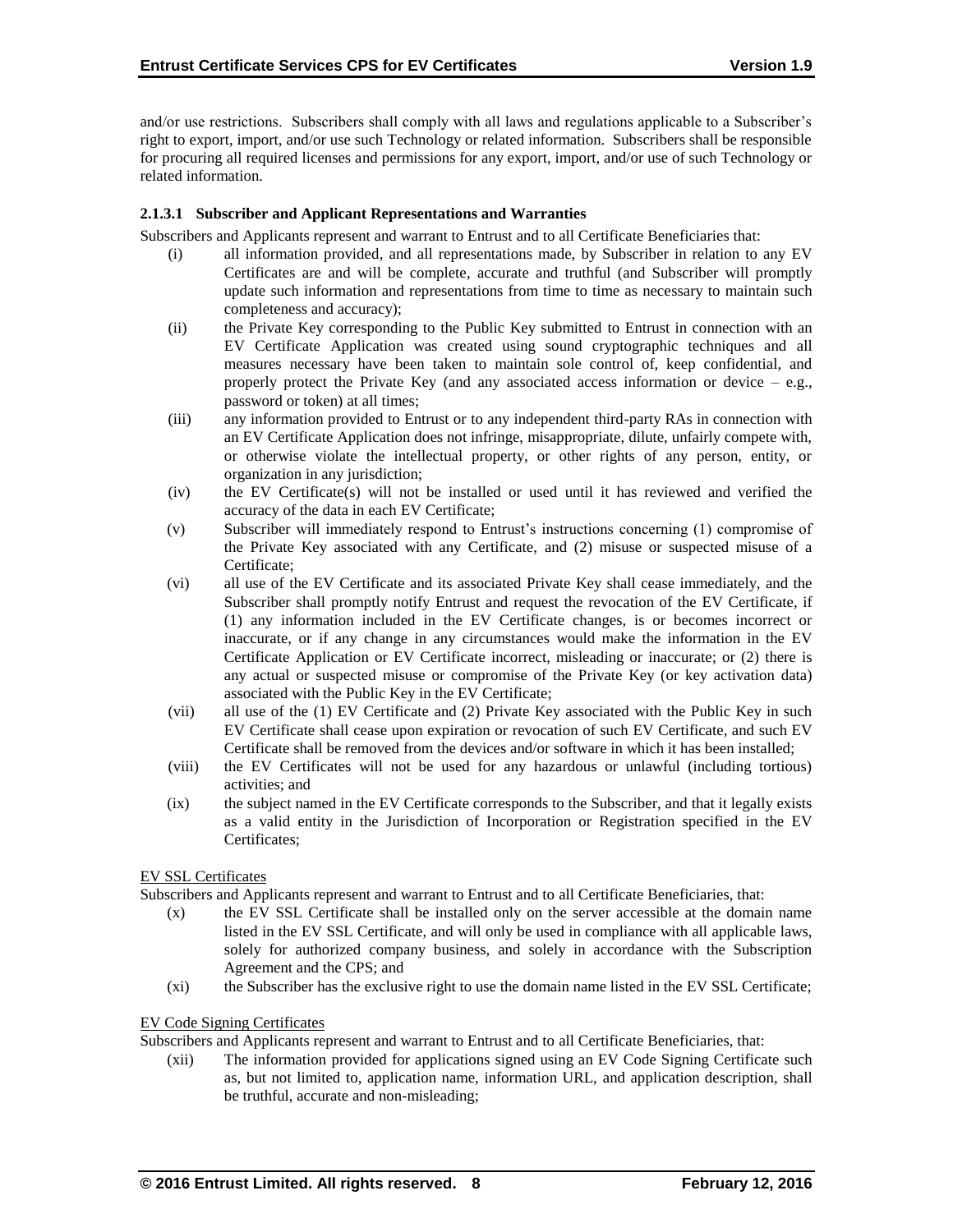- (xiii) Subscriber shall not use the EV Code Signing Certificate to digitally sign hostile code, including spyware or other malicious software (malware) that is downloaded without user consent and Subscriber acknowledges that Entrust will revoke such Certificate if Subscriber fails to comply;
- (xiv) All use of the EV Code Signing Certificate and its associated Private Key shall cease immediately, and the Subscriber shall immediately notify Entrust and request the revocation of the EV Code Signing Certificate, if there is evidence that the Certificate was used to digitally sign hostile or suspect code, including spyware or other malicious software (malware) or the code has a serious vulnerability;
- (xv) Subscriber will, as a best practice, timestamp the digital signature after digitally signing Subscriber's code;
- (xvi) Subscriber acknowledges that Application Software Vendor's may independently determine that an EV Code Signing Certificate is being used for malicious purposes or has been compromised and that such Application Software Vendor and Application Software Vendor products may have the ability to modify its customer experiences or "blacklist" an EV Code Signing Certificate without notice to Subscriber or Entrust and without regard to the revocation status of the EV Code Signing Certificate; and
- (xvii) Subscriber acknowledges that (a) Entrust will not provide EV Code Signing Certificates with signing keys that are less than 2048 bits, and (b) Subscriber will provide SHA-2 as an option for the hashing algorithm.

## **2.1.3.2 Subscriber Notice Requirements**

No stipulation

## **2.1.4 Relying Party Obligations**

Relying Parties shall:

- (i) understand and, if necessary, receive proper education in the use of Public-Key cryptography and Certificates including EV Certificates;
- (ii) read and agree to all terms and conditions of the CPS and the Relying Party Agreement;
- (iii) verify EV Certificates, including use of CRLs, in accordance with the certification path validation procedure specified in ITU-T Rec. X.509:2005 | ISO/IEC 9594-8 (2005), taking into account any critical extensions and approved technical corrigenda as appropriate;
- (iv) trust and make use of an EV Certificate only if the EV Certificate has not expired or been revoked and if a proper chain of trust can be established to a trustworthy root; and
- (v) make their own judgment and rely on an EV Certificate only if such reliance is reasonable in the circumstances, including determining whether such reliance is reasonable given the nature of the security and trust provided by an EV Certificate and the value of any transaction that may involve the use of an EV Certificate.

#### EV SSL Certificates

Relying Parties shall:

(iv) trust and make use of an EV SSL Certificate only if the EV SSL Certificate has not expired or been revoked and if a proper chain of trust can be established to a trustworthy root.

#### EV Code Signing Certificate

Relying Parties shall:

(v) trust and make use of a digital signature created using the Private Key corresponding to the Public Key listed in the EV Certificate only if the EV Certificate was not expired or revoked at the time the digital signature was created and if a proper chain of trust can be established to a trustworthy root.

EV Certificates and related information may be subject to export, import, and/or use restrictions. Relying Parties shall comply with all laws and regulations applicable to a Relying Party's right to use EV Certificates and/or related information, including, without limitation, all laws and regulations in respect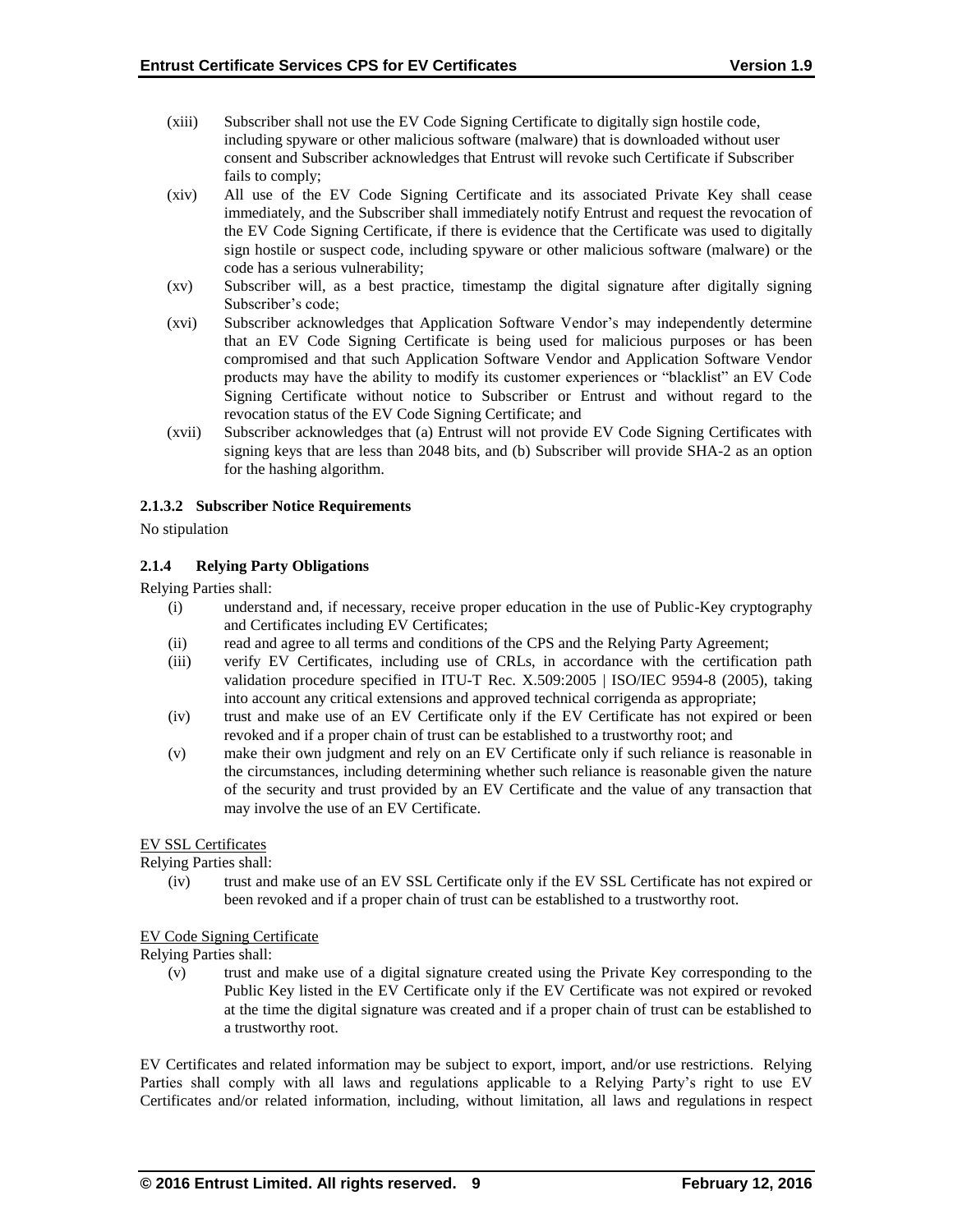to nuclear, chemical or biological weapons proliferation. Relying Parties shall be responsible for procuring all required licenses and permissions for any export, import, and/or use of EV Certificates and/or related information. Certain cryptographic techniques, software, hardware, and firmware ("Technology") that may be used in processing or in conjunction with EV Certificates may be subject to export, import, and/or use restrictions. Relying Parties shall comply with all laws and regulations applicable to a Relying Party's right to export, import, and/or use such Technology or related information. Relying Parties shall be responsible for procuring all required licenses and permissions for any export, import, and/or use of such Technology or related information.

# **2.1.4.1 Relying Party Representations and Warranties**

Relying Parties represent and warrant to Entrust that:

- (i) the Relying Party shall properly validate an EV Certificate before making a determination about whether to rely on such EV Certificate, including confirmation that the EV Certificate has not expired or been revoked and that a proper chain of trust can be established to a trustworthy root;
- (ii) the Relying Party shall not rely on an EV Certificate that cannot be validated back to a trustworthy root;
- (iii) the Relying Party shall exercise its own judgment in determining whether it is reasonable under the circumstances to rely on an EV Certificate, including determining whether such reliance is reasonable given the nature of the security and trust provided by an EV Certificate and the value of any transaction that may involve the use of an EV Certificate; and
- (iv) the Relying Party shall not use an EV Certificate for any hazardous or unlawful (including tortious) activities.

## EV SSL Certificates

Relying Parties represent and warrant to Entrust that:

(i) the Relying Party shall not rely on a revoked or expired EV SSL Certificate;

#### EV Code Signing Certificate

Relying Parties represent and warrant to Entrust that:

(ii) the Relying Party shall not rely on a digital signature created using the Private Key corresponding to the Public Key listed in the EV Certificate if the EV Certificate was expired at the time the digital signature was created or if the Certificate is revoked.

# **2.1.5 Repository Obligations**

An Entrust Repository shall:

- (i) make available, in accordance with the terms and conditions of the CPS, EV Certificate revocation information published by an EV CA; and
- (ii) make available a copy of the CPS and other information related to the products and services provided by EV CAs and any RAs operating under the EV CAs.

# **2.2 Liability**

**THE MAXIMUM CUMULATIVE LIABILITY OF ENTRUST, ANY INDEPENDENT THIRD-PARTY REGISTRATION AUTHORITIES OPERATING UNDER AN EV CERTIFICATION AUTHORITY, RESELLERS, CO-MARKETERS OR ANY SUBCONTRACTORS, DISTRIBUTORS, AGENTS, SUPPLIERS, EMPLOYEES OR DIRECTORS OF ANY OF THE FOREGOING TO ANY APPLICANTS, SUBSCRIBERS, RELYING PARTIES OR ANY OTHER PERSONS, ENTITIES, OR ORGANIZATIONS FOR ANY LOSSES, COSTS, EXPENSES, LIABILITIES, DAMAGES, CLAIMS, OR SETTLEMENT AMOUNTS ARISING OUT OF OR RELATING TO USE OF AN EV CERTIFICATE OR ANY SERVICES PROVIDED IN RESPECT TO ANY EV CERTIFICATES IS LIMITED BY THIS CPS. THIS CPS ALSO CONTAINS LIMITED WARRANTIES, LIMITATIONS ON LIABILITY, AND DISCLAIMERS OF REPRESENTATIONS, WARRANTIES AND CONDITIONS.**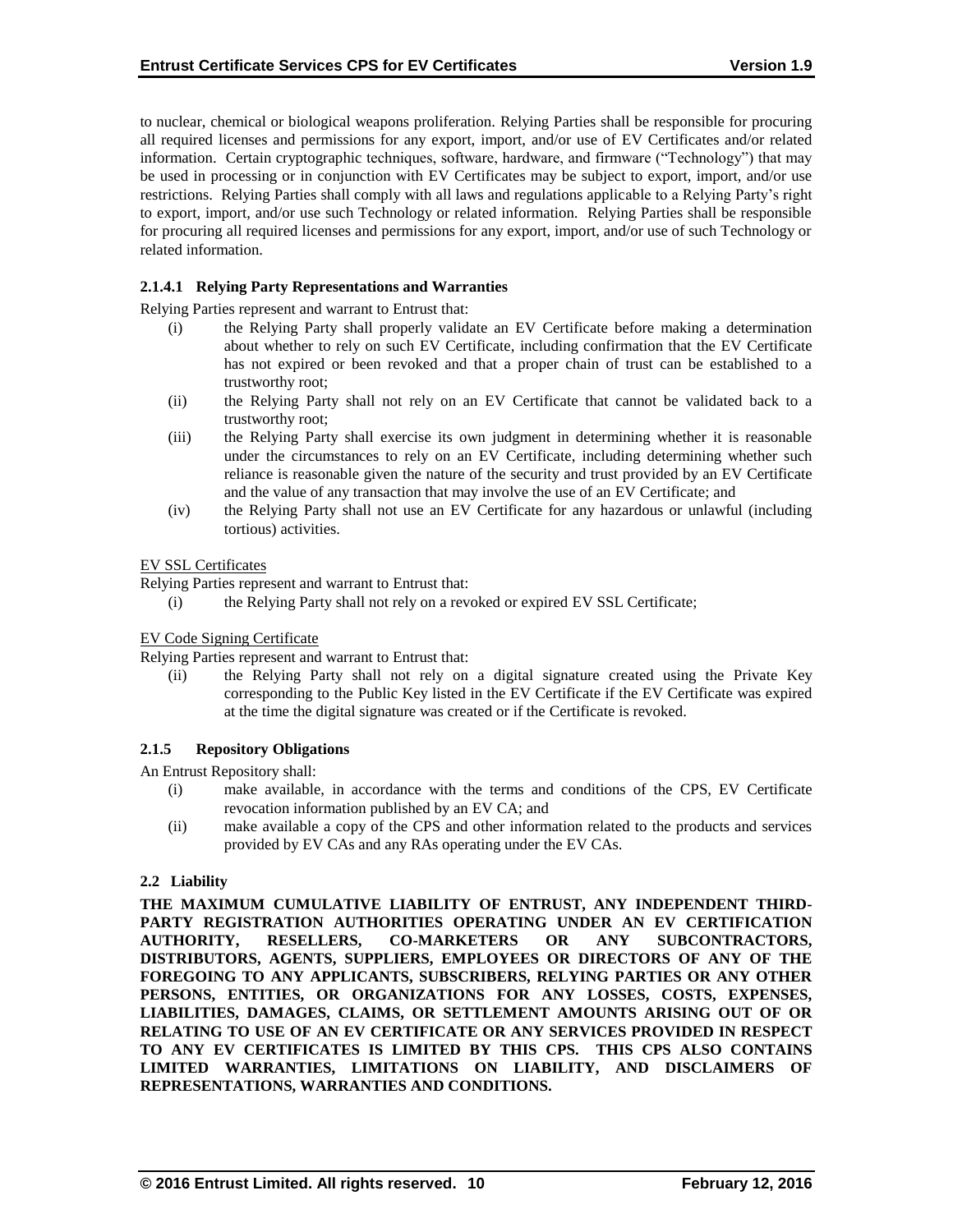# **2.2.1 CA Liability**

## **2.2.1.1 Warranties and Limitations on Warranties**

Entrust makes the following limited warranties with respect to the operation of EV CAs:

- (i) EV CAs shall provide Repository services consistent with the practices and procedures set forth in this CPS;
- (ii) EV CAs shall perform EV Certificate issuance consistent with the procedures set forth in this CPS which conform to the EV Guidelines published by the CA/Browser Forum; and
- (iii) EV CAs shall provide revocation services consistent with the procedures set forth in this CPS.

Notwithstanding the foregoing, in no event does Entrust, any independent third-party RA operating under an EV CA, or any Resellers, Co-marketers, or any subcontractors, distributors, agents, suppliers, employees, or directors of any of the foregoing make any representations, or provide any warranties, or conditions to any Applicants, Subscribers, Relying Parties, or any other persons, entities, or organizations with respect to (i) the techniques used in the generation and storage of the Private Key corresponding to the Public Key in an EV Certificate, including, whether such Private Key has been Compromised or was generated using sound cryptographic techniques, (ii) the reliability of any cryptographic techniques or methods used in conducting any act, transaction, or process involving or utilizing an EV Certificate, (iii) any software whatsoever, or (iv) non-repudiation of any EV Certificate or any transaction facilitated through the use of an EV Certificate, since such determination is a matter of applicable law.

Applicants, Subscribers, and Relying Parties acknowledge and agree that operations in relation to EV Certificates and EV Certificate Applications are dependent on the transmission of information over communication infrastructures such as, without limitation, the Internet, telephone and telecommunications lines and networks, servers, firewalls, proxies, routers, switches, and bridges ("Telecommunication Equipment") and that this Telecommunication Equipment is not under the control of Entrust or any independent third-party RA operating under an EV CA, or any Resellers, Co-marketers, or any subcontractors, distributors, agents, suppliers, employees, or directors of any of the foregoing. Neither Entrust nor any independent third-party RA operating under an EV CA, or any Resellers, Co-marketers, or any subcontractors, distributors, agents, suppliers, employees, or directors of any of the foregoing shall be liable for any error, failure, delay, interruption, defect, or corruption in relation to an EV Certificate, an EV CRL, EV OCSP message, or an EV Certificate Application to the extent that such error, failure, delay, interruption, defect, or corruption is caused by such Telecommunication Equipment.

# **2.2.1.2 Disclaimers**

**EXCEPT AS SPECIFICALLY PROVIDED IN §2.2.1.1, NEITHER ENTRUST NOR ANY INDEPENDENT THIRD-PARTY REGISTRATION AUTHORITY OPERATING UNDER AN EV CERTIFICATION AUTHORITY, NOR ANY RESELLERS, CO-MARKETERS, OR ANY SUBCONTRACTORS, DISTRIBUTORS, AGENTS, SUPPLIERS, EMPLOYEES, OR DIRECTORS OF ANY OF THE FOREGOING MAKE ANY REPRESENTATIONS OR GIVE ANY WARRANTIES OR CONDITIONS, WHETHER EXPRESS, IMPLIED, STATUTORY, BY USAGE OF TRADE, OR OTHERWISE, AND ENTRUST AND ALL INDEPENDENT THIRD-PARTY REGISTRATION AUTHORITIES OPERATING UNDER AN EV CERTIFICATION AUTHORITY, AND ALL RESELLERS, CO-MARKETERS, AND ALL SUBCONTRACTORS, DISTRIBUTORS, AGENTS, SUPPLIERS, EMPLOYEES, AND DIRECTORS OF ANY OF THE FOREGOING SPECIFICALLY DISCLAIM ANY AND ALL REPRESENTATIONS, WARRANTIES, AND CONDITIONS OF MERCHANTABILITY, NON-INFRINGEMENT, TITLE, SATISFACTORY QUALITY, AND/OR FITNESS FOR A PARTICULAR PURPOSE.**

# **2.2.1.3 Loss Limitations**

**IN NO EVENT SHALL THE TOTAL CUMULATIVE LIABILITY OF ENTRUST, ANY INDEPENDENT THIRD-PARTY REGISTRATION AUTHORITY OPERATING UNDER AN EV CERTIFICATION AUTHORITY, ANY RESELLERS, OR CO-MARKETERS, OR ANY SUBCONTRACTORS, DISTRIBUTORS, AGENTS, SUPPLIERS, EMPLOYEES, OR**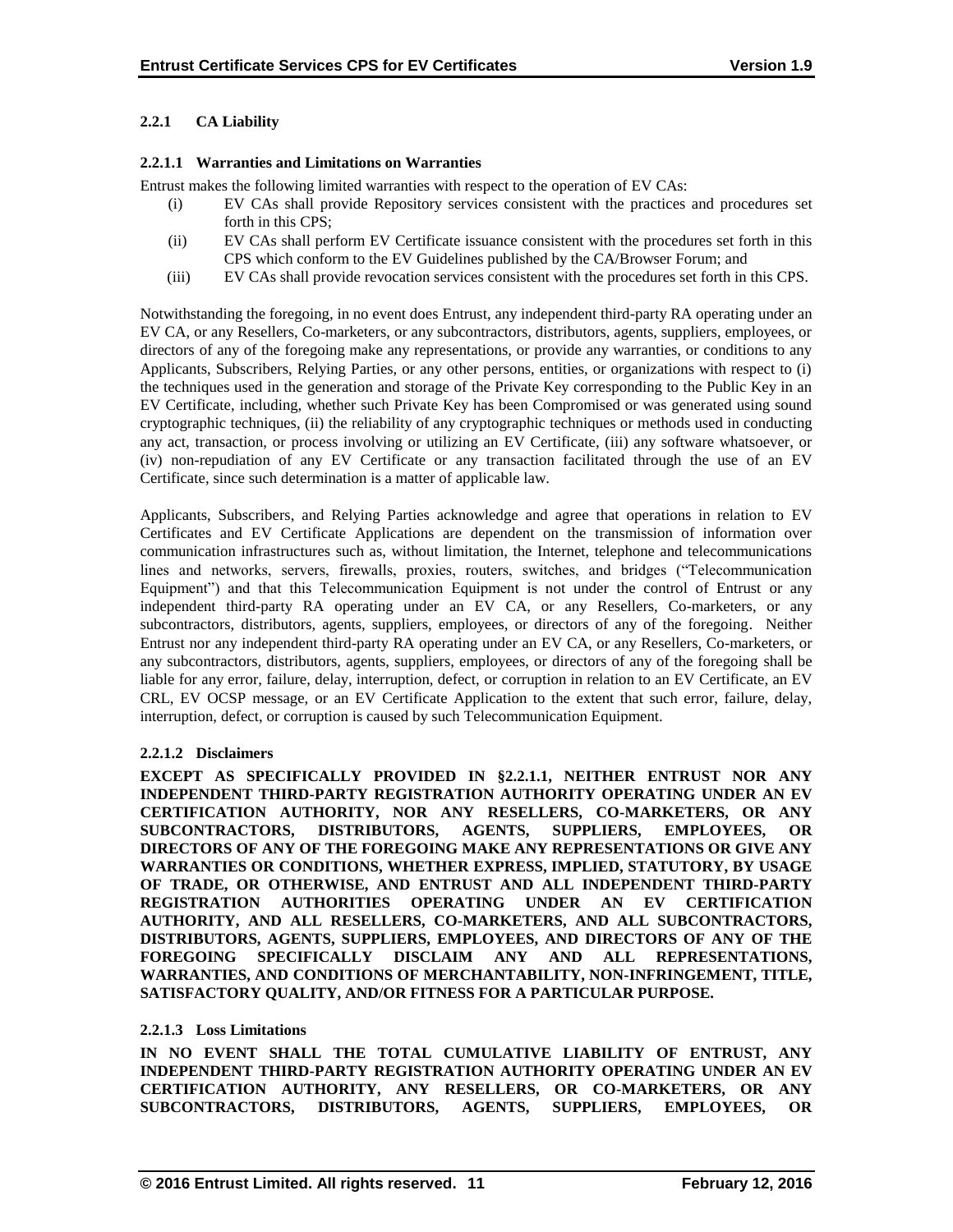**DIRECTORS OF ANY OF THE FOREGOING TO ANY APPLICANT, SUBSCRIBER, RELYING PARTY OR ANY OTHER PERSON, ENTITY, OR ORGANIZATION ARISING OUT OF OR RELATING TO ANY EV CERTIFICATE OR ANY SERVICES PROVIDED IN RESPECT TO EV CERTIFICATES, INCLUDING ANY USE OR RELIANCE ON ANY EV CERTIFICATE, EXCEED THE GREATER OF (1) ONE THOUSAND UNITED STATES DOLLARS (\$1,000.00 U.S.); AND (2) TWO TIMES THE FEES PAID BY THE APPLICABLE SUBSCRIBER TO ENTRUST DURING THE TWELVE MONTHS PRIOR TO THE INITIATION OF THE CLAIM TO A MAXIMUM OF ONE HUNDRED THOUSAND DOLLARS (\$100,000) (SUCH GREATER NUMBER REFERRED TO AS THE "CUMULATIVE DAMAGE CAP"). SUBJECT TO THE FOREGOING, IN THE EVENT OF ANY CLAIM(S) MADE BY SUBSCRIBER AND/OR RELYING PARTIES ARISING FROM THE USE OF AN ENTRUST EV CERTIFICATE, THE CUMULATIVE DAMAGE CAP WITH RESPECT TO SUCH CLAIM(S) WILL NOT BE LESS THAN TWO THOUSAND UNITED STATES DOLLARS (\$2,000.00 U.S.) PER ENTRUST EV CERTIFICATE ON A CUMULATIVE BASIS FOR ALL SUCH CLAIMS MADE BY SUBSCRIBER AND ALL RELYING PARTIES. THE FOREGOING LIMITATIONS SHALL APPLY TO ANY LIABILITY WHETHER BASED IN CONTRACT (INCLUDING FUNDAMENTAL BREACH), TORT (INCLUDING NEGLIGENCE), LEGISLATION OR ANY OTHER THEORY OF LIABILITY, INCLUDING ANY DIRECT, INDIRECT, SPECIAL, STATUTORY, PUNITIVE, EXEMPLARY, CONSEQUENTIAL, RELIANCE, OR INCIDENTAL DAMAGES.**

**IN NO EVENT SHALL ENTRUST OR ANY INDEPENDENT THIRD-PARTY REGISTRATION AUTHORITY OPERATING UNDER AN EV CERTIFICATION AUTHORITY, OR ANY RESELLERS, CO-MARKETERS, OR ANY SUBCONTRACTORS, DISTRIBUTORS, AGENTS, SUPPLIERS, EMPLOYEES, OR DIRECTORS OF ANY OF THE FOREGOING BE LIABLE FOR ANY INCIDENTAL, SPECIAL, STATUTORY, PUNITIVE, EXEMPLARY, INDIRECT, RELIANCE, OR CONSEQUENTIAL DAMAGES (INCLUDING, WITHOUT LIMITATION, DAMAGES FOR LOSS OF BUSINESS, LOSS OF BUSINESS OPPORTUNITIES, LOSS OF GOODWILL, LOSS OF PROFITS, BUSINESS INTERRUPTION, LOSS OF DATA, LOST SAVINGS OR OTHER SIMILAR PECUNIARY LOSS) WHETHER ARISING FROM CONTRACT (INCLUDING FUNDAMENTAL BREACH), TORT (INCLUDING NEGLIGENCE), LEGISLATION OR ANY OTHER THEORY OF LIABILITY.** 

**THE FOREGOING LIMITATIONS SHALL APPLY NOTWITHSTANDING THE FAILURE OF ESSENTIAL PURPOSE OF ANY LIMITED REMEDY STATED HEREIN AND EVEN IF ENTRUST OR ANY INDEPENDENT THIRD-PARTY REGISTRATION AUTHORITY OPERATING UNDER AN EV CERTIFICATION AUTHORITY, OR ANY RESELLERS, CO-MARKETERS, OR ANY SUBCONTRACTORS, DISTRIBUTORS, AGENTS, SUPPLIERS, EMPLOYEES, OR DIRECTORS OF ANY OF THE FOREGOING HAVE BEEN ADVISED OF THE POSSIBILITY OF THOSE DAMAGES.**

**SOME JURISDICTIONS DO NOT ALLOW THE EXCLUSION OR LIMITATION OF LIABILITY FOR CONSEQUENTIAL OR INCIDENTAL DAMAGES, SO THESE LIMITATIONS SET FORTH ABOVE MAY NOT APPLY TO CERTAIN APPLICANTS, SUBSCRIBERS, RELYING PARTIES, OR OTHER PERSONS, ENTITIES, OR ORGANIZATIONS. THE DISCLAIMERS OF REPRESENTATIONS, WARRANTIES, AND CONDITIONS AND THE LIMITATIONS OF LIABILITY IN THIS CPS CONSTITUTE AN ESSENTIAL PART OF THE CPS, ANY SUBSCRIPTION AGREEMENTS, AND ANY RELYING PARTY AGREEMENTS. ALL APPLICANTS, SUBSCRIBERS, RELYING PARTIES, AND OTHER PERSONS, ENTITIES, AND ORGANIZATIONS ACKNOWLEDGE THAT BUT FOR THESE DISCLAIMERS OF REPRESENTATIONS, WARRANTIES, AND CONDITIONS AND LIMITATIONS OF LIABILITY, ENTRUST WOULD NOT ISSUE EV CERTIFICATES TO SUBSCRIBERS AND NEITHER ENTRUST NOR ANY INDEPENDENT THIRD-PARTY REGISTRATION AUTHORITIES OPERATING UNDER AN EV CERTIFICATION AUTHORITY, NOR ANY RESELLERS, CO-MARKETERS, OR ANY SUBCONTRACTORS, DISTRIBUTORS, AGENTS, SUPPLIERS, EMPLOYEES, OR DIRECTORS OF ANY OF THE FOREGOING WOULD**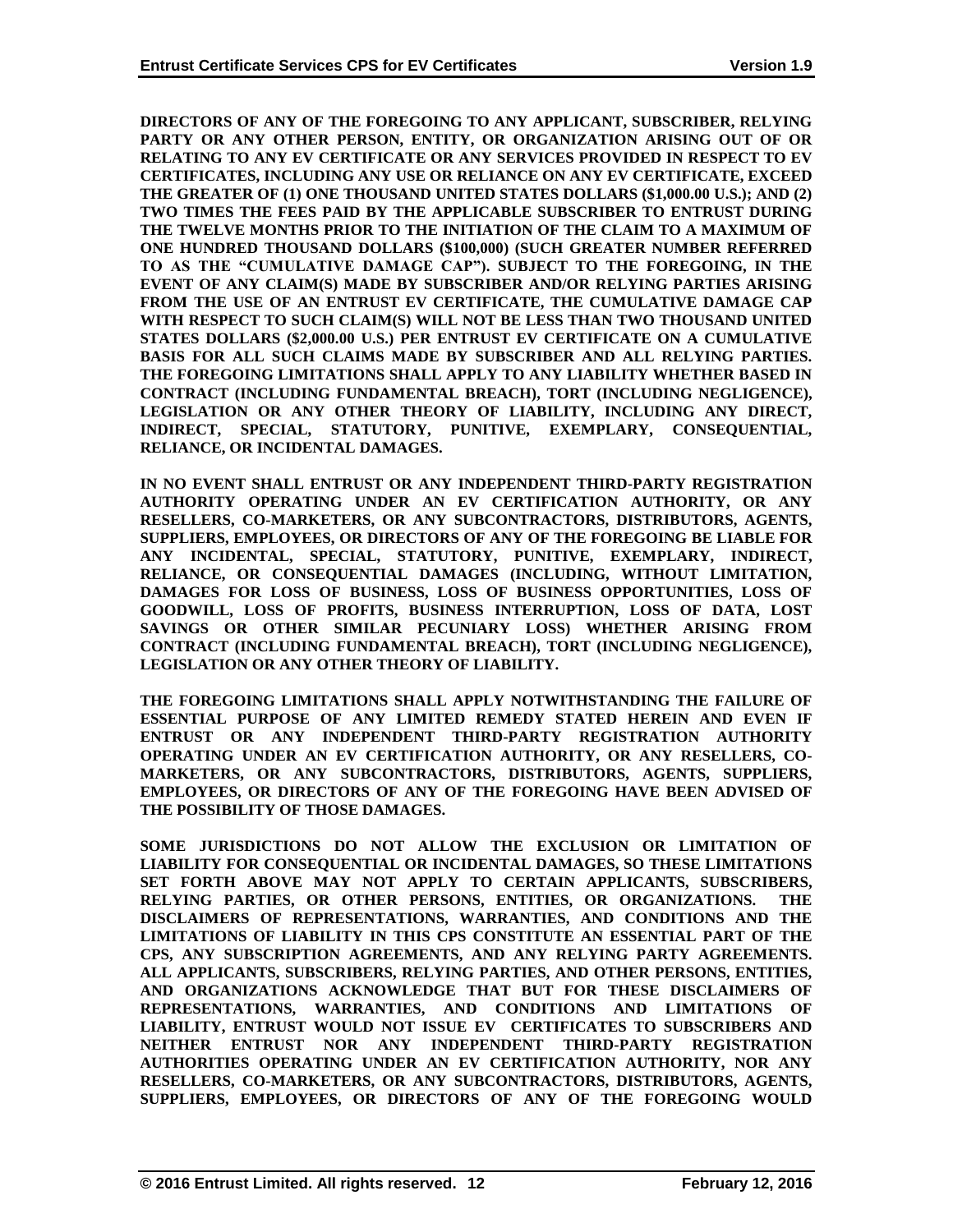#### **PROVIDE SERVICES IN RESPECT TO EV CERTIFICATES AND THAT THESE PROVISIONS PROVIDE FOR A REASONABLE ALLOCATION OF RISK.**

#### **2.2.1.4 Other Exclusions**

Without limitation, neither Entrust nor any independent third-party RAs operating under an EV CA, nor any Resellers or Co-marketers, or any subcontractors, distributors, agents, suppliers, employees, or directors of any of the foregoing shall be liable to any Applicants, Subscribers, Relying Parties or any other person, entity, or organization for any losses, costs, expenses, liabilities, damages, claims, or settlement amounts arising out of or relating to use of an EV Certificate or any services provided in respect to an EV Certificate if:

- (i) the EV Certificate was issued as a result of errors, misrepresentations, or other acts or omissions of a Subscriber or of any other person, entity, or organization;
- (ii) the EV Certificate has expired or has been revoked;
- (iii) the EV Certificate has been modified or otherwise altered;
- (iv) the Subscriber failed to stop using an EV Certificate after the information contain in such EV Certificate changed or after circumstances changed so that the information contained in such EV Certificate became misleading or inaccurate;
- (v) a Subscriber breached the CPS or the Subscriber's Subscription Agreement, or a Relying Party breached the CPS or the Relying Party's Relying Party Agreement;
- (vi) the Private Key associated with the EV Certificate has been Compromised; or
- (vii) the EV Certificate is used other than as permitted by the CPS or is used in contravention of applicable law.

In no event shall Entrust or any independent third-party RA operating under an EV CA, or any Resellers, Co-marketers, or any subcontractors, distributors, agents, suppliers, employees, or directors of any of the foregoing be liable to any Applicant, Subscriber, or any other person, entity, or organization for any losses, costs, liabilities, expenses, damages, claims, or settlement amounts arising out of or relating to the refusal by Entrust or any independent third-party RA operating under an EV CA, or any Resellers, Co-marketers, or any subcontractors, distributors, agents, suppliers, employees, or directors of any of the foregoing to issue or request the issuance of an EV Certificate. In no event shall Entrust or any independent third-party RA operating under an EV CA, or any Resellers, Co-marketers, or any subcontractors, distributors, agents, suppliers, employees, or directors of any of the foregoing be liable to any Applicant, Subscriber, or any other person, entity, or organization for any losses, costs, liabilities, expenses, damages, claims, or settlement amounts arising out of or relating to any delay by Entrust or any independent third-party RA operating under an EV CA, or any Resellers, Co-marketers, or any subcontractors, distributors, agents, suppliers, employees, or directors of any of the foregoing, in issuing or in requesting the issuance of an EV Certificate.

In no event shall Entrust or any independent third-party RA operating under an EV CA, or any Resellers, Co-marketers, or any subcontractors, distributors, agents, suppliers, employees, or directors of any of the foregoing be liable to any Subscriber, Relying Party, or any other person, entity, or organization for any losses, costs, expenses, liabilities, damages, claims, or settlement amounts arising out of or relating to any proceeding or allegation that an EV Certificate or any information contained in an EV Certificate infringes, misappropriates, dilutes, unfairly competes with, or otherwise violates any patent, trademark, copyright, trade secret, or any other intellectual property right or other right of any person, entity, or organization in any jurisdiction.

#### **2.2.1.5 Hazardous Activities**

EV Certificates and the services provided by Entrust in respect to EV Certificates are not designed, manufactured, or intended for use in or in conjunction with hazardous activities or uses requiring fail-safe performance, including the operation of nuclear facilities, aircraft navigation or communications systems, air traffic control, medical devices or direct life support machines. Entrust and any independent third-party RA operating under an EV CA, and any Resellers, Co-marketers, and any subcontractors, distributors,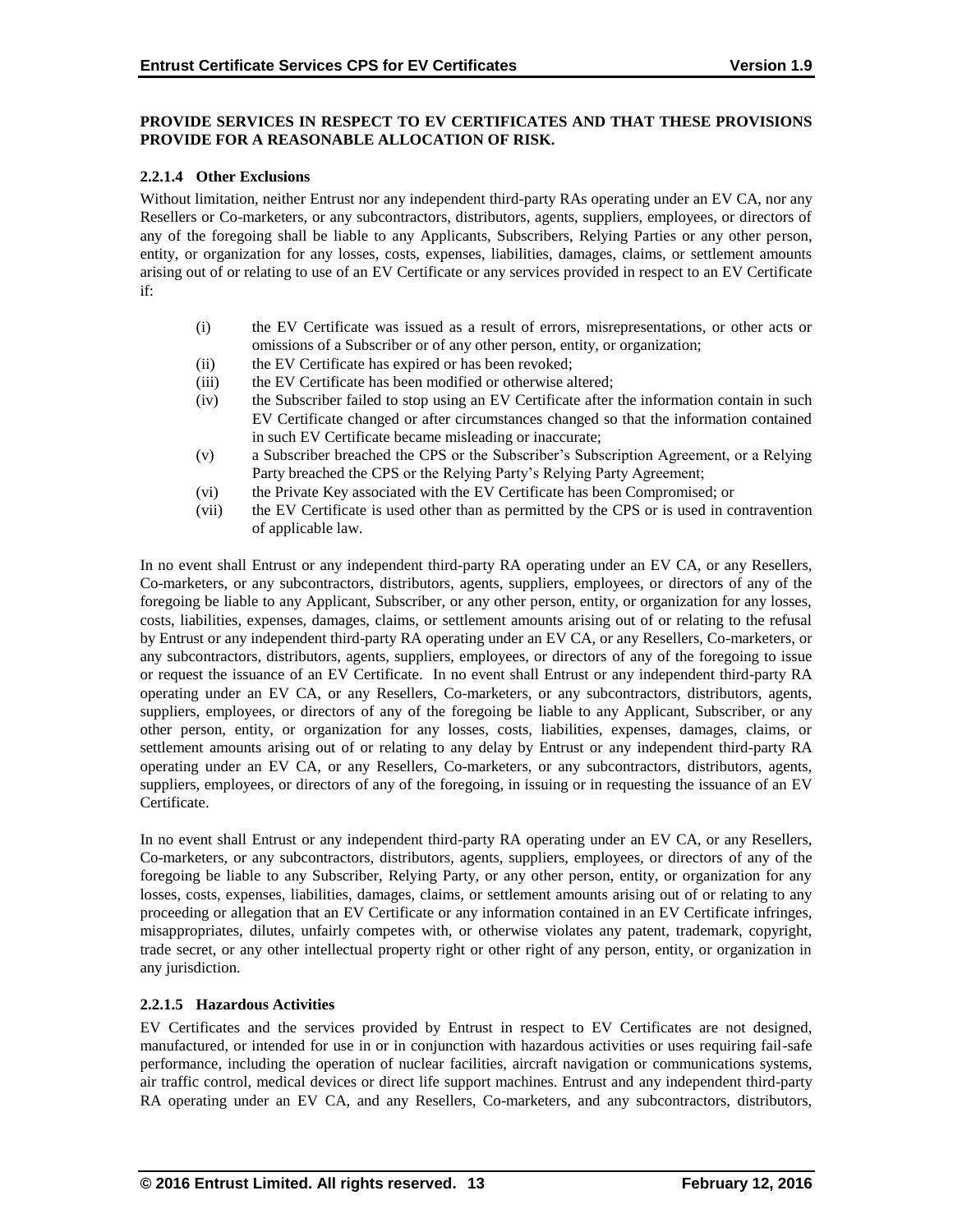agents, suppliers, employees, or directors of any of the foregoing specifically disclaim any and all representations, warranties, and conditions with respect to such uses, whether express, implied, statutory, by usage of trade, or otherwise.

## **2.2.2 RA Liability**

The same liability provisions that apply in §2.2.1 with respect to EV CAs shall apply with respect to Entrust-operated RAs and independent third-party RAs operating under EV CAs and all Resellers, Comarketers and all subcontractors, distributors, agents, suppliers, employees, and directors of any of the foregoing.

#### **2.3 Financial Responsibility**

Subscribers and Relying Parties shall be responsible for the financial consequences to such Subscribers, Relying Parties, and to any other persons, entities, or organizations for any transactions in which such Subscribers or Relying Parties participate and which use EV Certificates or any services provided in respect to EV Certificates. Entrust makes no representations and gives no warranties or conditions regarding the financial efficacy of any transaction completed utilizing an EV Certificate or any services provided in respect to EV Certificates and neither Entrust nor any independent third-party RA operating under an EV CA, nor any Resellers, Co-marketers, nor any subcontractors, distributors, agents, suppliers, employees, or directors of any of the foregoing shall have any liability except as explicitly set forth herein in respect to the use of or reliance on an EV Certificate or any services provided in respect to EV Certificates.

## **2.3.1 Indemnification by Relying Parties**

RELYING PARTIES SHALL INDEMNIFY AND HOLD ENTRUST AND ALL INDEPENDENT THIRD-PARTY REGISTRATION AUTHORITIES OPERATING UNDER AN EV CERTIFICATION AUTHORITY, AND ALL RESELLERS, CO-MARKETERS, AND ALL SUBCONTRACTORS, DISTRIBUTORS, AGENTS, SUPPLIERS, EMPLOYEES, AND DIRECTORS OF ANY OF THE FOREGOING (COLLECTIVELY, THE "INDEMNIFIED PARTIES") HARMLESS FROM AND AGAINST ANY AND ALL LIABILITIES, LOSSES, COSTS, EXPENSES, DAMAGES, CLAIMS, AND SETTLEMENT AMOUNTS (INCLUDING REASONABLE ATTORNEY'S FEES, COURT COSTS, AND EXPERT'S FEES) ARISING OUT OF OR RELATING TO ANY USE OR RELIANCE BY A RELYING PARTY ON ANY EV CERTIFICATE OR ANY SERVICE PROVIDED IN RESPECT TO EV CERTIFICATES, INCLUDING (I) LACK OF PROPER VALIDATION OF AN EV CERTIFICATE BY A RELYING PARTY, (II) RELIANCE BY THE RELYING PARTY ON AN EXPIRED OR REVOKED EV CERTIFICATE, (III) USE OF AN EV CERTIFICATE OTHER THAN AS PERMITTED BY THE CPS, THE SUBSCRIPTION AGREEMENT, ANY RELYING PARTY AGREEMENT, AND APPLICABLE LAW, (IV) FAILURE BY A RELYING PARTY TO EXERCISE REASONABLE JUDGMENT IN THE CIRCUMSTANCES IN RELYING ON AN EV CERTIFICATE, OR (V) ANY CLAIM OR ALLEGATION THAT THE RELIANCE BY A RELYING PARTY ON AN EV CERTIFICATE OR THE INFORMATION CONTAINED IN AN EV CERTIFICATE INFRINGES, MISAPPROPRIATES, DILUTES, UNFAIRLY COMPETES WITH, OR OTHERWISE VIOLATES THE RIGHTS INCLUDING INTELLECTUAL PROPERTY RIGHTS OR ANY OTHER RIGHTS OF ANYONE IN ANY JURISDICTION. NOTWITHSTANDING THE FOREGOING, RELYING PARTIES SHALL NOT BE OBLIGATED TO PROVIDE ANY INDEMNIFICATION TO AN INDEMNIFIED PARTY IN RESPECT TO ANY LIABILITIES, LOSSES, COSTS, EXPENSES, DAMAGES, CLAIMS, AND SETTLEMENT AMOUNTS (INCLUDING REASONABLE ATTORNEY'S FEES, COURT COSTS AND EXPERT'S FEES) TO THE EXTENT THAT SUCH LIABILITIES, LOSSES, COSTS, EXPENSES, DAMAGES, CLAIMS, AND SETTLEMENT AMOUNTS (INCLUDING REASONABLE ATTORNEY'S FEES, COURT COSTS, AND EXPERT'S FEES) ARISE OUT OF OR RELATE TO ANY WILLFUL MISCONDUCT BY SUCH INDEMNIFIED PARTY.

#### **2.3.1.1 Indemnification by Subscribers**

SUBSCRIBERS SHALL INDEMNIFY AND HOLD ENTRUST AND ALL INDEPENDENT THIRD-PARTY REGISTRATION AUTHORITIES OPERATING UNDER AN EV CERTIFICATION AUTHORITY, AND ALL RESELLERS, CO-MARKETERS, AND ALL SUBCONTRACTORS,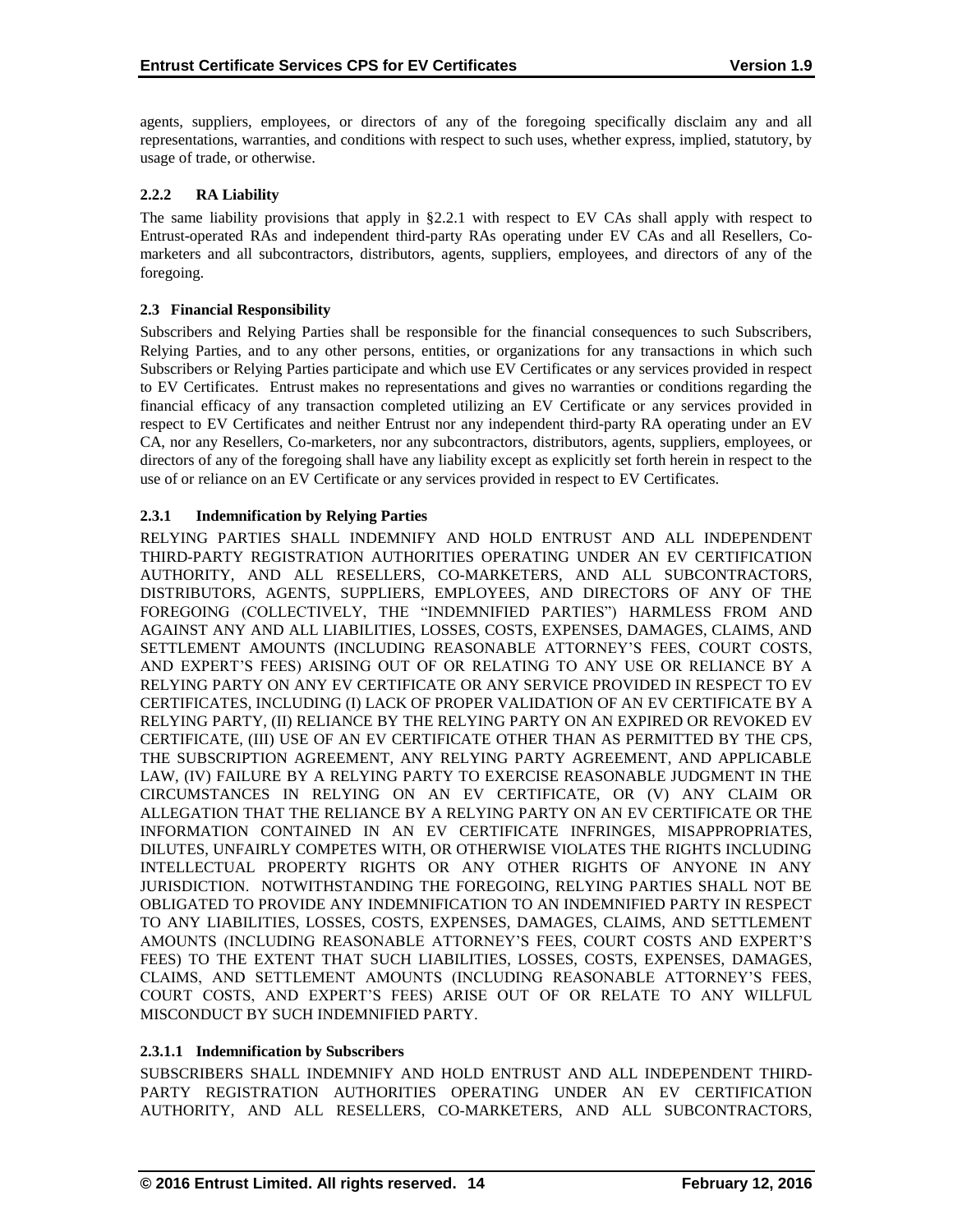DISTRIBUTORS, AGENTS, SUPPLIERS, EMPLOYEES, OR DIRECTORS OF ANY OF THE FOREGOING (COLLECTIVELY, THE "INDEMNIFIED PARTIES") HARMLESS FROM AND AGAINST ANY AND ALL LIABILITIES, LOSSES, COSTS, EXPENSES, DAMAGES, CLAIMS, AND SETTLEMENT AMOUNTS (INCLUDING REASONABLE ATTORNEY'S FEES, COURT COSTS, AND EXPERT'S FEES) ARISING OUT OF OR RELATING TO ANY RELIANCE BY A RELYING PARTY ON ANY EV CERTIFICATE OR ANY SERVICE PROVIDED IN RESPECT TO EV CERTIFICATES, INCLUDING ANY (I) ERROR, MISREPRESENTATION OR OMISSION MADE BY A SUBSCRIBER IN USING OR APPLYING FOR AN EV CERTIFICATE, (II) MODIFICATION MADE BY A SUBSCRIBER TO THE INFORMATION CONTAINED IN AN EV CERTIFICATE, (III) USE OF AN EV CERTIFICATE OTHER THAN AS PERMITTED BY THE CPS, THE SUBSCRIPTION AGREEMENT, ANY RELYING PARTY AGREEMENT, AND APPLICABLE LAW, (IV) FAILURE BY A SUBSCRIBER TO TAKE THE NECESSARY PRECAUTIONS TO PREVENT LOSS, DISCLOSURE, COMPROMISE OR UNAUTHORIZED USE OF THE PRIVATE KEY CORRESPONDING TO THE PUBLIC KEY IN SUCH SUBSCRIBER'S EV CERTIFICATE, OR (V) ALLEGATION THAT THE USE OF A SUBSCRIBER'S EV CERTIFICATE OR THE INFORMATION CONTAINED IN A SUBSCRIBER'S EV CERTIFICATE INFRINGES, MISAPPROPRIATES, DILUTES, UNFAIRLY COMPETES WITH, OR OTHERWISE VIOLATES THE RIGHTS INCLUDING INTELLECTUAL PROPERTY RIGHTS OR ANY OTHER RIGHTS OF ANYONE IN ANY JURISDICTION. NOTWITHSTANDING THE FOREGOING, A SUBSCRIBER SHALL NOT BE OBLIGATED TO PROVIDE ANY INDEMNIFICATION TO AN INDEMNIFIED PARTY IN RESPECT TO ANY LIABILITIES, LOSSES, COSTS, EXPENSES, DAMAGES, CLAIMS, AND SETTLEMENT AMOUNTS (INCLUDING REASONABLE ATTORNEY'S FEES, COURT COSTS AND EXPERTS FEES) TO THE EXTENT THAT SUCH LIABILITIES, LOSSES, COSTS, EXPENSES, DAMAGES, CLAIMS, AND SETTLEMENT AMOUNTS (INCLUDING REASONABLE ATTORNEY'S FEES, COURT COSTS, AND EXPERT'S FEES) ARISE OUT OF OR RELATE TO ANY WILLFUL MISCONDUCT BY SUCH INDEMNIFIED PARTY.

## **2.3.2 Fiduciary Relationships**

Nothing contained in this CPS, or in any Subscription Agreement, or any Relying Party Agreement shall be deemed to constitute either Entrust or any independent third-party RA operating under an EV CA, or any Resellers, Co-marketers, or any subcontractors, distributors, agents, suppliers, employees, or directors of any of the foregoing, the fiduciary, partner, agent, trustee, or legal representative of any Applicant, Subscriber, Relying Party or any other person, entity, or organization or to create any fiduciary relationship between either Entrust or any independent third-party RA operating under an EV CA, or any Resellers, Comarketers, or any subcontractors, distributors, agents, suppliers, employees, or directors of any of the foregoing and any Subscriber, Applicant, Relying Party or any other person, entity, or organization, for any purpose whatsoever. Nothing in the CPS, or in any Subscription Agreement or any Relying Party Agreement shall confer on any Subscriber, Applicant, Relying Party, or any other third party, any authority to act for, bind, or create or assume any obligation or responsibility, or make any representation on behalf of Entrust or any independent third-party RA operating under an EV CA, or any Resellers, Co-marketers, or any subcontractors, distributors, agents, suppliers, employees, or directors of any of the foregoing.

#### **2.3.3 Administrative Processes**

No Stipulation.

# **2.4 Interpretation and Enforcement**

# **2.4.1 Governing Law**

The laws of the Province of Ontario, Canada, excluding its conflict of laws rules, shall govern the construction, validity, interpretation, enforceability and performance of the CPS, all Subscription Agreements and all Relying Party Agreements. The application of the United Nations Convention on Contracts for the International Sale of Goods to the CPS, any Subscription Agreements, and any Relying Party Agreements is expressly excluded. Any dispute arising out of or in respect to the CPS, any Subscription Agreement, any Relying Party Agreement, or in respect to any EV Certificates or any services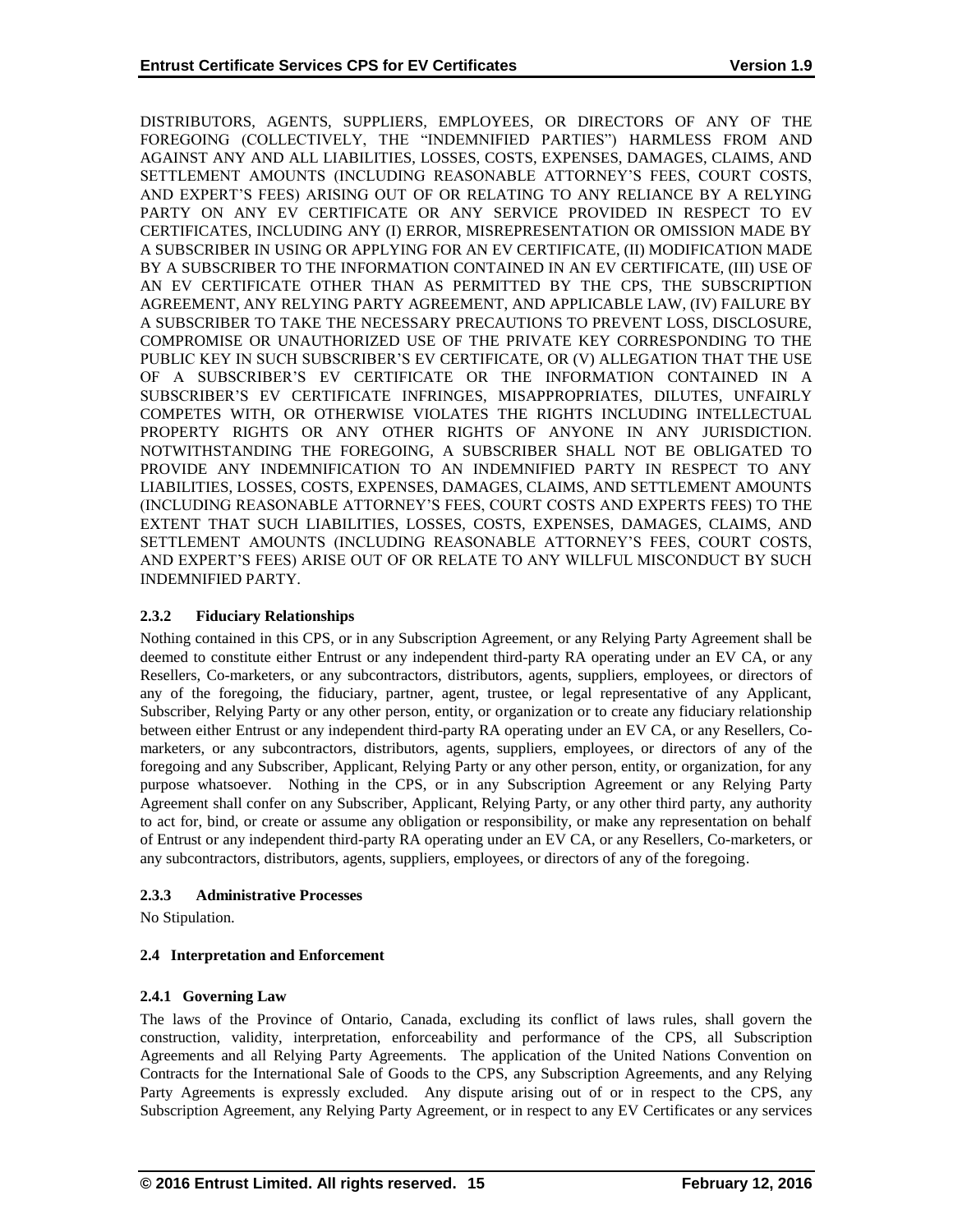provided in respect to any EV Certificates that is not resolved by alternative dispute resolution, shall be brought in the provincial or federal courts sitting in Ottawa, Ontario, and each person, entity, or organization hereby agrees that such courts shall have personal and exclusive jurisdiction over such disputes. In the event that any matter is brought in a provincial or federal court, Applicants, Subscribers, and Relying Parties waive any right that such Applicants, Subscribers, and Relying Parties may have to a jury trial.

## **2.4.1.1 Force Majeure**

Neither Entrust nor any independent third-party RA operating under an EV CA, nor any Resellers, Comarketers, nor any subcontractors, distributors, agents, suppliers, employees, or directors of any of the foregoing shall be in default hereunder or liable for any losses, costs, expenses, liabilities, damages, claims, or settlement amounts arising out of or related to delays in performance or from failure to perform or comply with the terms of the CPS, any Subscription Agreement, or any Relying Party Agreement due to any causes beyond its reasonable control, which causes include acts of God or the public enemy, riots and insurrections, war, accidents, fire, strikes and other labor difficulties (whether or not Entrust is in a position to concede to such demands), embargoes, judicial action, failure or default of any superior CA, lack of or inability to obtain export permits or approvals, necessary labor, materials, energy, utilities, components or machinery, acts of civil or military authorities.

## **2.4.1.2 Interpretation**

All references in this CPS to "Sections" refer to the sections of this CPS. As used in this CPS, neutral pronouns and any variations thereof shall be deemed to include the feminine and masculine and all terms used in the singular shall be deemed to include the plural, and vice versa, as the context may require. The words "hereof", "herein", and "hereunder" and other words of similar import refer to this CPS as a whole, as the same may from time to time be amended or supplemented, and not to any subdivision contained in this CPS. The word "including" when used herein is not intended to be exclusive and means "including, without limitation."

#### **2.4.2 Severability, Survival, Merger, Notice**

#### **2.4.2.1 Severability**

Whenever possible, each provision of the CPS, any Subscription Agreements, and any Relying Party Agreements shall be interpreted in such a manner as to be effective and valid under applicable law. If the application of any provision of the CPS, any Subscription Agreements, or any Relying Party Agreements or any portion thereof to any particular facts or circumstances shall be held to be invalid or unenforceable by an arbitrator or court of competent jurisdiction, then (i) the validity and enforceability of such provision as applied to any other particular facts or circumstances and the validity of other provisions of the CPS, any Subscription Agreements, or any Relying Party Agreements shall not in any way be affected or impaired thereby, and (ii) such provision shall be enforced to the maximum extent possible so as to effect its intent and it shall be reformed without further action to the extent necessary to make such provision valid and enforceable.

**FOR GREATER CERTAINTY, IT IS EXPRESSLY UNDERSTOOD AND AGREED THAT EVERY PROVISION OF THE CPS, ANY SUBSCRIPTION AGREEMENTS, OR ANY RELYING PARTY AGREEMENTS THAT DEAL WITH (I) LIMITATION OF LIABILITY OR DAMAGES, (II) DISCLAIMERS OF REPRESENTATIONS, WARRANTIES, CONDITIONS, OR LIABILITIES, OR (III) INDEMNIFICATION, IS EXPRESSLY INTENDED TO BE SEVERABLE FROM ANY OTHER PROVISIONS OF THE CPS, ANY SUBSCRIPTION AGREEMENTS, OR ANY RELYING PARTY AGREEMENTS AND SHALL BE SO INTERPRETED AND ENFORCED.**

#### **2.4.2.2 Survival**

The provisions of the section entitled "Definitions" and sections 2.1.3.1, 2.1.4.1, 2.2, 2.3, 2.4, 2.8, 2.9, 3.1.5, 3.1.6, 4.6 and 8.2 shall survive termination or expiration of the CPS, any Subscription Agreements,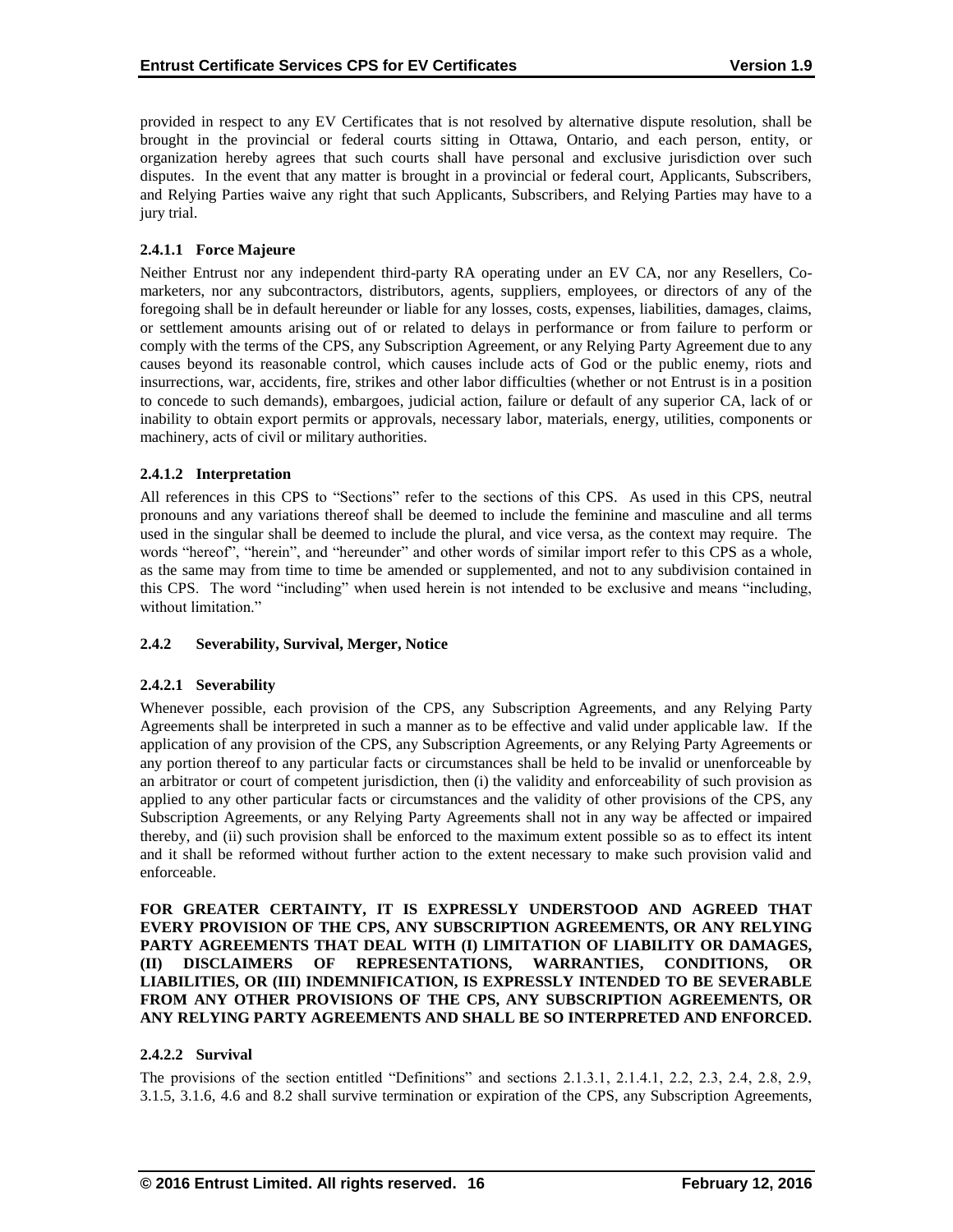and any Relying Party Agreements. All references to sections that survive termination of the CPS, any Subscription Agreements, and any Relying Party Agreements, shall include all sub-sections of such sections. All payment obligations shall survive any termination or expiration of the CPS, any Subscription Agreements, and any Relying Party Agreements.

# **2.4.2.3 Merger**

The CPS, the Subscription Agreements, and the Relying Party Agreements state all of the rights and obligations of Entrust, any independent third-party RAs operating under an EV CA, any Resellers, Comarketers, and any subcontractors, distributors, agents, suppliers, employees, or directors of any of the foregoing, and any Applicant, Subscriber, or Relying Party and any other persons, entities, or organizations in respect to the subject matter hereof and thereof and such rights and obligations shall not be augmented or derogated by any prior agreements, communications, or understandings of any nature whatsoever whether oral or written. The rights and obligations of Entrust, any independent third-party RAs operating under an EV CA, any Resellers, Co-marketers, and any subcontractors, distributors, agents, suppliers, employees, and directors of any of the foregoing may not be modified or waived orally and may be modified only in a writing signed or authenticated by a duly authorized representative of Entrust.

## **2.4.2.4 Conflict of Provisions**

In the event of a conflict between the provisions of the CPS and any express written agreement between Entrust or an independent third-party RA operating under an EV CA and a Subscriber or Relying Party, with respect to EV Certificates or any services provided in respect to EV Certificates, such other express written agreement shall take precedence. In the event of any inconsistency between the provisions of this CPS and the provisions of any Subscription Agreement or any Relying Party Agreement, the terms and conditions of this CPS shall govern.

# **2.4.2.5 Waiver**

The failure of Entrust to enforce, at any time, any of the provisions of this CPS, a Subscription Agreement with Entrust, or a Relying Party Agreement with Entrust or the failure of Entrust to require, at any time, performance by any Applicant, Subscriber, Relying Party or any other person, entity, or organization of any of the provisions of this CPS, a Subscription Agreement with Entrust, or a Relying Party Agreement with Entrust, shall in no way be construed to be a present or future waiver of such provisions, nor in any way affect the ability of Entrust to enforce each and every such provision thereafter. The express waiver by Entrust of any provision, condition, or requirement of this CPS, a Subscription Agreement with Entrust, or a Relying Party Agreement with Entrust shall not constitute a waiver of any future obligation to comply with such provision, condition, or requirement. The failure of an independent third-party RA or Reseller operating under an EV CA ("Registration Authority") to enforce, at any time, any of the provisions of a this CPS, any Subscription Agreement with such RA, or any Relying Party Agreement with such RA or the failure to require by such RA, at any time, performance by any Applicant, Subscriber, Relying Party or any other person, entity, or organization of this CPS, any Subscription Agreement with such RA, or any Relying Party Agreement with such RA shall in no way be construed to be a present or future waiver of such provisions, nor in any way affect the ability of such RA to enforce each and every such provision thereafter. The express waiver by a RA of any provision, condition, or requirement of a Subscription Agreement with such RA or a Relying Party Agreement with such RA shall not constitute a waiver of any future obligation to comply with such provision, condition, or requirement.

# **2.4.2.6 Notice**

Any notice to be given by a Subscriber, Applicant, or Relying Party to Entrust under this CPS, a Subscription Agreement, or a Relying Party Agreement shall be given in writing to the address specified in §1.4 by prepaid receipted mail, facsimile, or overnight courier, and shall be effective as follows (i) in the case of facsimile or courier, on the next Business Day, and (ii) in the case of receipted mail, five (5) Business Days following the date of deposit in the mail. Any notice to be given by Entrust under the CPS, any Subscription Agreement, or any Relying Party Agreement shall be given by email or by facsimile or courier to the last address, email address or facsimile number for the Subscriber on file with Entrust. In the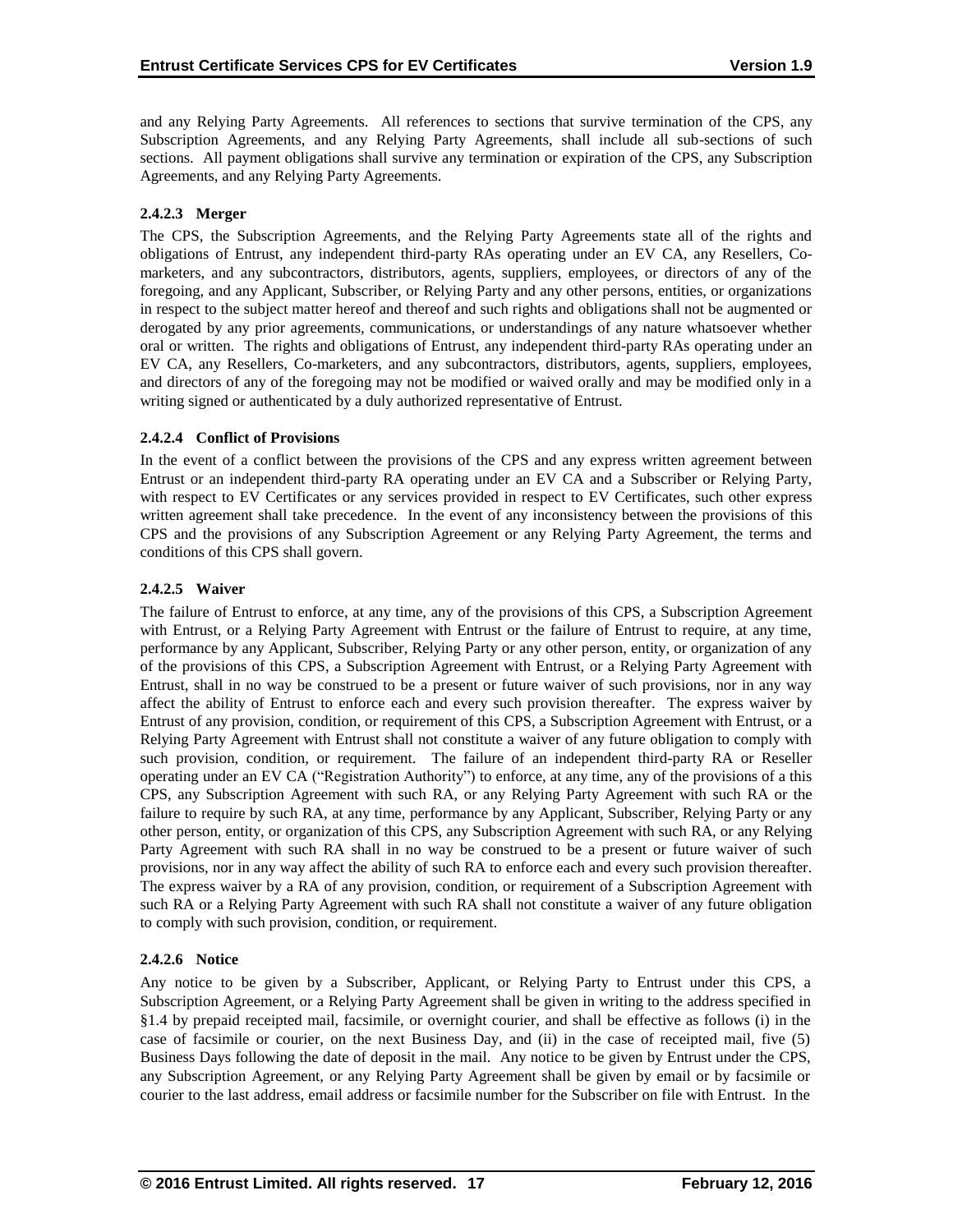event of notice by email, the notice shall become effective on the next Business Day. In the event of notice by prepaid receipted mail, facsimile, or overnight courier, notice shall become effective as specified in (i) or (ii), depending on the means of notice utilized.

# **2.4.2.7 Assignment**

EV Certificates and the rights granted under the CPS, any Subscription Agreement, or any Relying Party Agreement are personal to the Applicant, Subscriber, or Relying Party that entered into the Subscription Agreement or Relying Party Agreement and cannot be assigned, sold, transferred, or otherwise disposed of, whether voluntarily, involuntarily, by operation of law, or otherwise, without the prior written consent of Entrust or the RA under an EV Certification Authority with which such Applicant, Subscriber, or Relying Party has contracted. Any attempted assignment or transfer without such consent shall be void and shall automatically terminate such Applicant's, Subscriber's or Relying Party's rights under the CPS, any Subscription Agreement, or any Relying Party Agreement. Entrust may assign, sell, transfer, or otherwise dispose of the CPS, any Subscription Agreements, or any Relying Party Agreements together with all of its rights and obligations under the CPS, any Subscription Agreements, and any Relying Party Agreements (i) to an Affiliate, or (ii) as part of a sale, merger, or other transfer of all or substantially all the assets or stock of the business of Entrust to which the CPS, the Subscription Agreements, and Relying Party Agreements relate. Subject to the foregoing limits, this Agreement shall be binding upon and shall inure to the benefit of permitted successors and assigns of Entrust, any third-party RAs operating under the Entrust CAs, Applicants, Subscribers, and Relying Parties, as the case may be.

# **2.4.3 Dispute Resolution Procedures**

Any disputes between a Subscriber or an Applicant and Entrust or any third-party RAs operating under the Entrust CAs, or a Relying Party and Entrust or any third-party RAs operating under the Entrust CAs, shall be submitted to mediation in accordance with the Commercial Mediation Rules of the American Arbitration Association which shall take place in English in Ottawa, Ontario. In the event that a resolution to such dispute cannot be achieved through mediation within thirty (30) days, the dispute shall be submitted to binding arbitration. The arbitrator shall have the right to decide all questions of arbitrability. The dispute shall be finally settled by arbitration in accordance with the rules of the American Arbitration Association, as modified by this provision. Such arbitration shall take place in English in Ottawa, Ontario, before a sole arbitrator appointed by the American Arbitration Association (AAA) who shall be appointed by the AAA from its Technology Panel and shall be reasonably knowledgeable in electronic commerce disputes. The arbitrator shall apply the laws of the Province of Ontario, without regard to its conflict of laws provisions, and shall render a written decision within thirty (30) days from the date of close of the arbitration hearing, but no more than one (1) year from the date that the matter was submitted for arbitration. The decision of the arbitrator shall be binding and conclusive and may be entered in any court of competent jurisdiction. In each arbitration, the prevailing party shall be entitled to an award of all or a portion of its costs in such arbitration, including reasonable attorney's fees actually incurred. Nothing in the CPS, or in any Subscription Agreement, or any Relying Party Agreement shall preclude Entrust or any third-party RAs operating under the Entrust CAs from applying to any court of competent jurisdiction for temporary or permanent injunctive relief, without breach of this §2.4.3 and without any abridgment of the powers of the arbitrator, with respect to any (i) alleged Compromise that affects the integrity of an EV Certificate, or (ii) alleged breach of the terms and conditions of the CPS, any Subscription Agreement, or any Relying Party Agreement. The institution of any arbitration or any action shall not relieve an Applicant, Subscriber or Relying Party of its obligations under the CPS, any Subscription Agreement, or any Relying Party Agreement.

# **2.4.3.1 Limitation Period on Arbitrations and Actions**

Any and all arbitrations or legal actions in respect to a dispute that is related to an EV Certificate or any services provided in respect to an EV Certificate shall be commenced prior to the end of one (1) year after (i) the expiration or revocation of the EV Certificate in dispute, or (ii) the date of provision of the disputed service or services in respect to the EV Certificate in dispute, whichever is sooner. If any arbitration or action in respect to a dispute that is related to an EV Certificate or any service or services provided in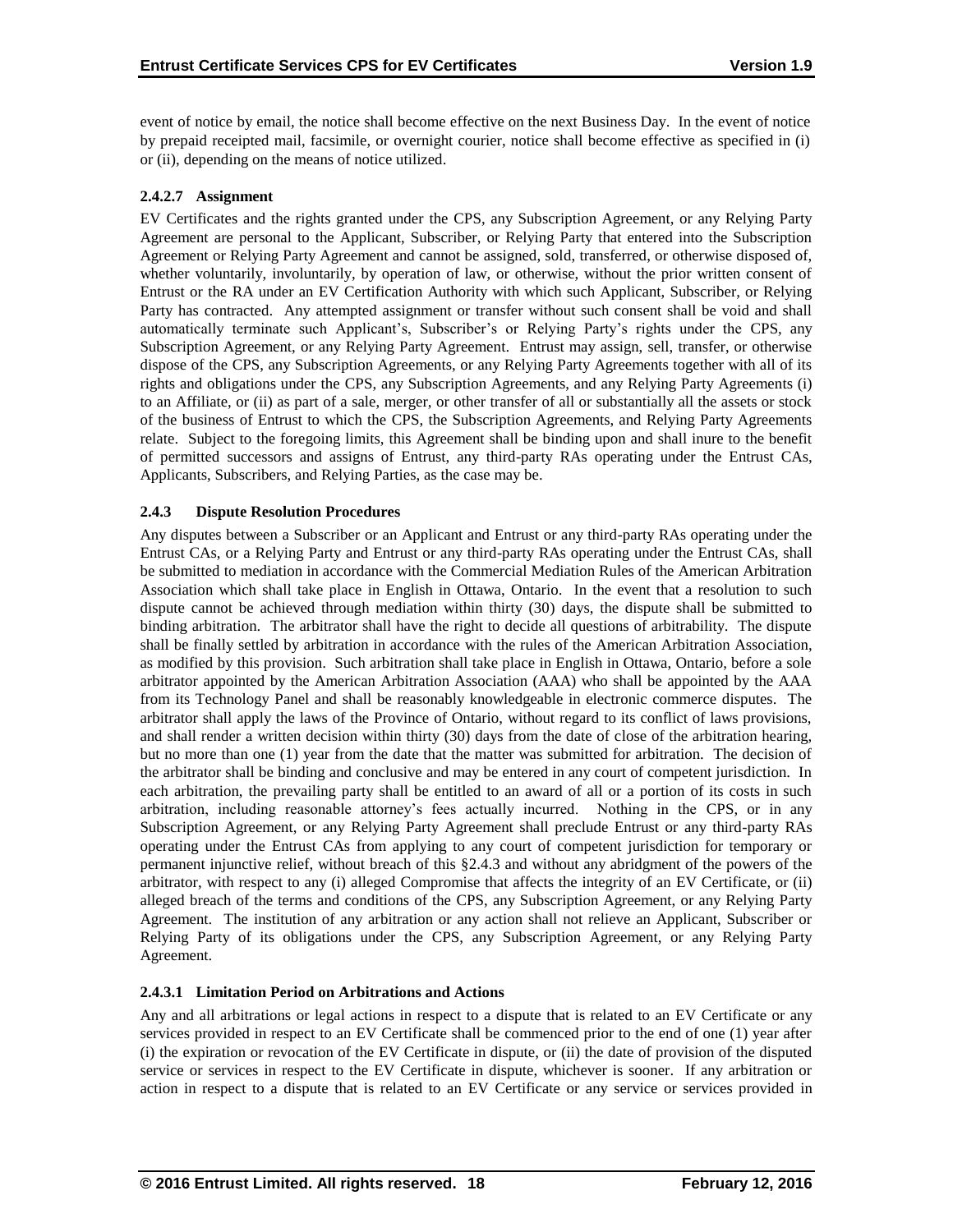respect to an EV Certificate is not commenced prior to such time, any party seeking to institute such an arbitration or action shall be barred from commencing or proceeding with such arbitration or action.

## **2.5 Fees**

The fees for services provided by Entrust in respect to EV Certificates are set forth in the Entrust Repository. These fees are subject to change, and any such changes shall become effective immediately after posting in the Entrust Repository. The fees for services provided by independent third-party RAs, Resellers and Co-marketers in respect to EV Certificates are set forth on the web sites operated by such RAs, Resellers and Co-marketers. These fees are subject to change, and any such changes shall become effective immediately after posting in such web sites.

## **2.5.1 Certificate Issuance or Renewal Fees**

See the Entrust Repository for the fees charged by Entrust. See the web sites operated by RAs operating under the Entrust CAs, Resellers, and Co-marketers for the fees charged by such RAs, Resellers, and Comarketers.

## **2.5.2 Certificate Access Fees**

See the Entrust Repository for the fees charged by Entrust. See the web sites operated by RAs operating under the Entrust CAs, Resellers, and Co-marketers for the fees charged by such RAs, Resellers, and Comarketers.

## **2.5.3 Revocation or Status Information Access Fees**

See the Entrust Repository for the fees charged by Entrust. See the web sites operated by RAs operating under the Entrust CAs, Resellers, and Co-marketers for the fees charged by such RAs, Resellers, and Comarketers.

### **2.5.4 Fees for Other Services such as Policy Information**

See the Entrust Repository for the fees charged by Entrust. See the web sites operated by RAs operating under the Entrust CAs, Resellers, and Co-marketers for the fees charged by such RAs, Resellers, and Comarketers.

#### **2.5.5 Refund Policy**

Neither Entrust nor any RAs operating under the Entrust CAs nor any Resellers or Co-Marketers provide any refunds for EV Certificates or services provided in respect to EV Certificates.

#### **2.6 Publication and Repositories**

Entrust maintains the Entrust Repository to store various information related to EV Certificates and the operation of EV CAs, Entrust RAs, and third-party RAs operating under the EV CAs. The CPS and various other related information is published in the Entrust Repository. The CPS is also available from Entrust in hard copy upon request.

#### **2.6.1 Publication of CA Information**

The following EV Certificate information is published in the Entrust Repository:

- (i) the CPS;
- (ii) information and agreements regarding the subscription for and reliance on EV Certificates; and
- (iii) revocations of EV Certificates performed by an EV CA, published in a Certificate Revocation List (CRL).

The data formats used for EV Certificates and for Certificate Revocation Lists in the Entrust Repository are in accordance with the associated definitions in §7.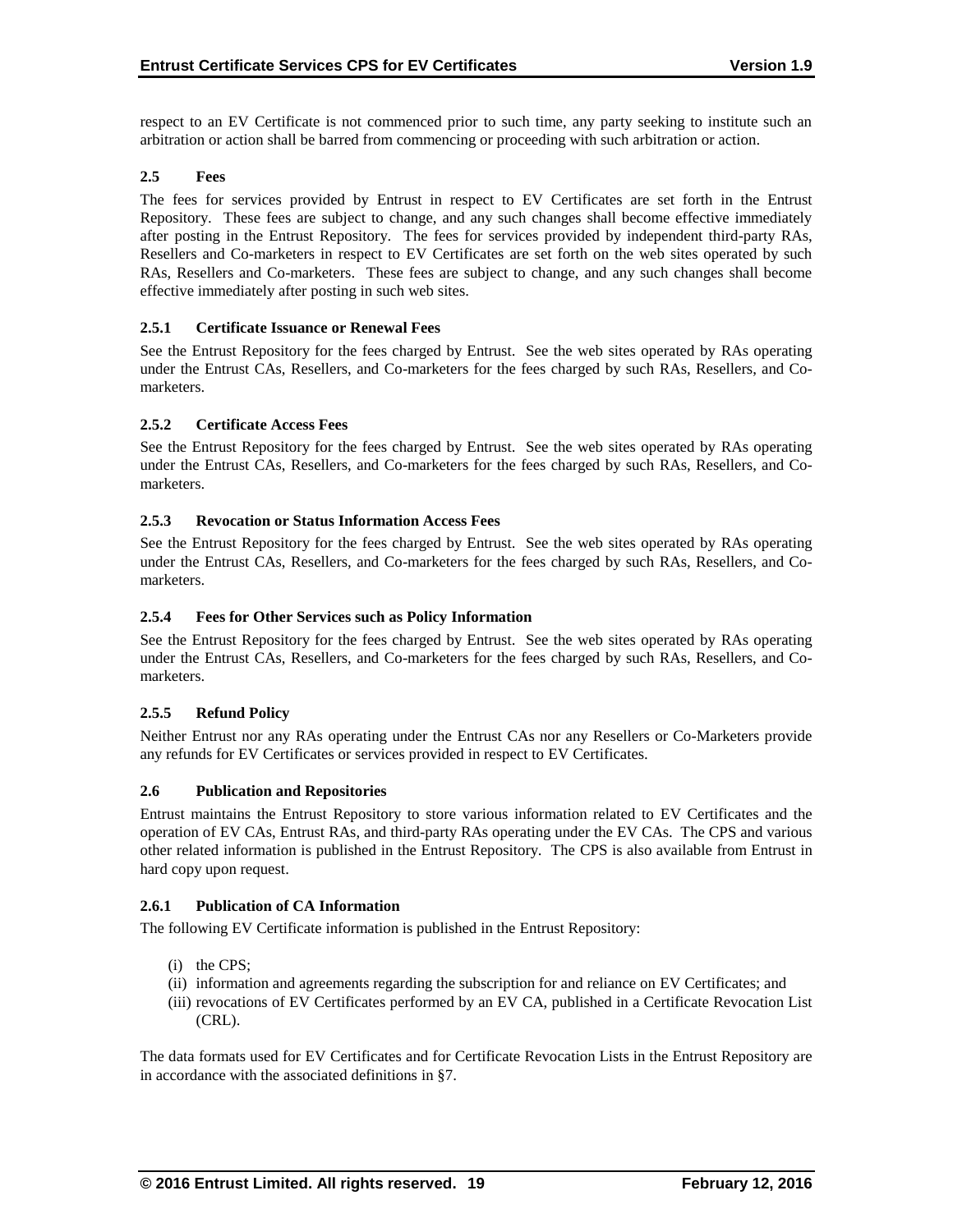## **2.6.2 Frequency of Publication**

The CPS may be re-issued and published in accordance with the policy set forth in §8.

### **2.6.3 Access Controls**

The CPS is published in the Entrust Repository. The CPS will be available to all Applicants, Subscribers and Relying Parties, but may only be modified by the Entrust Policy Authority.

### **2.6.4 Repositories**

The EV CAs maintain the Entrust Repositories to allow access to EV Certificate-related and CRL information. The information in the Entrust Repositories is accessible through a web interface and is periodically updated as set forth in this CPS. The Entrust Repositories are the only approved source for CRL and other information about EV Certificates.

## **2.7 Compliance Audit**

This sub-section describes the stipulations with respect to audit by an independent third party. In addition to these audits, the EV CAs strictly control service quality by performing ongoing self-audits as prescribed in the EV Guidelines.

# **2.7.1 Frequency of Entity Compliance Audit**

EV CAs, Entrust-operated RAs, and independent third-party RAs operating under the EV CAs shall be audited once per calendar year for compliance with the practices and procedures set forth in the CPS. If the results of an audit report recommend remedial action, Entrust or the applicable independent third-party RA shall initiate corrective action within thirty (30) days of receipt of such audit report.

## **2.7.2 Identity/Qualifications of Auditor**

The compliance audit of Entrust CAs shall be performed by a certified public accounting firm with a demonstrated competency in the evaluation of CAs and RAs and that meets the requirements of the EV Guidelines.

#### **2.7.3 Auditor's Relationship to Audited Party**

The certified public accounting firm selected to perform the compliance audit for the EV CAs, Entrustoperated RAs, or independent third-party operated RAs under the Entrust CAs shall be independent from the entity being audited.

#### **2.7.4 Topics Covered by Audit**

The compliance audit shall test compliance of EV CAs, Entrust-operated RAs, or independent third-party operated RAs under the Entrust CAs against the policies and procedures set forth in:

- i. the CPS;
- ii. the WebTrust Program for CAs; and
- iii. the WebTrust EV Program.

# **2.7.5 Actions Taken as a Result of Deficiency**

Upon receipt of a compliance audit that identifies any deficiencies, the audited EV CA, Entrust-operated RA, or independent third-party operated RA under an EV CA shall use commercially reasonable efforts to correct any such deficiencies in an expeditious manner.

#### **2.7.6 Communication of Results**

The results of all compliance audits shall be communicated, in the case of EV CAs, to the Entrust Policy Authority, and, in the case of any Entrust-operated RAs under an EV CAs, to the Entrust Policy Authority, and in the case of third-party RAs operating under an EV CA, to the operational authority for such RA.

The results of the most recent compliance audit will be posted to the Repository.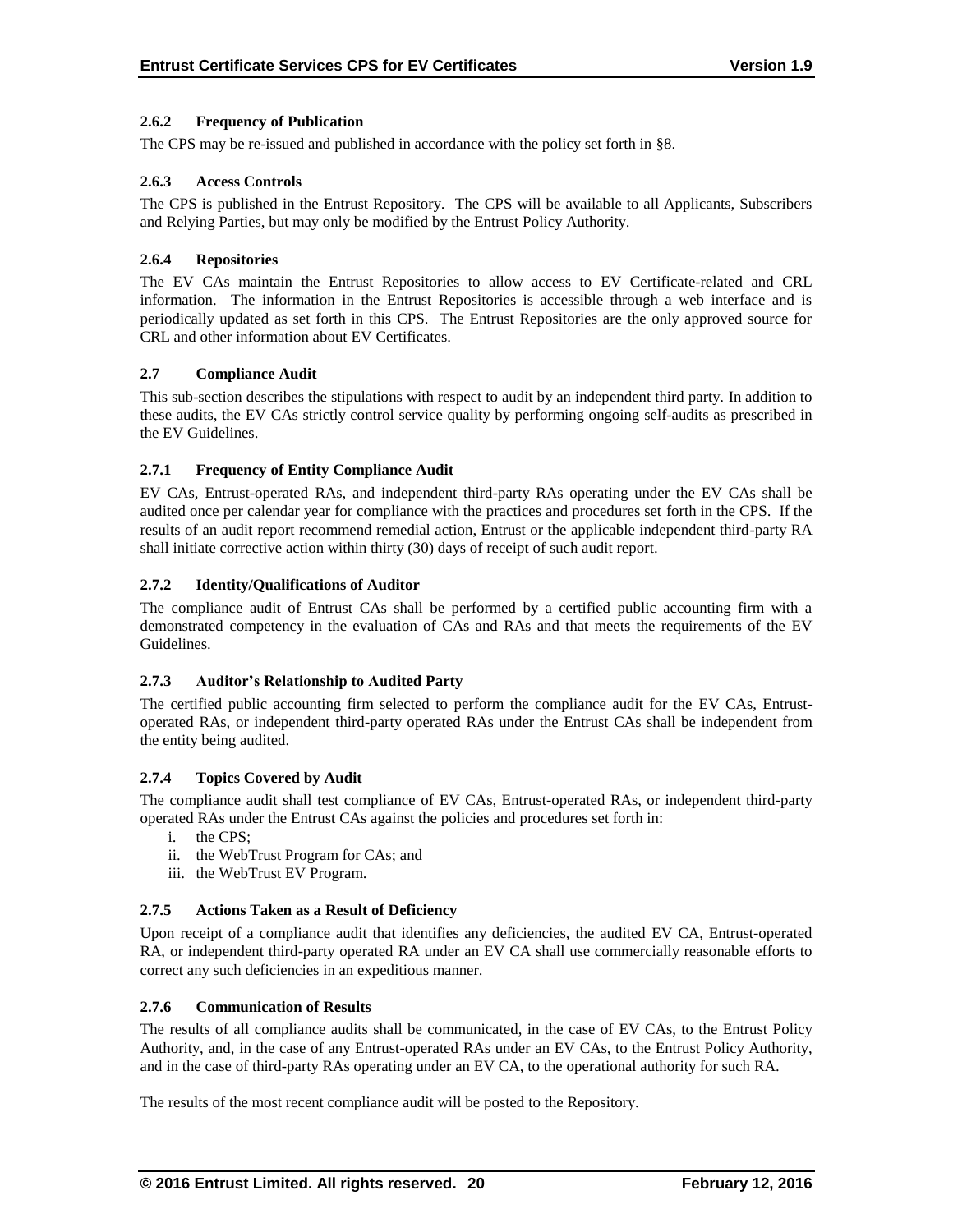# **2.8 Confidentiality**

Neither Entrust nor any independent third-party RAs operating under the Entrust CAs, nor any Resellers or Co-Marketers shall disclose or sell Applicant or Subscriber names (or other information submitted by an Applicant or Subscriber when applying for an EV Certificate), except in accordance with this CPS, a Subscription Agreement, or a Relying Party Agreement. Entrust and all independent third-party RAs operating under the Entrust CAs, and all Resellers and Co-Marketers shall use a commercially reasonable degree of care to prevent such information from being used or disclosed for purposes other than those set forth in the CPS, a Subscription Agreement, or a Relying Party Agreement. Notwithstanding the foregoing, Applicants and Subscribers acknowledge that some of the information supplied with an EV Certificate Application is incorporated into EV Certificates and that Entrust and all independent third-party RAs operating under the Entrust CAs, and all Resellers and Co-Marketers shall be entitled to make such information publicly available.

# **2.8.1 Types of Information to be Kept Confidential**

Information that is supplied by Applicants, Subscribers, or Relying Parties for the subscription for, use of, or reliance upon an EV Certificate, and which is not included in the information described in §2.8.2 below, shall be considered to be confidential. Entrust and independent third-party RAs under the Entrust CAs shall be entitled to disclose such information to any subcontractors or agents that are assisting Entrust in the verification of information supplied in EV Certificate Applications or that are assisting Entrust in the operation of the EV CAs or Entrust-operated RAs. Information considered to be confidential shall not be disclosed unless compelled pursuant to legal, judicial, or administrative proceedings, or otherwise required by law. Entrust and independent third-party RAs under the Entrust CAs shall be entitled to disclose information that is considered to be confidential to legal and financial advisors assisting in connection with any such legal, judicial, administrative, or other proceedings required by law, and to potential acquirors, legal counsel, accountants, banks and financing sources and their advisors in connection with mergers, acquisitions, or reorganizations.

# **2.8.2 Types of Information not Considered Confidential**

Information that is included in an EV Certificate or a Certificate Revocation List shall not be considered confidential. Information contained in the CPS shall not be considered confidential. Without limiting the foregoing, information that (i) was or becomes known through no fault of Entrust, an independent thirdparty RA under an EV CA, a Reseller, or a Co-marketer, (ii) was rightfully known or becomes rightfully known to Entrust, an independent third-party RA under the EV CA, a Reseller, or a Co-marketer without confidential or proprietary restriction from a source other than the Subscriber, (iii) is independently developed by Entrust, an independent third-party RA under an EV CA, a Reseller, or a Co-marketer, or (iv) is approved by a Subscriber for disclosure, shall not be considered confidential.

# **2.8.3 Disclosure of Certificate Revocation/Suspension Information**

If an EV Certificate is revoked by an EV CA, a serial number will be included in the Certificate Revocation List entry for the revoked EV Certificate.

# **2.8.4 Release to Law Enforcement Officials**

Entrust, independent third-party RAs under an EV CA, Resellers, and Co-marketers shall have the right to release information that is considered to be confidential to law enforcement officials in compliance with applicable law.

# **2.8.5 Release as Part of Civil Discovery**

Entrust, independent third-party RAs under an EV CA, Resellers, and Co-marketers may disclose information that is considered confidential during the course of any arbitration, litigation, or any other legal, judicial, or administrative proceeding relating to such information. Any such disclosures shall be permissible provided that Entrust, the independent third-party RA, Reseller, or Co-marketer uses commercially reasonable efforts to obtain a court-entered protective order restricting the use and disclosure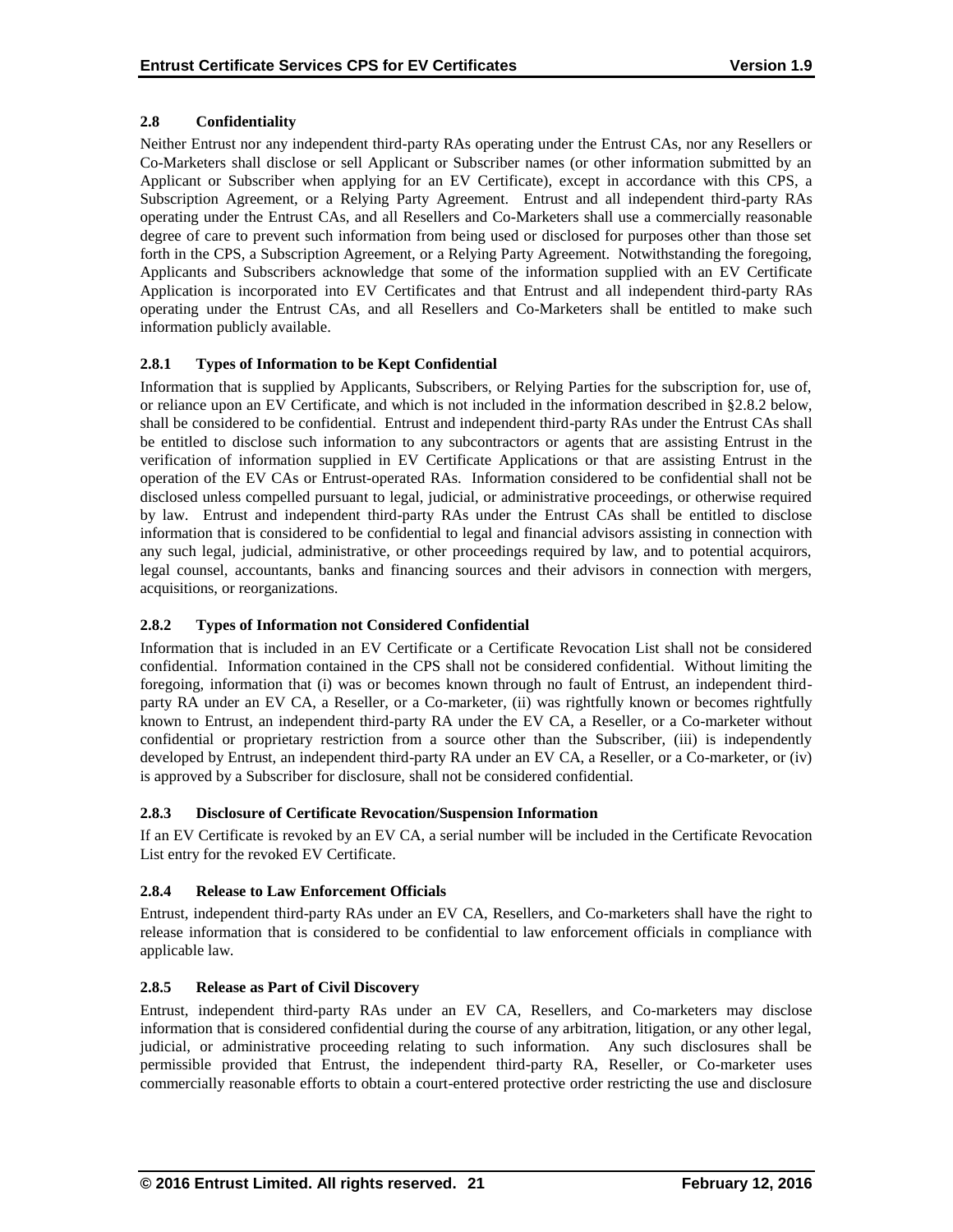of any such information to the extent reasonably required for the purposes of such arbitration, litigation, or any other legal, judicial, or administrative proceeding.

# **2.8.6 Disclosure Upon Owner's Request**

Entrust, independent third-party RAs under an EV CA, Resellers, and Co-marketers may disclose information provided to Entrust, such RA, Reseller or Co-marketer, by an Applicant, a Subscriber, or a Relying Party upon request of such Applicant, Subscriber, or Relying Party.

# **2.8.7 Other Information Release Circumstances**

No stipulation.

# **2.9 Intellectual Property Rights**

Entrust retains all right, title, and interest (including all intellectual property rights), in, to and under all EV Certificates, except for any information that is supplied by an Applicant or a Subscriber and that is included in an EV Certificate, which information shall remain the property of the Applicant or Subscriber. All Applicants and Subscribers grant to Entrust and any RAs operating under the Entrust CAs a non-exclusive, worldwide, paid-up, royalty-free license to use, copy, modify, publicly display, and distribute such information, by any and all means and through any and all media whether now known or hereafter devised for the purposes contemplated under the CPS, the Subscriber's Subscription Agreement, and any Relying Party Agreements. Entrust and any RAs operating under the Entrust CAs shall be entitled to transfer, convey, or assign this license in conjunction with any transfer, conveyance, or assignment as contemplated in §2.4.2.7. Entrust grants to Subscribers and Relying Parties a non-exclusive, non-transferable license to use, copy, and distribute EV Certificates, subject to such EV Certificates being used as contemplated under the CPS, the Subscriber's Subscription Agreement, and any Relying Party Agreements, and further provided that such EV Certificates are reproduced fully and accurately and are not published in any publicly available database, repository, or directory without the express written permission of Entrust. Except as expressly set forth herein, no other right is or shall be deemed to be granted, whether by implication, estoppel, inference or otherwise. Subject to availability, Entrust may in its discretion make copies of one or more Cross Certificate(s) available to Subscribers for use solely with the EV Certificate issued to such Subscribers. Entrust retains all right, title, and interest (including all intellectual property rights), in, to and under the Cross Certificate(s).

Entrust grants permission to reproduce the CPS provided that (i) the copyright notice on the first page of this CPS is retained on any copies of the CPS, and (ii) the CPS is reproduced fully and accurately. Entrust retains all right, title, and interest (including all intellectual property rights), in, to and under the CPS.

In no event shall Entrust or any independent third-party RA operating under an EV CA, or any Resellers or Co-marketers, or any subcontractors, distributors, agents, suppliers, employees, or directors of any of the foregoing be liable to any Applicants, Subscribers, or Relying Parties or any other third parties for any losses, costs, liabilities, expenses, damages, claims, or settlement amounts arising from or relating to claims of infringement, misappropriation, dilution, unfair competition, or any other violation of any patent, trademark, copyright, trade secret, or any other intellectual property or any other right of person, entity, or organization in any jurisdiction arising from or relating to any EV Certificate or arising from or relating to any services provided in relation to any EV Certificate.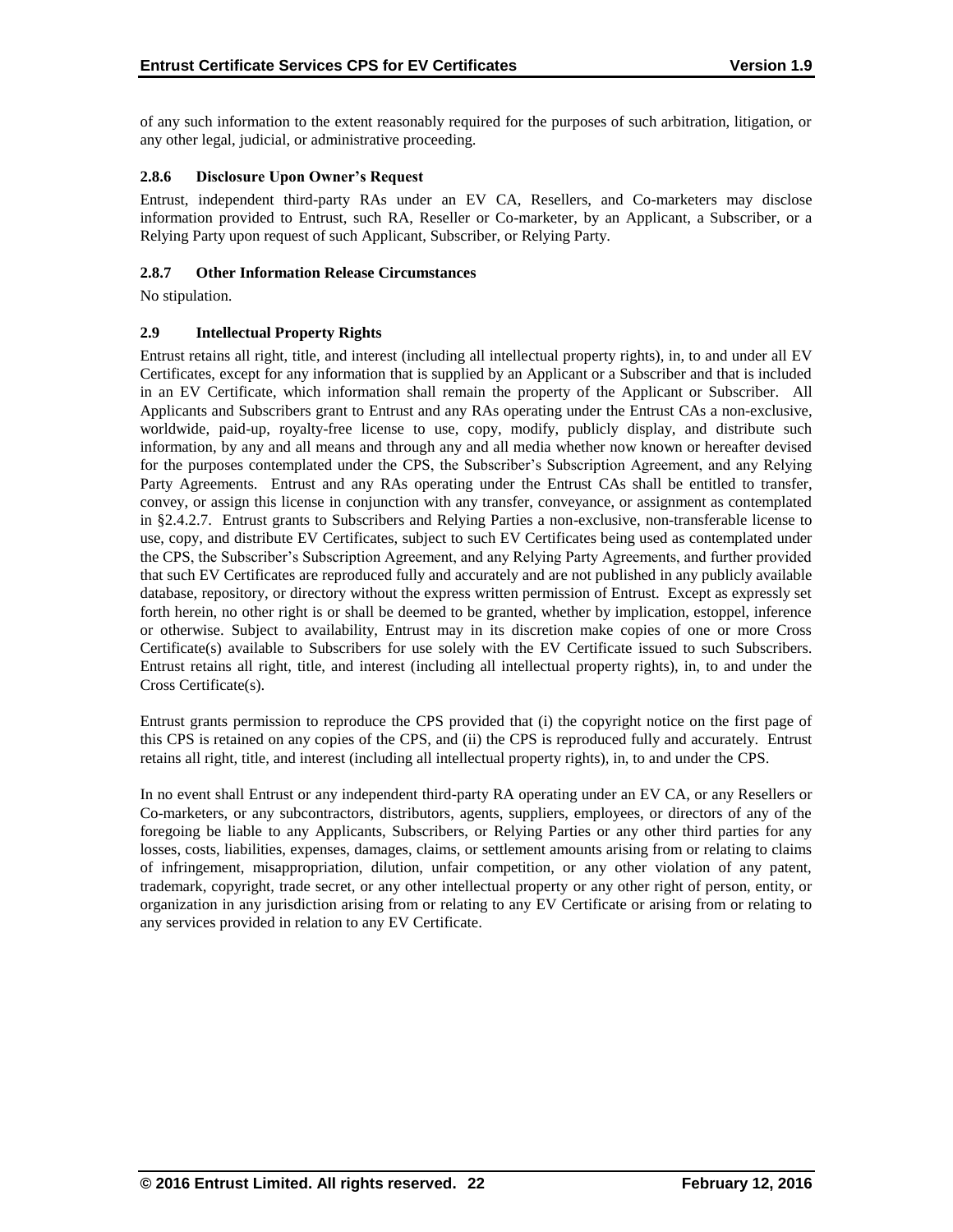## **3 Identification and Authentication**

### **3.1 Initial Registration**

Before issuing an EV Certificate, the EV CAs ensure that all Subject organization information in the EV Certificate conforms to the requirements of, and has been verified in accordance with, the procedures prescribed in this CPS and the EV Guidelines published by the CA/Browser Forum and matches the information confirmed and documented by the RA pursuant to its verification processes. Such verification processes are intended accomplish the following:

- (i) Verify the Applicant's existence and identity, including;
	- a. Verify the Applicant's legal existence and identity (as stipulated in the EV Guidelines),
	- b. Verify the Applicant's physical existence (business presence at a physical address) , and
	- c. Verify the Applicant's operational existence (business activity).
- (ii) Verify the Applicant's authorization for the EV Certificate, including;
	- a. Verify the name, title, and authority of the Contract Signer, Certificate Approver, and Certificate Requester;
	- b. Verify that Contract Signer signed the Subscription Agreement; and
	- c. Verify that a Certificate Approver has signed or otherwise approved the EV Certificate Request.

## EV SSL Certificate

(iii) Verify the Applicant is a registered holder or has exclusive control of the domain name to be included in the EV SSL Certificate.

## **3.1.1 Types of Names**

The Subject names in an EV Certificate comply with the X.500 Distinguished Name (DN) form. EV CAs shall use a single naming convention as set forth in the EV Guidelines and the Baseline Requirements published by the CA/Browser Forum.

#### **3.1.2 Need for Names to Be Meaningful**

The certificates issued pursuant to this CPS are meaningful only if the names that appear in the certificates can be understood and used by Relying Parties. Names used in the certificates must identify the person or object to which they are assigned in a meaningful way. CAs shall not issue certificates to the subscribers that contain domain names, IP addresses, DN, and/or URL that the subscribers do not legitimately own or control. Examples of fields and extensions where these names appear include subject DN and subject alternative names.

Application Note: Above general prohibition naturally also covers the case when the certificate can be used for Man in the Middle insertion or Traffic Interception and Management.

#### EV SSL Certificates

The value of the Common Name to be used in an EV SSL Certificate shall be the Applicant's fully qualified hostname or path that is used in the DNS of the secure server on which the Applicant is intending to install the EV SSL Certificate.

#### EV Code Signing Certificates

The value of the Common Name to be used in an EV Code Signing Certificate shall be the Applicant's Organization Name.

# **3.1.3 Rules for Interpreting Various Name Forms**

Subject names for EV Certificates shall be interpreted as set forth in §3.1.1 and §3.1.2.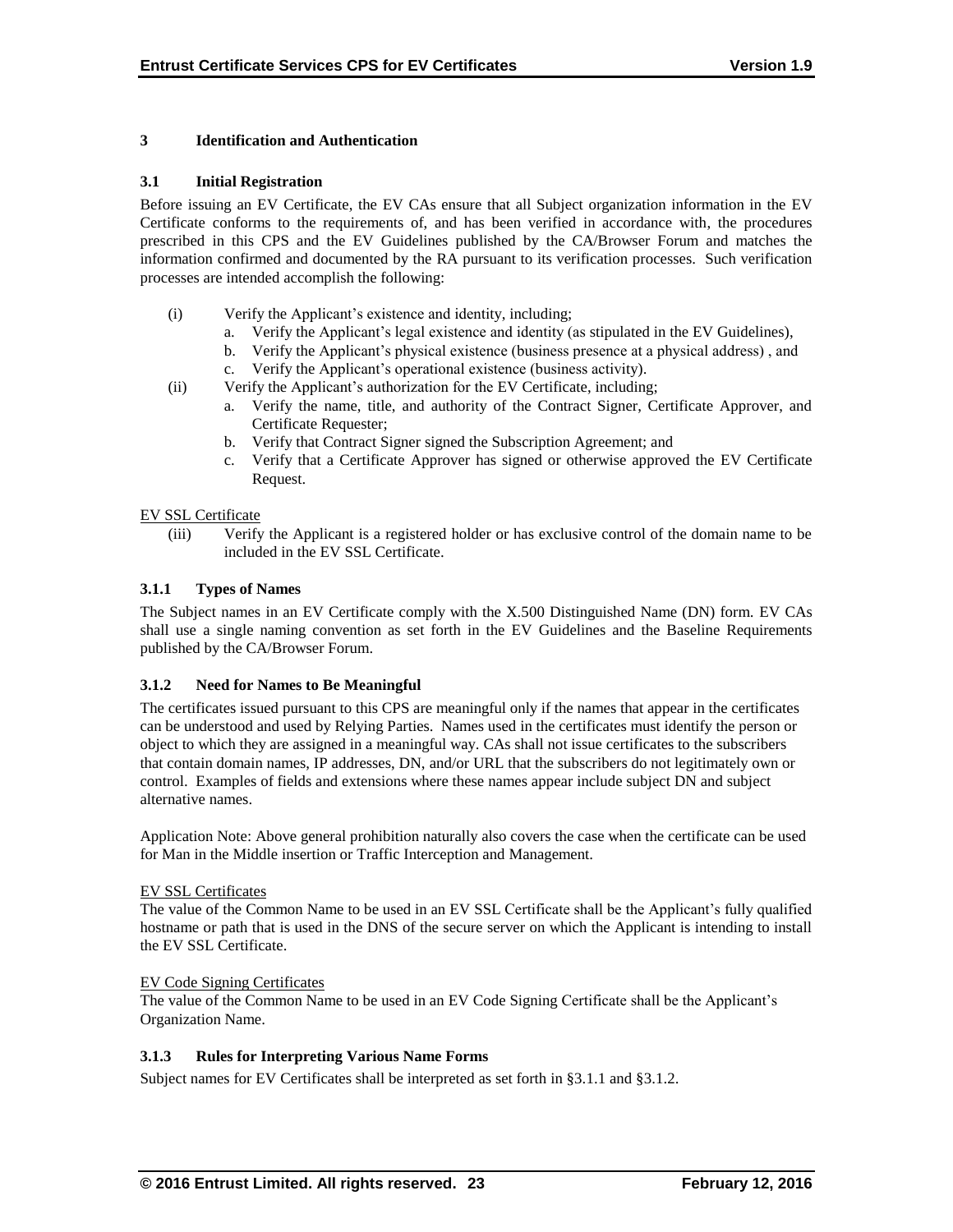# **3.1.4 Uniqueness of Names**

Names shall be defined unambiguously for each Subject in an Entrust Repository. The Distinguished Name attribute will usually be unique to the Subject to which it is issued. Each EV Certificate shall be issued a unique serial number within the name space of the issuing EV CA.

# **3.1.5 Name Claim Dispute Resolution Procedure**

The Subject names in EV Certificates are issued on a "first come, first served" basis. By accepting a Subject name for incorporation into an EV Certificate, a RA operating under an EV CA does not determine whether the use of such information infringes upon, misappropriates, dilutes, unfairly competes with, or otherwise violates any intellectual property right or any other rights of any person, entity, or organization. The Entrust CAs and any RAs operating under the Entrust CAs neither act as an arbitrator nor provide any dispute resolution between Subscribers or between Subscribers and third-party complainants in respect to the use of any information in an EV Certificate. The CPS does not bestow any procedural or substantive rights on any Subscriber or third-party complainant in respect to any information in an EV Certificate. Neither the Entrust CAs nor any RAs operating under the Entrust CAs shall in any way be precluded from seeking legal or equitable relief (including injunctive relief) in respect to any dispute between Subscribers or between Subscribers and third-party complainants or in respect to any dispute between Subscribers and an EV CA or a RA operating under an EV CA or between a third-party complainant and an EV CA or a RA operating under an EV CA arising out of any information in an EV Certificate. EV CAs and RAs operating under EV CAs shall respectively have the right to revoke and the right to request revocation of EV Certificates upon receipt of a properly authenticated order from an arbitrator or court of competent jurisdiction requiring the revocation of an EV Certificate.

# **3.1.6 Recognition, Authentication and Role of Trademarks**

An EV CA or a RA operating under an EV CA may, in certain circumstances, take action in respect to an EV Certificate containing information that possibly violates the trademark rights of a third-party complainant. In the event that a third-party complainant provides an EV CA or a RA operating under an EV CA with (i) a certified copy that is not more than three (3) months old of a trademark registration from the principal trademark office in any one of the United States, Canada, Japan, Australia or any of the member countries of the European Union, and further provided that such registration is still in full force and effect, and (ii) a copy of a prior written notice to the Subscriber of the EV Certificate in dispute, stating that the complainant believes that information in the Subscriber's EV Certificate violates the trademark rights of the complainant, and (iii) a representation by the complainant indicating the means of notice and basis for believing that such notice was received by the Subscriber of the EV Certificate in dispute, an EV CA or a RA operating under an EV CA may initiate the following actions. The EV CA or the RA operating under an EV CA may determine whether the issue date of the Subscriber's EV Certificate predates the registration date on the trademark registration provided by the complainant. If the date of issuance of the Subscriber's EV Certificate predates the trademark registration date, the EV CA or the RA operating under the EV CA will take no further action unless presented with an authenticated order from an arbitrator or court of competent jurisdiction. If the date of issuance of the EV Certificate is after the registration date on the trademark registration provided by the complainant, the EV CA or the RA operating under the EV CA shall request that the Subscriber provide a proof of ownership for the Subscriber's own corresponding trademark registration from the principal trademark office in any one of the United States, Canada, Japan, Australia or any of the member countries of the European Union. If the Subscriber can provide a certified copy, as set forth above, that predates or was issued on the same date as the complainant's trademark registration, the EV CA or the RA operating under the EV CA will take no further action unless presented with an authenticated order from an arbitrator or court of competent jurisdiction. If the Subscriber does not respond within ten (10) Business Days, or if the date on the certified copy of the trademark registration provided by the Subscriber postdates the certified copy of the trademark registration provided by the complainant, the EV CA and the RAs operating under that EV CA respectively may revoke or may request revocation of the disputed EV Certificate.

If a Subscriber files litigation against a complainant, or if a complainant files litigation against a Subscriber, and such litigation is related to any information in an issued EV Certificate, and if the party instigating the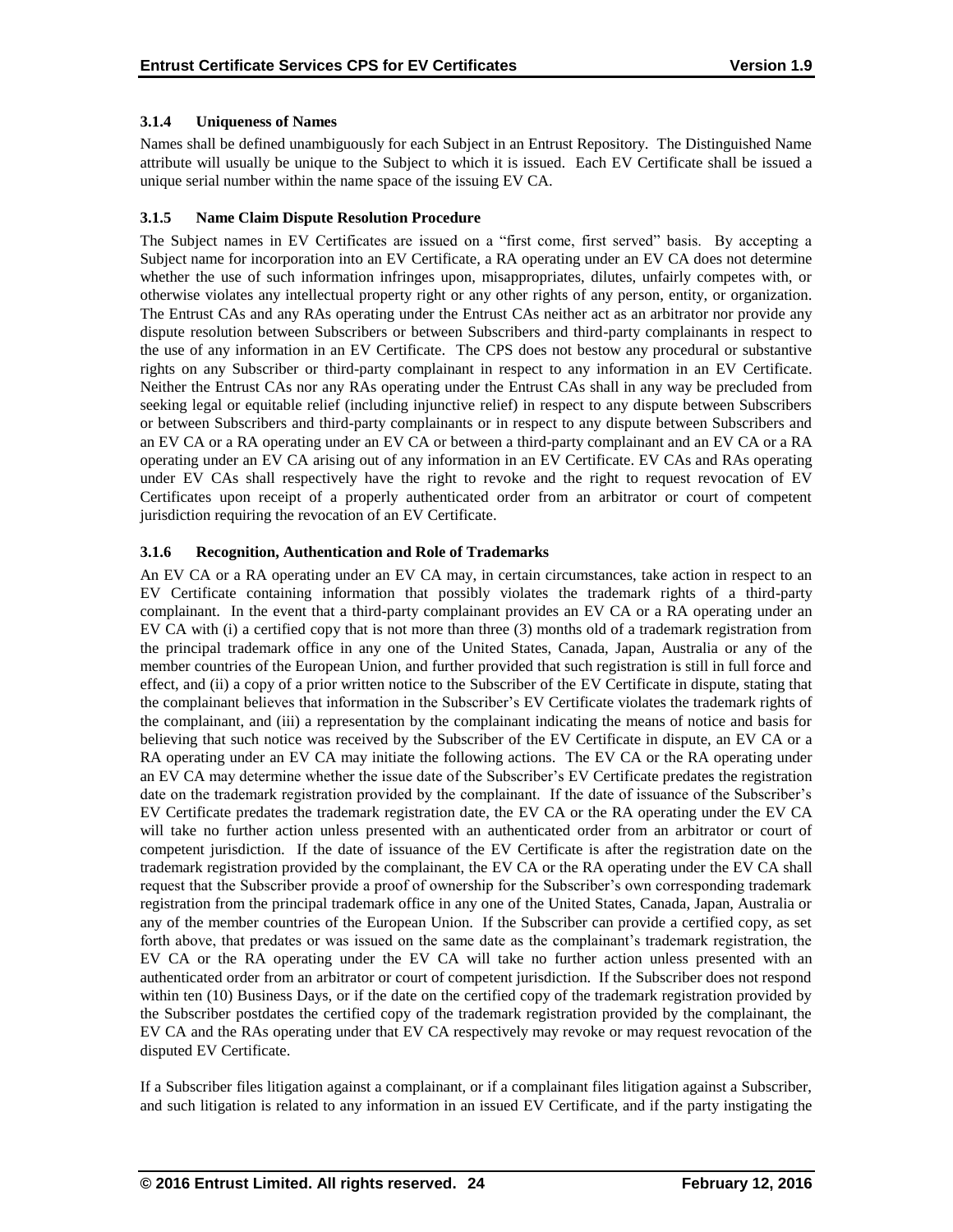litigation provides an EV CA or a RA operating under an EV CA with a copy of the file-stamped complaint or statement of claim, the EV CA will maintain the current status of the EV Certificate or the RA operating under the EV CA will request that the EV CA maintain the current status of the EV Certificate, subject to any requirements to change the status of such EV Certificate otherwise provided or required under this CPS, a Subscription Agreement, or any Relying Party Agreement. During any litigation, an EV CA will not revoke and a RA operating under an EV CA will not request revocation of an EV Certificate that is in dispute unless ordered by an arbitrator or a court of competent jurisdiction or as otherwise provided or required under this CPS, a Subscription Agreement, or any Relying Party Agreement. In the event of litigation as contemplated above, EV CAs and RAs operating under the EV CAs will comply with any directions by a court of competent jurisdiction in respect to an EV Certificate in dispute without the necessity of being named as a party to the litigation. If named as a party in any litigation in respect to an EV Certificate, Entrust and/or any third party operating a RA under an EV CA shall be entitled to take any action that it deems appropriate in responding to or defending such litigation. Any Subscriber or Relying Party that becomes involved in any litigation in respect to an EV Certificate shall remain subject to all of the terms and conditions of the CPS, the Subscriber's Subscription Agreement, and the Relying Party's Relying Party Agreement.

RAs operating under an EV CA shall notify the EV CA of any disputes of which such RA is aware and which relate to any information contained in an EV Certificate whose issuance was requested by such RA.

# **3.1.7 Method to Prove Possession of Private Key**

RAs perform proof of possession tests for CSRs created using reversible asymmetric algorithms (such as RSA) by validating the signature on the CSR submitted by the Applicant with the EV Certificate Application.

#### **3.1.8 Authentication of Organizational Identity**

RAs operating under the EV CAs shall perform a verification of any organizational identities that are submitted by an Applicant or Subscriber. RAs operating under the EV CAs shall determine whether the organizational identity, legal existence, physical existence, operational existence, and domain name provided with an EV Certificate Application are consistent with the requirements set forth in the EV Guidelines published by the CA/Browser Forum. The information and sources used for the verification of EV Certificate Applications may vary depending on the jurisdiction of the Applicant or Subscriber.

The Entrust Policy Authority may, in its discretion, update verification practices to improve the organization identity verification process. Any changes to verification practices shall be published pursuant to the standard procedures for updating the CPS.

#### **3.1.9 Authentication of Individual Identity**

RAs operating under the EV CAs shall perform a verification of the identity and authority of the Contract Signer, the Certificate Approver, and the Certificate Requestor associated with EV Certificate Applications that are submitted by an Applicant or Subscriber. In order to establish the accuracy of an individual identity, the RA operating under an EV CA shall perform identity and authority verification consistent with the requirements set forth in the EV Guidelines published by the CA/Browser Forum.

The Entrust Policy Authority may, in its discretion, update verification practices to improve the individual identity verification process. Any changes to verification practices shall be published pursuant to the standard procedures for updating the CPS.

#### **3.1.10 Authentication of Individual Identity**

To ensure the accuracy of the information and to ensure that no misleading information is included in the certificate, each verification shall be validated by a verification manager before the information can be used to issue a certificate.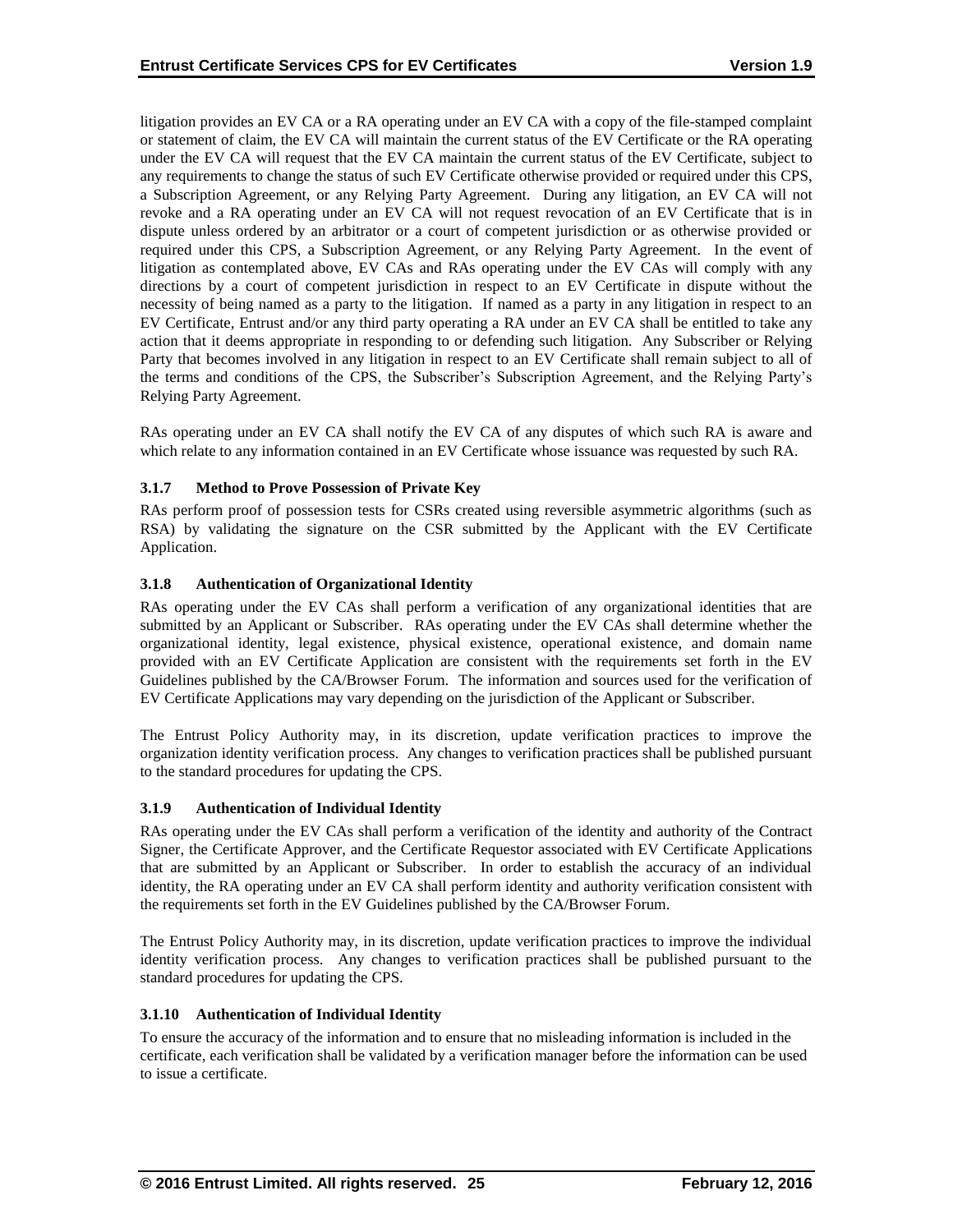# **3.2 Routine Rekey**

Each EV Certificate shall contain a Certificate expiration date. The reason for having an expiration date for a Certificate is to minimize the exposure of the Key Pair associated with the Certificate. For this reason, when processing a new EV Certificate Application, Entrust recommends that a new Key Pair be generated and that the new Public Key of this Key Pair be submitted with the Applicant's EV Certificate Application. If a Subscriber wishes to continue to use an EV Certificate beyond the expiry date for the current EV Certificate, the Subscriber must obtain a new EV Certificate and replace the EV Certificate that is about to expire. Subscribers submitting a new EV Certificate Application will be required to complete the initial application process, as described in §4.1. The RA will perform verification of the information submitted with the EV Certificate Application as described in §3.1.8 and §3.1.9 only if verification has not been performed for that Subscriber within the previous 1-year period. The Subscriber may request a replacement certificate using an existing key pair.

The RA that processed the Subscriber's EV Certificate Application shall make a commercially reasonable effort to notify Subscribers of the pending expiration of their EV Certificate by sending an email to the technical contact listed in the corresponding EV Certificate Application. Upon expiration of an EV Certificate, the Subscriber shall immediately cease using such EV Certificate and shall remove such EV Certificate from any devices and/or software in which it has been installed.

## **3.3 Rekey After Revocation**

EV CAs and RAs operating under EV CAs do not renew EV Certificates that have been revoked. If a Subscriber wishes to use an EV Certificate after revocation, the Subscriber must apply for a new EV Certificate and replace the EV Certificate that has been revoked. In order to obtain another EV Certificate, the Subscriber shall be required to complete the initial application process, as described in §4.1. Upon revocation of an EV Certificate, the Subscriber shall immediately cease using such EV Certificate and shall remove such EV Certificate from any devices and/or software in which it has been installed.

## **3.4 Revocation Request**

A Subscriber may request revocation of their EV Certificate at any time provided that the Subscriber can validate to the RA that processed the Subscriber's EV Certificate Application that the Subscriber is the organization to whom the EV Certificate was issued. The RA shall authenticate a request from a Subscriber for revocation of their EV Certificate by requiring the pass phrase submitted by the Subscriber with the EV Certificate Application and/or some subset of the information provided by the Subscriber with the EV Certificate Application. Upon receipt and confirmation of such information, the RA shall then process the revocation request as stipulated in §4.4.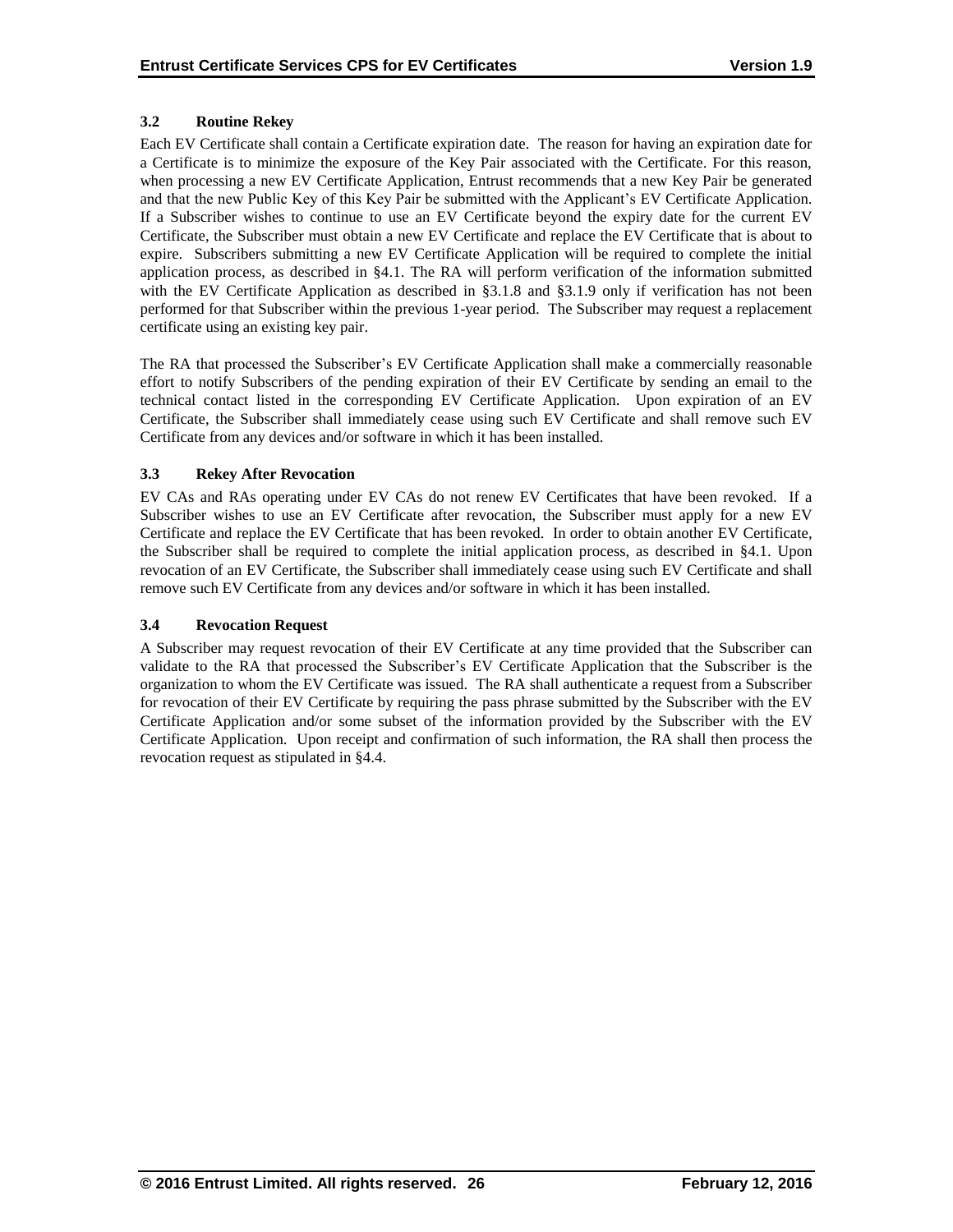## **4 Operational Requirements**

#### **4.1 Certificate Application**

To obtain an EV Certificate, an Applicant must:

- (i) generate a secure and cryptographically sound Key Pair,
- (ii) agree to all of the terms and conditions of the CPS and the Subscription Agreement, and
- (iii) complete and submit an EV Certificate Application, providing all information requested by an Entrust-operated RA or by an independent third-party RA under an EV CA (a "Registration Authority") without any errors, misrepresentation, or omissions.

The following Applicant roles (refer to the EV Guidelines for a definition of each role) are required for the issuance of an EV Certificate:

**Certificate Requester** – The EV certificate request must be signed and submitted by an authorized Certificate Requester.

**Certificate Approver** – The EV certificate request must be reviewed and approved by an authorized Certificate Approver.

**Contract Signer** – A Subscription Agreement applicable to the requested EV Certificate must be signed by an authorized Contract Signer.

One person MAY be authorized by the Applicant to fill one, two, or all three of these roles. An Applicant MAY also authorize more than one person to fill each of these roles.

Upon an Applicant's completion of the EV Certificate Application and acceptance of the terms and conditions of this CPS and the Subscription Agreement, a Entrust-operated RA or an independent thirdparty RA operating under an EV CA shall follow the procedures described in Sections 3.1.8 and 3.1.9 to perform verification of the information contained in the EV Certificate Application. If the verification performed by a RA is successful, the RA may, in its sole discretion, request the issuance to the Applicant of an EV Certificate from an EV CA. If a RA refuses to request the issuance of an EV Certificate, the RA shall (i) use commercially reasonable efforts to notify the Applicant by email of any reasons for refusal, and (ii) promptly refund any amounts that have been paid in connection with the EV Certificate Application.

In the event of successful verification of an EV Certificate Application, the RA shall submit a request to an EV CA for the issuance of an EV Certificate and shall notify the Applicant by email once an EV Certificate has been issued by the EV CA. The Applicant will be provided with a URL that can be used to retrieve the EV Certificate.

# **4.1.1 Certification Authority Authorization**

As of September 1, 2015, Entrust RAs will check certification authority authorization (CAA) records in accordance with RFC 6844 as part of the domain verification process. Prior to this date Entrust may not check CAA records for all EV SSL Certificate applications.

If a CAA record exists that does not list Entrust as an authorized CA, an RA will verify the use of the domain name despite the CAA record.

# **4.2 Certificate Issuance**

Upon receipt of a request from a RA operating under an EV CA, the EV CA assigns a person who is not responsible for the collection of information to review all of the information and documentation assembled in support of the EV Certificate Application and look for discrepancies or other details requiring further explanation. Upon successful completion of this Final Cross-Correlation and Due Diligence step, the EV CA may generate and digitally sign an EV Certificate in accordance with the Certificate profile described in §7.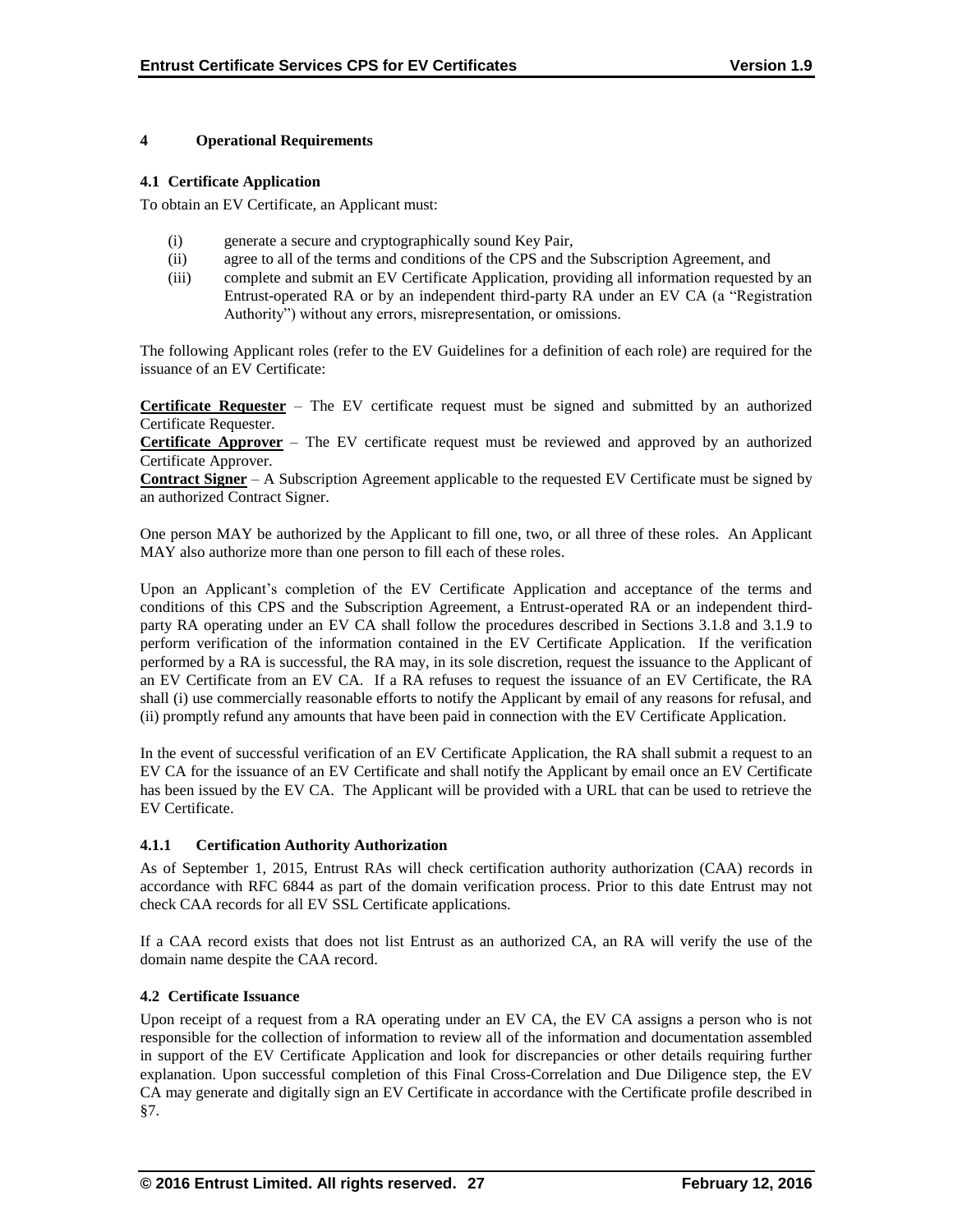Upon issuance of an EV Certificate, neither Entrust nor any independent third-party RA operating under an EV CA, nor any Resellers or Co-marketers, or any subcontractors, distributors, agents, suppliers, employees, or directors of any of the foregoing shall have any obligation to perform any ongoing monitoring, investigation, or verification of the information provided in an EV Certificate Application.

# **4.2.1 Circumstances for Certificate Renewal**

In accordance with the Subscription Agreement, Entrust CAs or RAs will provide a certificate lifecycle monitoring service which will support certificate renewal.

## **4.2.2 Who May Request Renewal**

Subscribers or Subscriber agents may request renewal of Entrust Certificates.

## **4.2.3 Processing Certificate Renewal Requests**

Entrust CAs or RAs will process certificate renewal requests with validated verification data. Verification data which was validated within the last twelve months may be used.

Entrust Certificates may be reissued using the previously accepted Public Key, if the Public Key meets the key size requirements of §6.1.5.

#### **4.2.4 Notification of New Certificate Issuance to Subscriber**

Entrust CAs or RAs will provide Entrust Certificate renewal notification to the Subscriber or Subscriber agents through an Internet link or by email.

Subscribers or Subscriber agents may request that email renewal notices are not sent for their expiring Entrust Certificates.

#### **4.2.5 Conduct Constituting Acceptance of a Renewal Certificate**

No stipulation.

# **4.2.6 Publication of the Renewal Certificate by the CA**

Entrust CAs or RAs will provide the Subscriber with an Entrust Certificate through an Internet link.

#### **4.2.7 Notification of Certificate Issuance by the CA to Other Entities**

No stipulation.

#### **4.3 Certificate Acceptance**

Once an EV Certificate has been generated and placed in an Entrust Repository, the RA that requested the issuance of the EV Certificate shall use commercially reasonable efforts to notify the Applicant by email that the Applicant's EV Certificate is available. The email will contain a URL for use by the Applicant to retrieve the EV Certificate.

#### **4.4 Certificate Suspension and Revocation**

An EV CA shall revoke an EV Certificate after receiving a valid revocation request from a RA operating under such EV CA. A RA operating under an EV CA shall be entitled to request and may request that an EV CA revoke an EV Certificate after such RA receives a valid revocation request from the Subscriber for such EV Certificate. A RA operating under an EV CA shall be entitled to request and shall request that an EV CA revoke an EV Certificate if such RA becomes aware of the occurrence of any event that would require a Subscriber to cease to use such EV Certificate.

EV CAs do not allow the suspension of EV Certificates.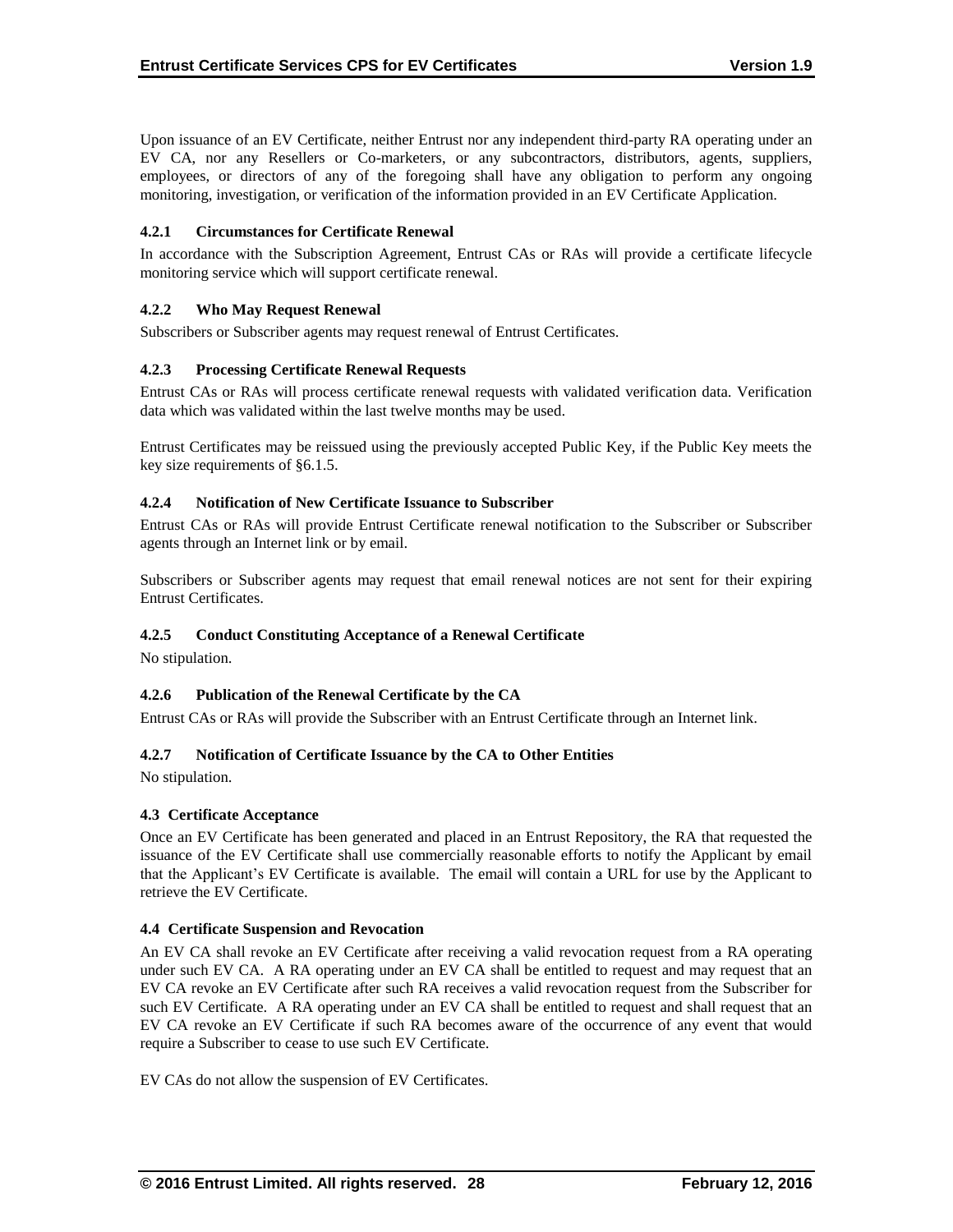# **4.4.1 Circumstances for Revocation**

An EV CA shall be entitled to revoke and may revoke, and a RA operating under an EV CA shall be entitled to request revocation of and shall request revocation of, a Subscriber's EV Certificate if such EV CA or RA has knowledge of or a reasonable basis for believing that of any of the following events have occurred:

- (i) Compromise of such EV CA's Private Key or Compromise of a superior CA's Private Key;
- (ii) breach by the Subscriber of any of the terms of the CPS or the Subscriber's Subscription Agreement;
- (iii) any change in the information contained in an EV Certificate issued to a Subscriber;
- (iv) non-payment of any EV Certificate fees or service fees;
- (v) a determination that an EV Certificate was not issued in accordance with the requirements of the CPS or the Subscriber's Subscription Agreement;
- (vi) the EV CA receives notice or otherwise becomes aware that a court or arbitrator has revoked a Subscriber's right to use the domain name listed in the EV Certificate, or that the Subscriber has failed to renew its domain name;
- (vii) the EV CA receives notice or otherwise becomes aware that a Subscriber has been added as a denied party or prohibited person to a blacklist, or is operating from a prohibited destination under the laws of the EV CA's jurisdiction of operation as described in §2.4;
- (viii) the EV CA ceases operations for any reason or the EV CA's right to issue EV Certificates expires or is revoked or terminated and the EV CA has not arranged for another EV CA to provide revocation support for the EV Certificates;
- (ix) an EV Code Signing Certificate is used to digitally sign hostile code, including spyware or other malicious software (malware); or
- (x) any other reason that may be reasonably expected to affect the integrity, security, or trustworthiness of an EV Certificate or an EV CA.

A Subscriber shall request revocation of their EV Certificate if the Subscriber has a suspicion or knowledge of or a reasonable basis for believing that of any of the following events have occurred:

- (i) Compromise of the Subscriber's Private Key;
- (ii) knowledge that the original EV Certificate request was not authorized and such authorization will not be retroactively granted;
- (iii) change in the information contained in the Subscriber's EV Certificate;
- (iv) change in circumstances that cause the information contained in Subscriber's EV Certificate to become inaccurate, incomplete, or misleading.

Such revocation request shall be submitted by the Subscriber to the RA that processed the Subscriber's EV Certificate Application. If a Subscriber's EV Certificate is revoked for any reason, the RA that processed the Subscriber's EV Certificate Application shall make a commercially reasonable effort to notify such Subscriber by sending an email to the technical and security contacts listed in the EV Certificate Application. Revocation of an EV Certificate shall not affect any of the Subscriber's contractual obligations under this CPS, the Subscriber's Subscription Agreement, or any Relying Party Agreements.

# **4.4.2 Who Can Request Revocation**

A Subscriber may request revocation of their EV Certificate at any time for any reason. If a Subscriber requests revocation of their EV Certificate, the Subscriber must be able to validate themselves as set forth in §3.4 to the RA that processed the Subscriber's EV Certificate Application. The EV CAs shall not be required to revoke and the RAs operating under the EV CAs shall not be required to request revocation of an EV Certificate until a Subscriber can properly validate themselves as set forth in §3.4 and §4.4.3.

Subscribers, Relying Parties, Application Software Vendors, and other third parties may report complaints or suspected Private Key compromise, EV Certificate misuse, or other types of fraud, compromise, misuse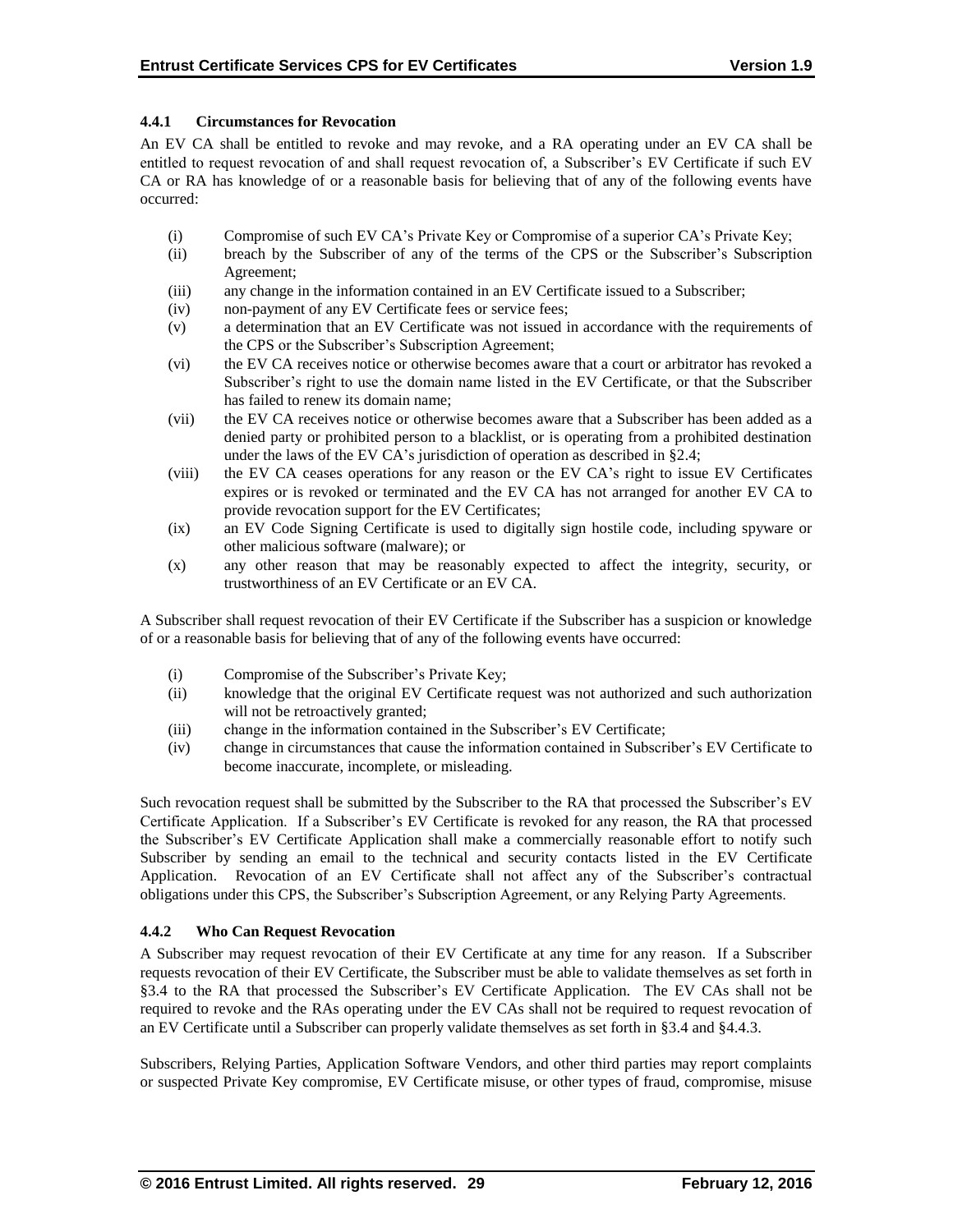or inappropriate conduct related to EV Certificates by completing the form at [https://www.entrust.net/ev/misuse.cfm.](https://www.entrust.net/ev/misuse.cfm)

An EV CA shall be entitled to revoke and shall revoke, and a RA operating under an EV CA shall be entitled to request revocation of and shall request revocation of, a Subscriber's EV Certificate at any time for any of the reasons set forth in §4.4.1.

### **4.4.3 Procedure for Revocation Request**

A RA operating under an EV CA shall authenticate a request by a Subscriber for revocation of their EV Certificate by requiring (i) some subset of the information provided by the Subscriber with the Subscriber's EV Certificate Application, or (ii) the pass phrase submitted by the Subscriber with the Subscriber's EV Certificate Application or verification by a contact at the Subscriber. Upon receipt and confirmation of such information, the RA shall send a revocation request to the EV CA that issued such EV Certificate. The EV CA shall make all reasonable efforts to post the serial number of the revoked EV Certificate to a CRL in an Entrust Repository within two (2) business days of receiving such revocation request.

For EV Certificate problems reported through the form at [https://www.entrust.net/ev/misuse.cfm,](https://www.entrust.net/ev/misuse.cfm) an EV CA should begin an investigation within twenty-four hours and decide whether revocation or other appropriate action is warranted on a least the following criteria:

- (i) The nature of the alleged problem;
- (ii) The number of certificate problem reports received about a particular EV Certificate or website;
- (iii) The identity of the complainants (for example, complaints from a law enforcement official that a Web site is engaged in illegal activities carry more weight than a complaint from a consumer alleging that they didn't receive the goods they ordered); and
- (iv) Relevant legislation.

For Certificate revocation that is not initiated by the Subscriber, the RA that requested revocation of the Subscriber's EV Certificate shall make a commercially reasonable effort to notify the Subscriber by sending an email to the technical and security contacts specified in the Subscriber's EV Certificate Application.

#### **4.4.4 Revocation Request Grace Period**

In the case of Private Key Compromise, or suspected Private Key Compromise, a Subscriber shall request revocation of the corresponding EV Certificate immediately upon detection of the Compromise or suspected Compromise. Revocation requests for other required reasons shall be made as soon as reasonably practicable.

#### **4.4.5 Circumstances for Suspension**

EV CAs do not suspend EV Certificates.

#### **4.4.6 Who Can Request Suspension**

EV CAs do not suspend EV Certificates.

#### **4.4.7 Procedure for Suspension Request**

EV CAs do not suspend EV Certificates.

# **4.4.8 Limits on Suspension Period**

EV CAs do not suspend EV Certificates.

# **4.4.9 CRL Issuance Frequency**

EV CAs shall issue CRLs as follows: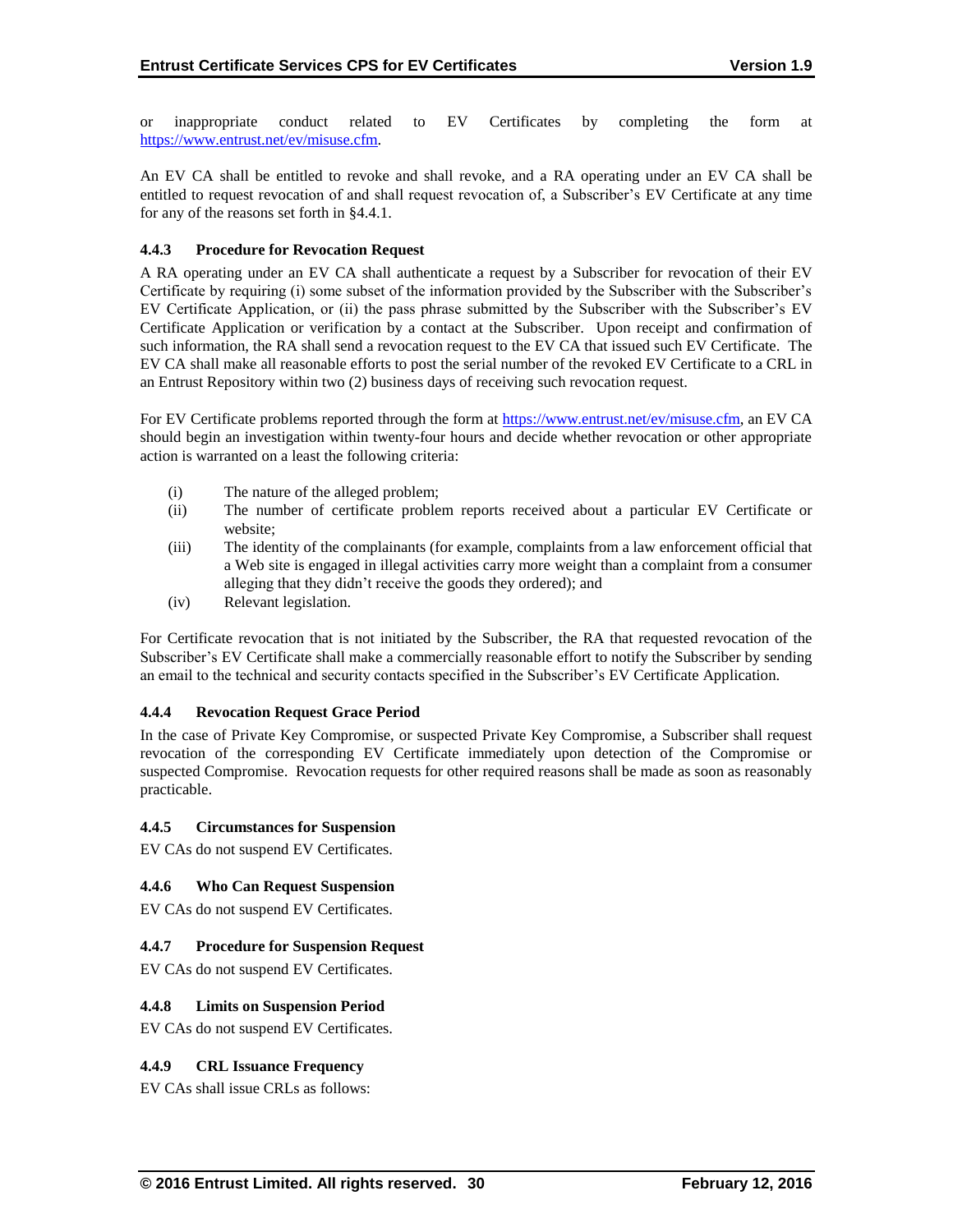- (i) CRLs for Entrust Certificates issued to subordinate CAs shall be issued at least once every twelve months or with 24 hours after revoking a subordinate CA. The next CRL update shall not be more than twelve months from the last update.
- (ii) CRLs for Entrust Certificates issued to end entities shall be issued at least once every seven days.

# **4.4.10 CRL Checking Requirements**

A Relying Party shall check whether the EV Certificate that the Relying Party wishes to rely on has been revoked. A Relying Party shall check the Certificate Revocation Lists maintained in the appropriate Repository or perform an on-line revocation status check using OCSP to determine whether the EV Certificate that the Relying Party wishes to rely on has been revoked. In no event shall Entrust or any independent third-party RAs operating under an EV CA, or any Resellers or Co-marketers, or any subcontractors, distributors, agents, suppliers, employees, or directors of any of the foregoing be liable for any damages whatsoever due to (i) the failure of a Relying Party to check for revocation or expiration of an EV Certificate, or (ii) any reliance by a Relying Party on an EV Certificate that has been revoked or that has expired.

## **4.4.11 On-line Revocation/Status Checking Availability**

On-line revocation/status checking of certificates is available on a continuous basis by CRL or On-line Certificate Status Protocol (OCSP).

Entrust CAs shall sign and make available OCSP as follows:

- (i) OCSP responses for Entrust Certificates issued to subordinate CAs shall be issued at least once every twelve months or with 24 hours after revoking a subordinate CA.
- (ii) OCSP responses for Entrust Certificates issued to end entities shall be issued at least once every four days. OCSP responses will have a maximum expiration time of ten days.

EV Code Signing Certificates that have been revoked due to key compromise or issued to unauthorized person will be maintained in the Repository for at least twenty (20) years following revocation.

The on-line location of the CRL and the OCSP response are included in the EV Certificate to support software applications that perform automatic certificate status checking. A Relying Party can also be check certificate revocation status directly with the Repository at www.entrust.net.

# **4.4.12 On-line Revocation Checking Requirements**

Refer to §4.4.10.

#### **4.4.13 Other Forms of Revocation Advertisements Available**

No stipulation.

# **4.4.14 Checking Requirements For Other Forms of Revocation Advertisements**

No stipulation.

#### **4.4.15 Special Requirements Re Key Compromise**

If a Subscriber suspects or knows that the Private Key corresponding to the Public Key contained in the Subscriber's EV Certificate has been Compromised, the Subscriber shall immediately notify the RA that processed the Subscriber's EV Certificate Application, using the procedures set forth in §4.4.3, of such suspected or actual Compromise. The Subscriber shall immediately stop using such EV Certificate and shall remove such EV Certificate from any devices and/or software in which such EV Certificate has been installed. The Subscriber shall be responsible for investigating the circumstances of such Compromise or suspected Compromise and for notifying any Relying Parties that may have been affected by such Compromise or suspected Compromise.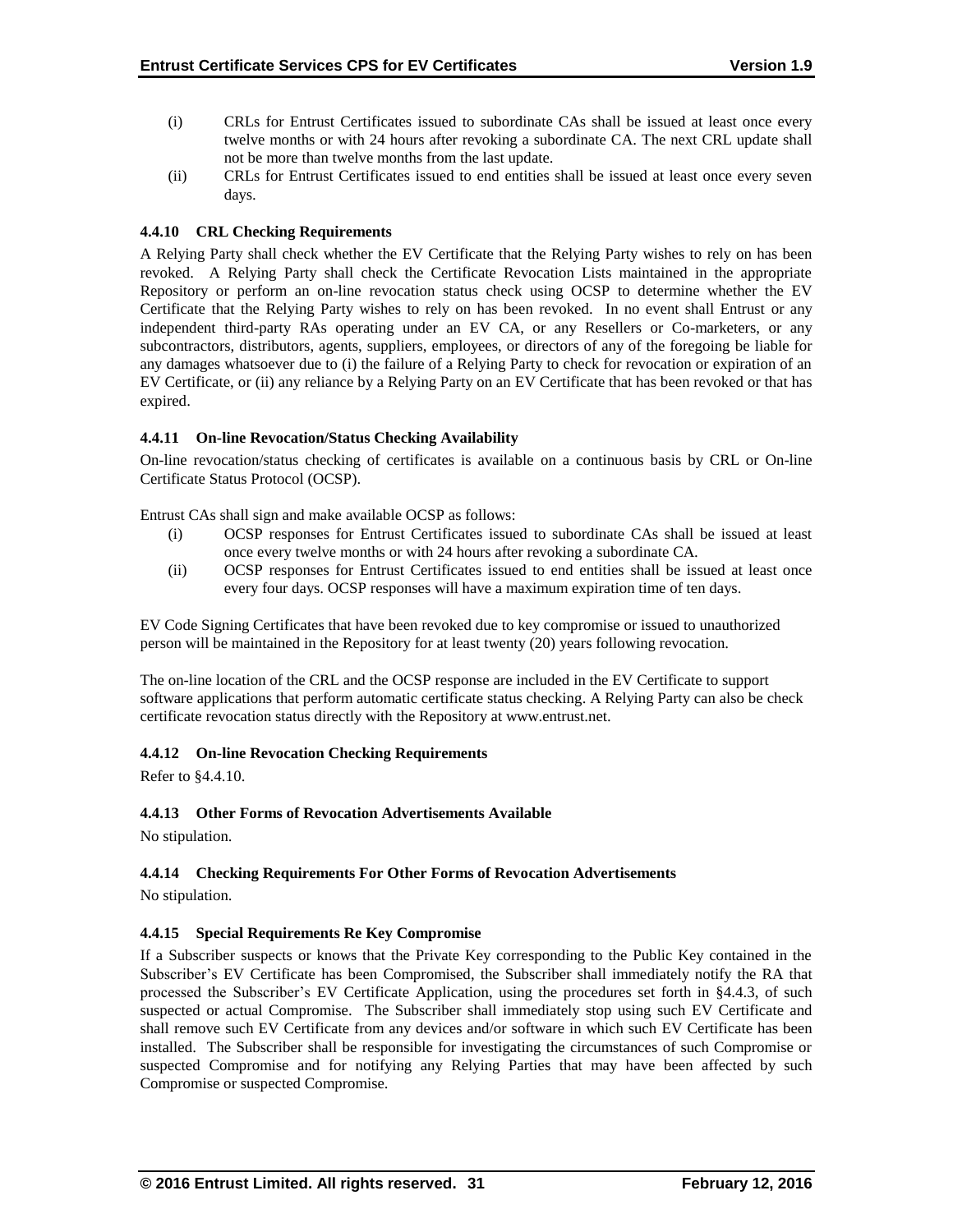## **4.5 Security Audit Procedures**

Significant security events in the EV CAs are automatically time-stamped and recorded as audit logs in audit trail files. The audit trail files are processed (reviewed for policy violations or other significant events) on a regular basis. Authentication codes are used in conjunction with the audit trail files to protect against modification of audit logs. Audit trail files are archived periodically. All files including the latest audit trail file are moved to backup media and stored in a secure archive facility.

The EV CAs and all RAs operating under an EV CA record in detail every action taken to process an EV certificate request and to issue an EV Certificate, including all information generated or received in connection with an EV Certificate Request, and every action taken to process the Request, including time, date, and personnel involved in the action.

The foregoing record requirements include, but are not limited to, an obligation to record the following events:

- (i) EV CA key lifecycle management events, including:
	- a. Key generation, backup, storage, recovery, archival, and destruction; and
	- b. Cryptographic device lifecycle management events.
- (ii) EV CA and Subscriber EV Certificate lifecycle management events, including:
	- a. EV Certificate Requests, renewal and re-key requests, and revocation;
	- b. All verification activities required by this CPS;
	- c. Date, time, phone number used, persons spoken to, and end results of verification telephone calls;
	- d. Acceptance and rejection of EV Certificate Requests;
	- e. Issuance of EV Certificates; and
	- f. Generation of Certificate Revocation Lists (CRLs) and OCSP messages.
- (iii) Security events, including:
	- a. Successful and unsuccessful PKI system access attempts;
	- b. PKI and security system actions performed;
	- c. Security profile changes;
	- d. System crashes, hardware failures, and other anomalies;
	- e. Firewall and router activities; and
	- f. Entries to and exits from the EV CA facility.
- (iv) Log entries include the following elements:
	- a. Date and time of entry;
	- b. Identity of the person making the journal entry; and
	- c. Description of entry.

The time for the Entrust CAs computer systems is synchronized with the service provided by the National Research Council Canada.

#### **4.6 Records Archival**

The audit trail files, databases and revocation information for EV CAs are both archived. The archive of an EV CAs' database and the archive of revocation information are retained for at least three (3) years. Archives of audit trail files are retained for at least seven (7) year(s) after any EV Certificate based on that documentation ceases to be valid. The databases for EV CAs are encrypted and protected by Entrust software master keys. The archive media is protected through storage in a restricted-access facility to which only Entrust-authorized personnel have access. Archive files are backed up as they are created. Originals are stored on-site and housed with an EV CA system. Backup files are stored at a secure and separate geographic location.

# **4.7 Key Changeover**

EV CAs' key pairs will be retired from service at the end of their respective lifetimes as defined in §6.3. New CAs with new key pairs will be created as required to support the continuation of EV CA Services.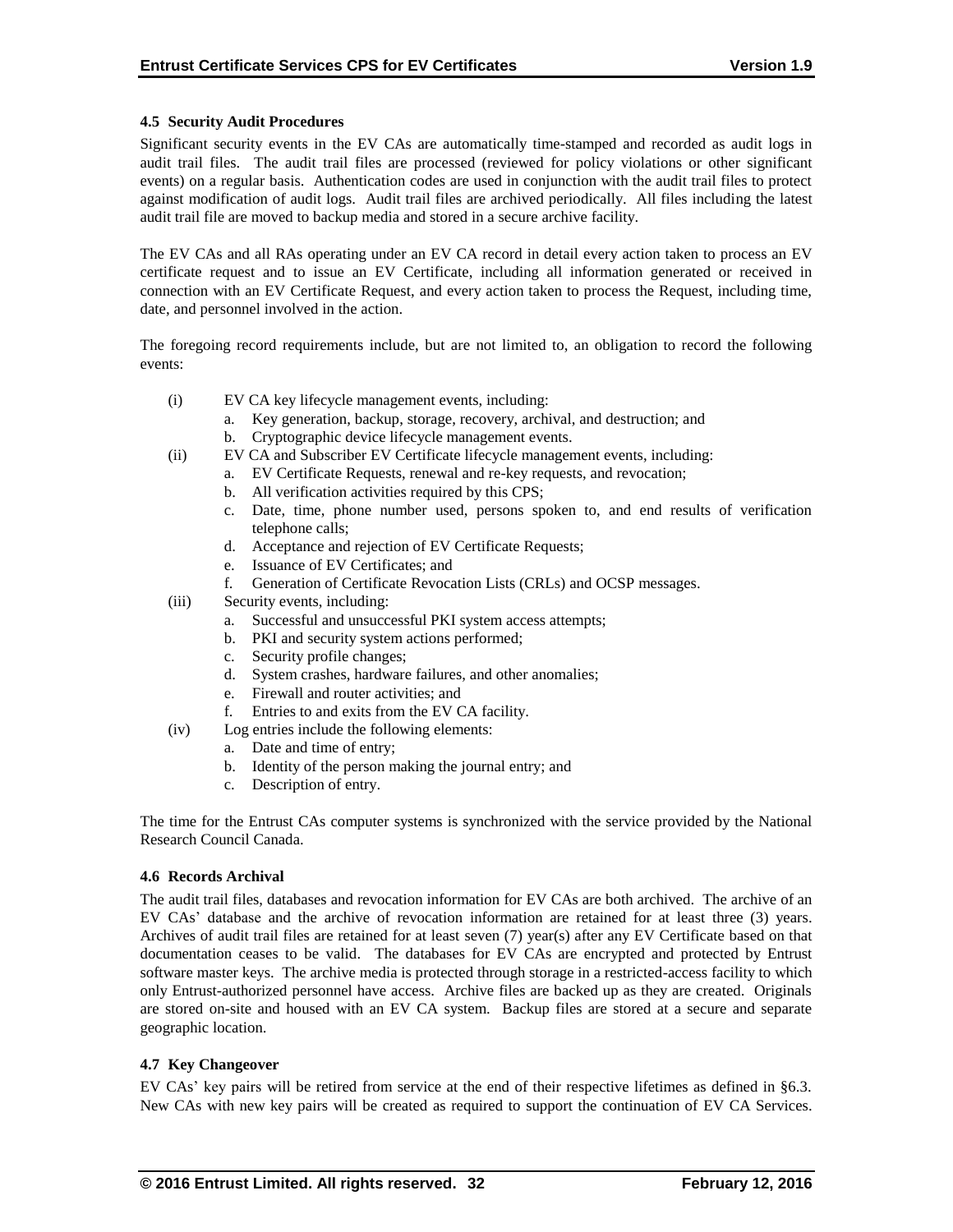Each EV CA will continue to publish CRLs signed with the original key pair until all certificates issued using that original key pair have expired. The CA key changeover process will be performed such that it causes minimal disruption to Subscribers and Relying Parties.

#### **4.8 Compromise and Disaster Recovery**

EV CAs have a disaster recovery plan to provide for timely recovery of services in the event of a system outage. The disaster recovery plan addresses the following:

- (i) the conditions for activating the plans;
- (ii) resumption procedures;
- (iii) a maintenance schedule for the plan;
- (iv) awareness and education requirements;
- (v) the responsibilities of the individuals;
- (vi) recovery point objective (RPO) of fifteen minutes;
- (vii) recovery time objective (RTO); of 24 hours for essential CA operations which include certificate issuance, certificate revocation, and issuance of certificate revocation status; and
- (viii) testing of recovery plans.

In order to mitigate the event of a disaster, Entrust has implemented the following:

- (ix) secure on-site and off-site storage of backup HSMs containing copies of all CA Private Keys
- (x) secure on-site and off-site storage of all requisite activation materials
- (xi) regular synchronization of critical data to the disaster recovery site
- (xii) regular incremental and daily backups of critical data within the primary site
- (xiii) weekly backup of critical data to secure off-site storage facility
- (xiv) secure off-site storage of disaster recovery plan and disaster recovery procedures
- (xv) environmental controls as described in §5.1
- (xvi) high availability architecture for critical systems

Entrust has implemented a secure disaster recovery facility that is greater than 250 km from the primary secure CA facilities.

Entrust requires rigorous security controls to maintain the integrity of EV CAs. The Compromise of the Private Key used by an EV CA is viewed by Entrust as being very unlikely; however, Entrust has policies and procedures that will be employed in the event of such a Compromise. At a minimum, all Subscribers shall be informed as soon as practicable of such a Compromise and information shall be posted in the Entrust Repository.

#### **4.9 CA Termination**

In the event that an EV CA ceases operation, all EV Certificates issued by such EV CA shall be revoked and the CRL life-time will be set to a period that meets any Entrust obligations.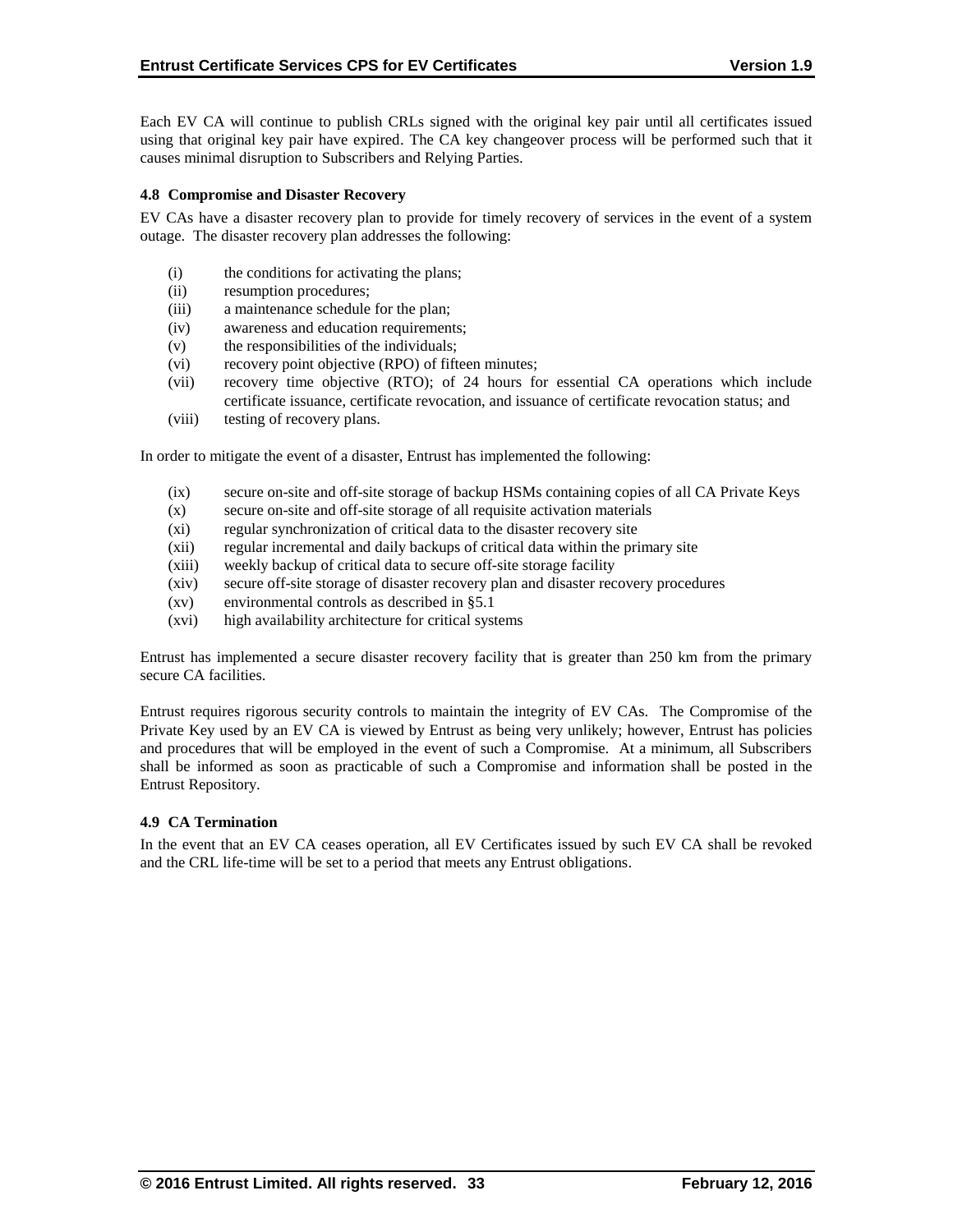# **5 Physical, Procedural, and Personnel Security Controls**

## **5.1 Physical Controls**

## **5.1.1 Site Location and Construction**

The computing facilities that host the Entrust Certificate Authority services are located within the Entrust Ottawa, Canada facility. The CA equipment is located in a Security zone that is physically separated from Entrust's other systems so that only authorized CA personnel can access it. The Security zone is constructed slab-to-slab with drywall and wire mesh. The Security zone is protected by electronic control access systems, alarmed doors and is monitored via a 24x7 recorded security camera and motion detector system.

## **5.1.2 Physical Access**

The room containing the Entrust Authority software is designated a two (2) person zone, and controls are used to prevent a person from being in the room alone. Alarm systems are used to notify security personnel of any violation of the rules for access to an EV Certificate Authority.

## **5.1.3 Power and Air Conditioning**

The Security zone is equipped with:

- Filtered, conditioned, power connected to an appropriately sized UPS and generator;
- Heating, ventilation, and air conditioning appropriate for a commercial data processing facility; and
- Emergency lighting.

The environmental controls conform to local standards and are appropriately secured to prevent unauthorized access and/or tampering with the equipment. Temperature control alarms and alerts are activated upon detection of threatening temperature conditions.

#### **5.1.4 Water Exposures**

No liquid, gas, exhaust, etc. pipes traverse the controlled space other than those directly required for the area's HVAC system and for the pre-action fire suppression system. Water pipes for the pre-action fire suppression system are only filled on the activation of multiple fire alarms.

# **5.1.5 Fire Prevention and Protection**

The Entrust facility is fully wired for fire detection, alarm and suppression. Routine, frequent inspections of all systems are made to assure adequate operation.

#### **5.1.6 Media Storage**

All media is stored away from sources of heat and from obvious sources of water or other obvious hazards. Electromagnetic media (e.g. tapes) are stored away from obvious sources of strong magnetic fields. Archived material is stored in a room separate from the CA equipment until it is transferred to the archive storage facility.

#### **5.1.7 Waste Disposal**

Waste is removed or destroyed in accordance with industry best practice. Media used to store sensitive data is destroyed, such that the information is unrecoverable, prior to disposal.

# **5.1.8 Off-site Backup**

As stipulated in §4.6.

#### **5.2 Procedural Controls**

An EV CA has a number of trusted roles for sensitive operations of the EV CA software. To gain access to the Entrust/Authority software used in an EV CA, operational personnel must undergo background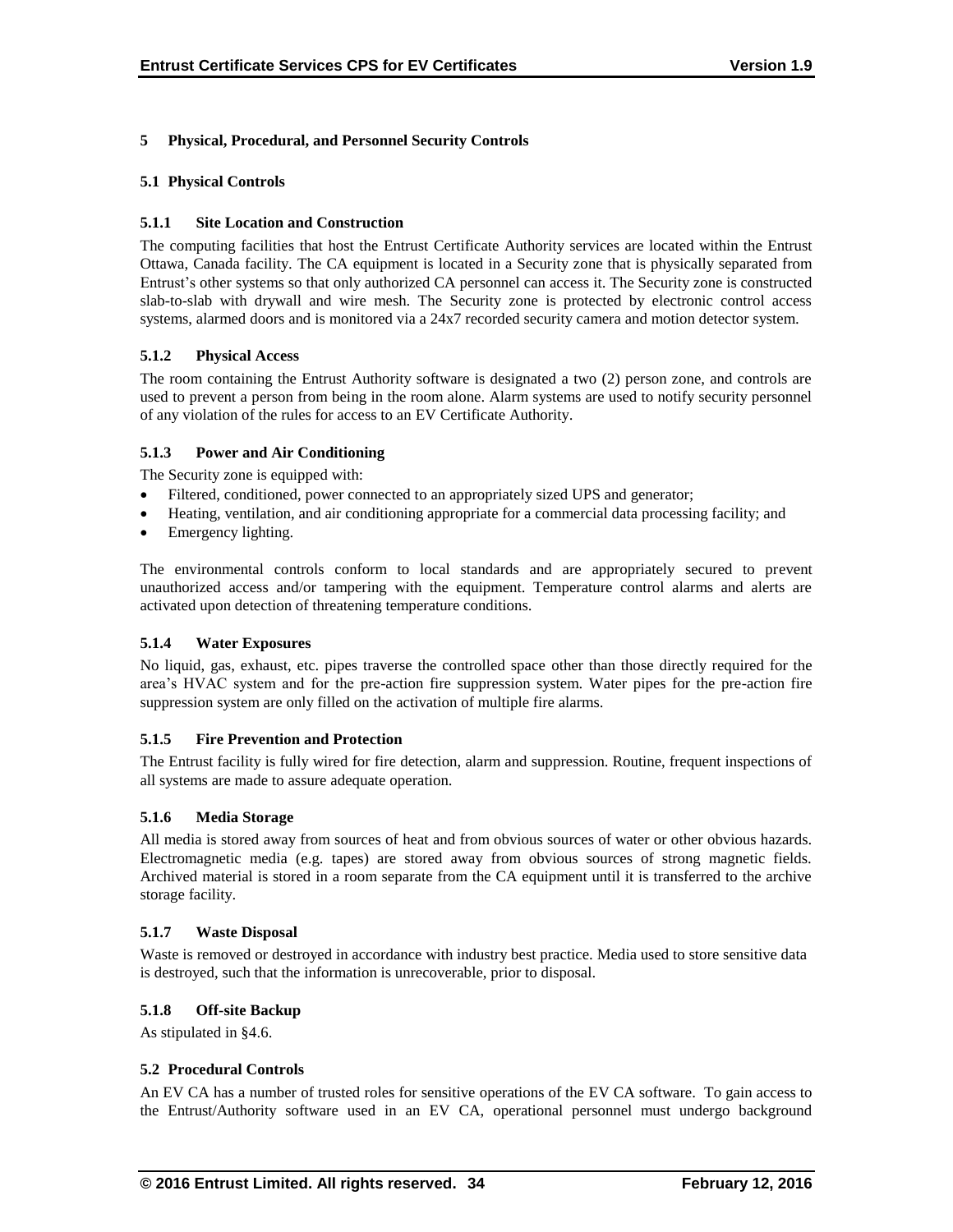investigations. EV CA operations related to adding administrative personnel or changing CA policy settings require more than one (1) person to perform the operation.

### **5.3 Personnel Controls**

Operational personnel for an EV CA will not be assigned other responsibilities that conflict with their operational responsibilities for the EV CA. The privileges assigned to operational personnel for an EV CA will be limited to the minimum required to carry out their assigned duties.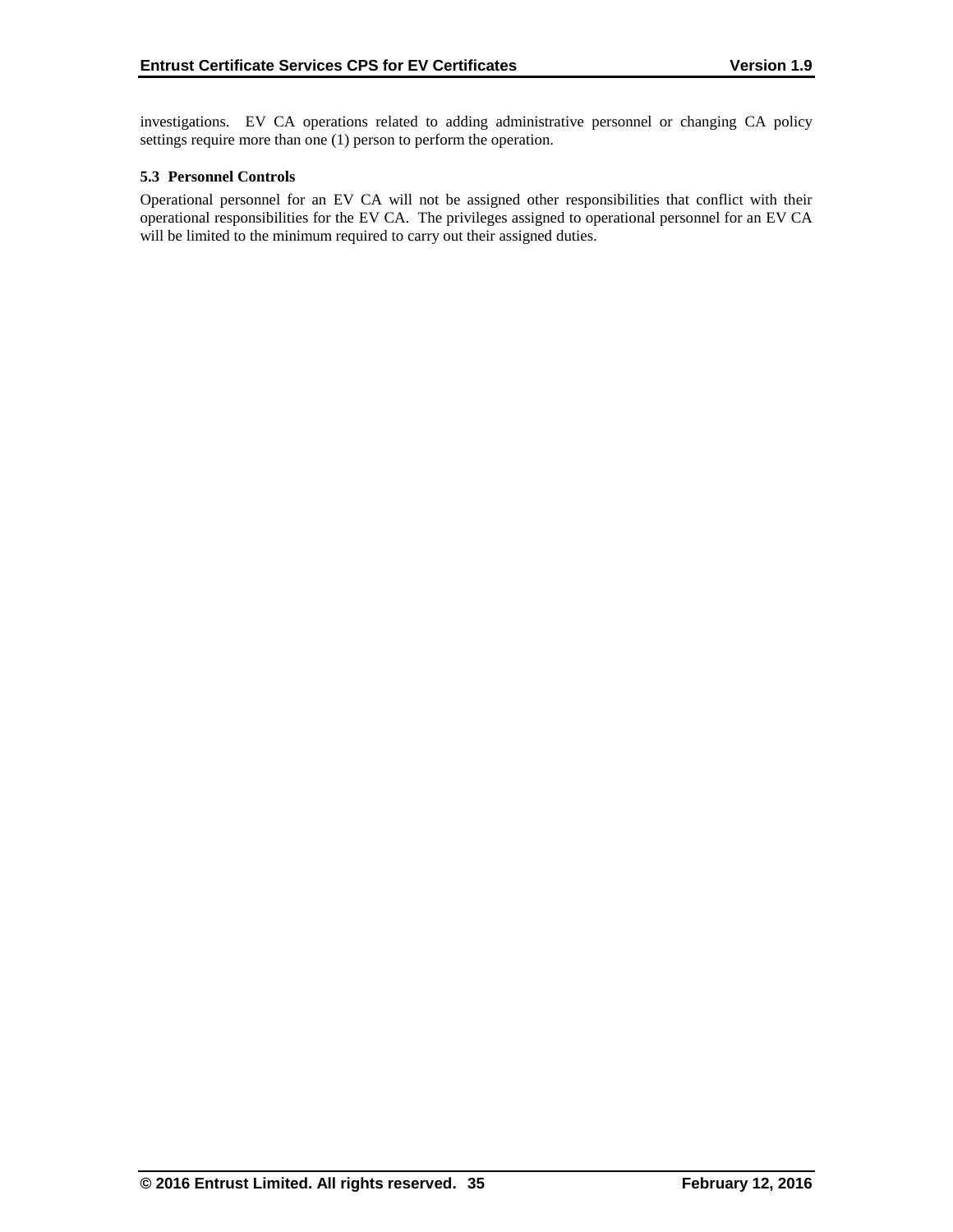# **6 Technical Security Controls**

### **6.1 Key Pair Generation and Installation**

## **6.1.1 Key Pair Generation**

The signing Key Pair for an EV CA is created during the initial startup of the Entrust Master Control application and is protected by the master key for such EV CA.

The Applicant or Subscriber is required to generate a new, secure, and cryptographically sound Key Pair to be used in association with the Subscriber's Entrust Certificate or Applicant's Entrust Certificate Application.

#### Entrust Certification Authority Administrators

Keys Pairs for Entrust CA administrators must be generated and protected on a cryptographic module that is compliant to at least FIPS 140-2 Level 2 certification standards. The cryptographic modules are prepared using the software provided by the module vendor. The cryptographic modules are personalized for the administrator by giving the card an identity and a password known by the administrator. The Key Pair is generated by creating the administrator as a user in the CA and performing an enrollment process which is authenticated with the administrator's module password.

# **6.1.2 Private Key Delivery to Entity**

Not applicable.

# **6.1.3 Public Key Delivery to Certificate Issuer**

The Public Key to be included in an EV Certificate is delivered to EV CAs in a Certificate Signing Request (CSR) as part of the EV Certificate Application process. The signature on the CSR will be verified by the EV CA prior to issuing the EV Certificate.

# **6.1.4 CA Public Key Delivery to Users**

The Public-Key Certificate for EV CAs are made available to Subscribers and Relying parties through inclusion in third party software as distributed by the applicable software manufacturers. The Public Key Certificate for cross certified issuing CAs is provided to the Subscriber with the Subscriber certificate.

Public Key Certificates for EV CAs are also available for download from the Repository.

#### **6.1.5 Key Sizes**

For Entrust EV CAs, the minimum key size shall be no less than 2048 bit RSA or shall be elliptic curve cryptography (ECC) NIST P-256, P-384 or P-521.

Effective 1 January 2011, the minimum RSA key size for EV Certificates if 2048-bit. The ECC keys supported are NIST P-256, P-384 and P-521.

#### **6.1.6 Public-Key Parameters Generation**

No stipulation.

#### **6.1.7 Parameter Quality Checking**

No stipulation.

#### **6.1.8 Hardware/Software Key Generation**

CA Key Pairs must be generated on a cryptographic module that meets or exceeds the requirements as defined in §6.8.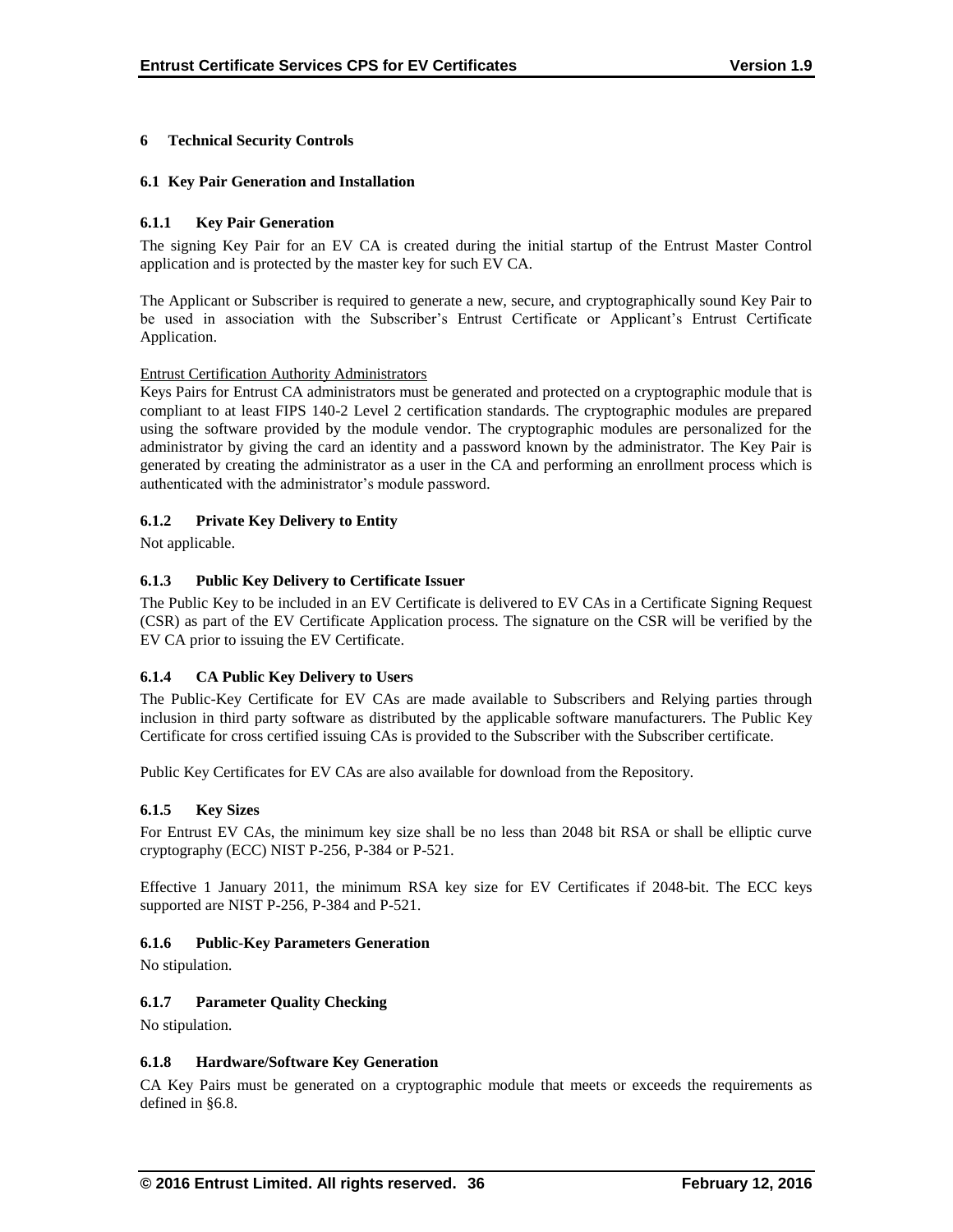## Root CA

Certificate issuance by the Root CA shall require an individual authorized by the CA (i.e. the CA system operator, system officer, or PKI administrator) to deliberately issue a direct command in order for the Root CA to perform a certificate signing operation.

Root CA Private Keys must not be used to sign Certificates except in the following cases:

- (i) Self-signed Certificates to represent the Root CA itself;
- (ii) Certificates for Subordinate CAs and Cross Certificates;
- (iii) Certificates for infrastructure purposes (e.g. administrative role certificates, internal CA operational device certificates, and OCSP Response verification Certificates); and
- (iv) Certificates issued solely for the purpose of testing products with Certificates issued by a Root CA.

# EV Code Signing Certificates

Subscriber Key Pairs must be generated in a manner that ensures that the Private Key is not known to or accessible by anybody other than the Subscriber or a Subscriber's authorized representative. Subscriber Key Pairs must be generated in a cryptographic module that prevents exportation or duplication and that meets or exceed the requirements as defined in §6.8.

## **6.1.9 Key Usage Purposes**

EV Certificates issued by an EV CA contain the keyUsage and the extendkeyUsage Certificate extensions restricting the purpose for which an EV Certificate can be used. Subscribers and Relying Parties shall only use EV Certificates in compliance with this CPS and applicable laws.

## **6.2 Private Key Protection**

### **6.2.1 Standards for Cryptographic Module**

Entrust CAs Private Keys must be stored and protected on cryptographic modules that meet or exceed the requirements as defined in §6.8. Private Keys on cryptographic modules are held in secure facilities under two-person control. RA Private Keys must be stored and protected on cryptographic modules that meet or exceed the requirements defined in §6.8.

#### EV Code Signing Certificates

Subscribers are responsible for protecting the Private Key associated with the Public Key in the Subscriber's EV Code Signing Certificate. Subscribers must use cryptographic hardware modules that meet or exceed the requirements as defined in §6.8.

#### **6.2.2 Private Key Multi-Person Control**

A minimum of two person control shall be established on any Entrust CA Private Key for all purposes including activation and backup, and may be implemented as a combination of technical and procedural controls. Persons involved in management and use of the Entrust CA Private Keys shall be designated as authorized by the Entrust CA for this purpose. The names of the parties used for two-person control shall be maintained on a controlled list.

#### **6.2.3 Private Key Escrow**

Entrust does not escrow the Entrust CAs' Private Keys.

# **6.2.4 Private Key Backup**

Entrust CA Private Keys shall be backed up under the two-person control used to create the original version of the Private Keys. All copies of the Entrust CA Private Key shall be securely protected.

Subscribers are responsible for protecting the Private Key associated with the Public Key in the Subscriber's Entrust Certificate.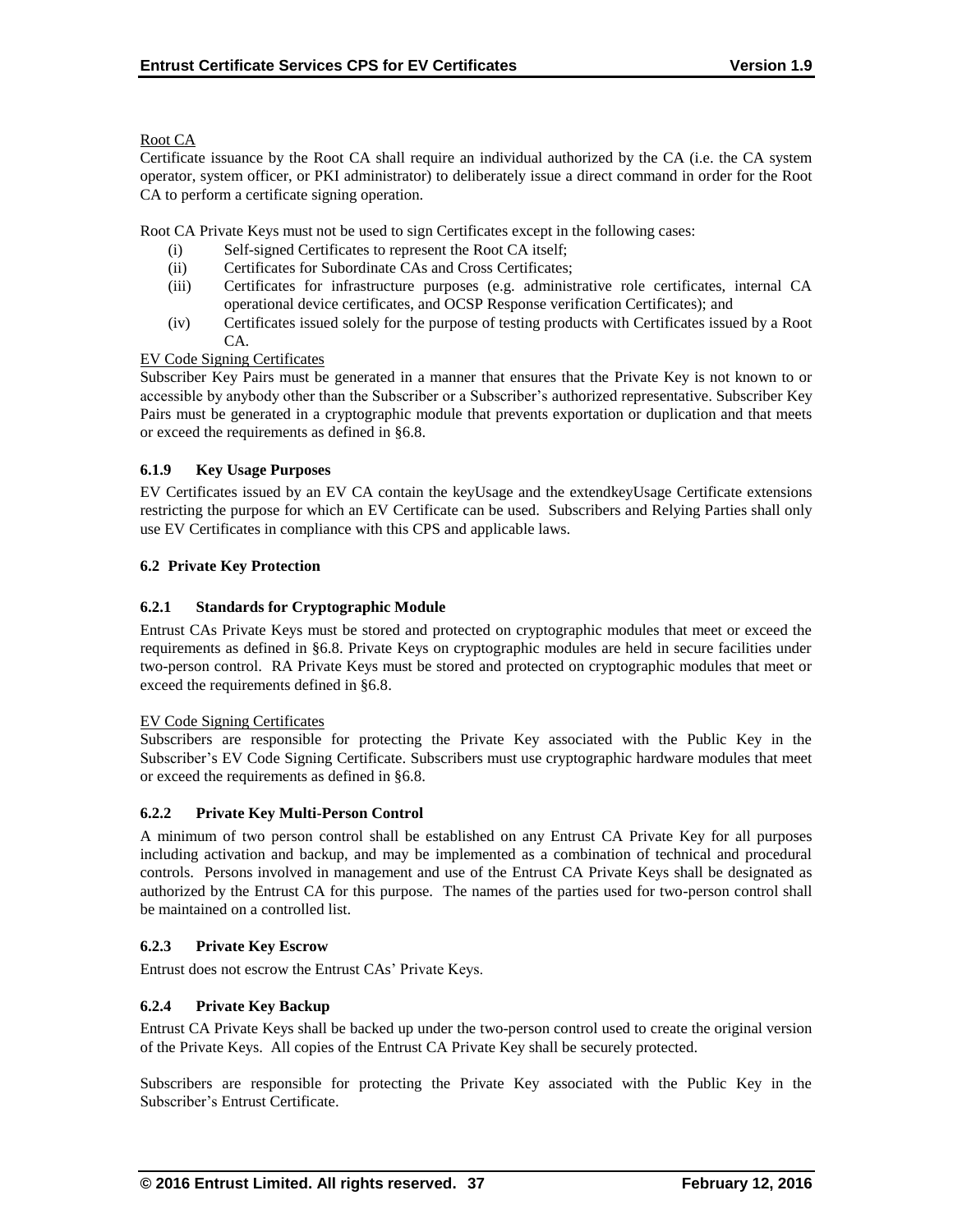# **6.2.5 Private Key Archival**

Upon retirement of an Entrust CA, the Private Keys will be archived securely using hardware cryptographic modules that meet the requirements §6.8. The Key Pairs shall not be used unless the CA has been removed from retirement or the keys are required temporarily to validate historical data. Private Keys required for temporary purposes shall be removed from archive for a short period of time.

The archived Entrust CA Private Keys will be reviewed on an annual basis. After the minimum period of 5 years, the Entrust CA Private Keys may be destroyed according to the requirements in §6.2.10. The Entrust CA Private Keys must not be destroyed if they are still required for business or legal purposes.

## **6.2.6 Private Key Entry into Cryptographic Module**

Entrust CA Private Keys shall be generated by and secured in a cryptographic module. In the event that a Private Key is to be transported from one cryptographic module to another, the Private Key must be migrated using the secure methodology supported by the cryptographic module.

# **6.2.7 Private Key Storage on Cryptographic Module**

Private Keys are stored on a cryptographic module are secured in accordance with the requirements specified in FIPS 140.

## **6.2.8 Method of Activating Private Keys**

Entrust CA Private Keys shall be activated under two-person control using the methodology provided with the cryptographic module.

Subscriber Private Keys shall be activated by the Subscriber to meet the requirements of the security software used for their applications. Subscribers shall protect their Private Keys corresponding to the requirements in §2.1.3.

#### **6.2.9 Private Key Deactivation Methods**

Entrust CA Private Keys shall be deactivated when the CA is not required for active use. Deactivation of the Private Keys shall be done in accordance with the methodology provided with the cryptographic module.

#### Entrust Certification Authority Administrators

The administrator's identity is deactivated in the Entrust CA and the administrator's certificate is revoked.

#### **6.2.10 Private Signature Key Destruction Method**

Entrust CA Private Keys destruction will be two-person controlled and may be accomplished by executing a "zeroize" command or by destruction of the cryptographic module. Destruction of Entrust CA Private Keys must be authorized by the Entrust Policy Authority.

If the Entrust CA is removing a cryptographic module from service, then all Private Keys must be removed from the module. If the Entrust CA cryptographic module is intended to provide tamper-evident characteristics is removed from service, then the device will be destroyed.

#### Entrust Certification Authority Administrators

The administrator's private is destroyed by reinitializing the cryptographic module.

#### **6.3 Other Aspects of Key Pair Management**

The maximum validity for Entrust CAs' RSA 2048 bit Key Pairs is 31 December 2030.

#### EV SSL Certificates

EV SSL Certificates contain a validity period of up to, but no more than, 27 months.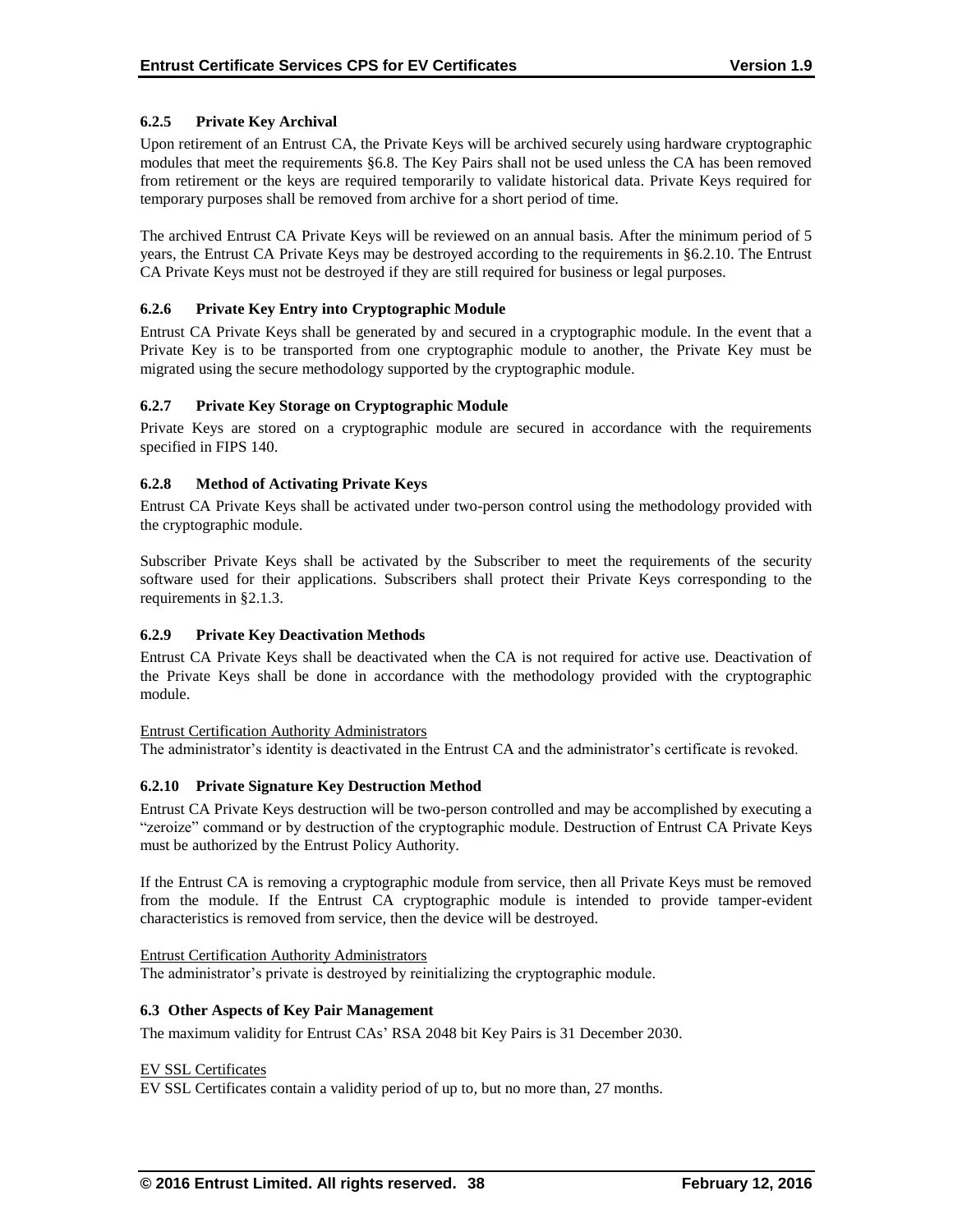#### EV Code Signing Certificates

EV Code Signing Certificates contain a validity period of up to, but no more than, 39 months.

#### **6.4 Activation Data**

No stipulation.

#### **6.5 Computer Security Controls**

The workstations on which the EV CAs operate are physically secured as described in §5.1. The operating systems on the workstations on which the EV CAs operate enforce identification and authentication of users. Access to Entrust/Authority software databases and audit trails is restricted as described in this CPS. All operational personnel that are authorized to have access to the EV CAs are required to use hardware tokens in conjunction with a PIN to gain access to the physical room that contains the Entrust/Authority software being used for such EV CAs.

#### **6.6 Life Cycle Technical Controls**

#### **6.6.1 System Development Controls**

The EV CA makes use of Commercial Off The Shelf (COTS) products for the hardware, software, and network components. Systems developed by the EV CA are deployed in accordance with Entrust software lifecycle development standards.

#### **6.6.2 Security Management Controls**

The configuration of the EV CA system as well as any modifications and upgrades are documented and controlled. Methods of detecting unauthorized modifications to the CA equipment and configuration are in place to ensure the integrity of the security software, firmware, and hardware for correct operation. A formal configuration management methodology is used for installation and ongoing maintenance of the CA system.

When first loaded, the CA software is verified as being that supplied from the vendor, with no modifications, and be the version intended for use.

#### **6.6.3 Life Cycle Security Ratings**

No stipulation.

#### **6.7 Network Security Controls**

Remote access to EV CA application via the Administration software interface is secured.

#### **6.8 Cryptographic Module Engineering Controls**

CA Key Pairs must be generated and protected on a cryptographic module that is compliant to at least FIPS 140-2 Level 3 certification standards.

#### Entrust Certification Authority Administrators

Key Pairs for Entrust CA administrators must be generated and protected on a cryptographic module that is compliant to at least FIPS 140-2 Level 2 certification standards.

#### EV Code Signing Certificates

Subscriber Key Pairs must be generated and protected in a cryptographic module that meets or exceed FIPS 140-2 Level 2 certification standards.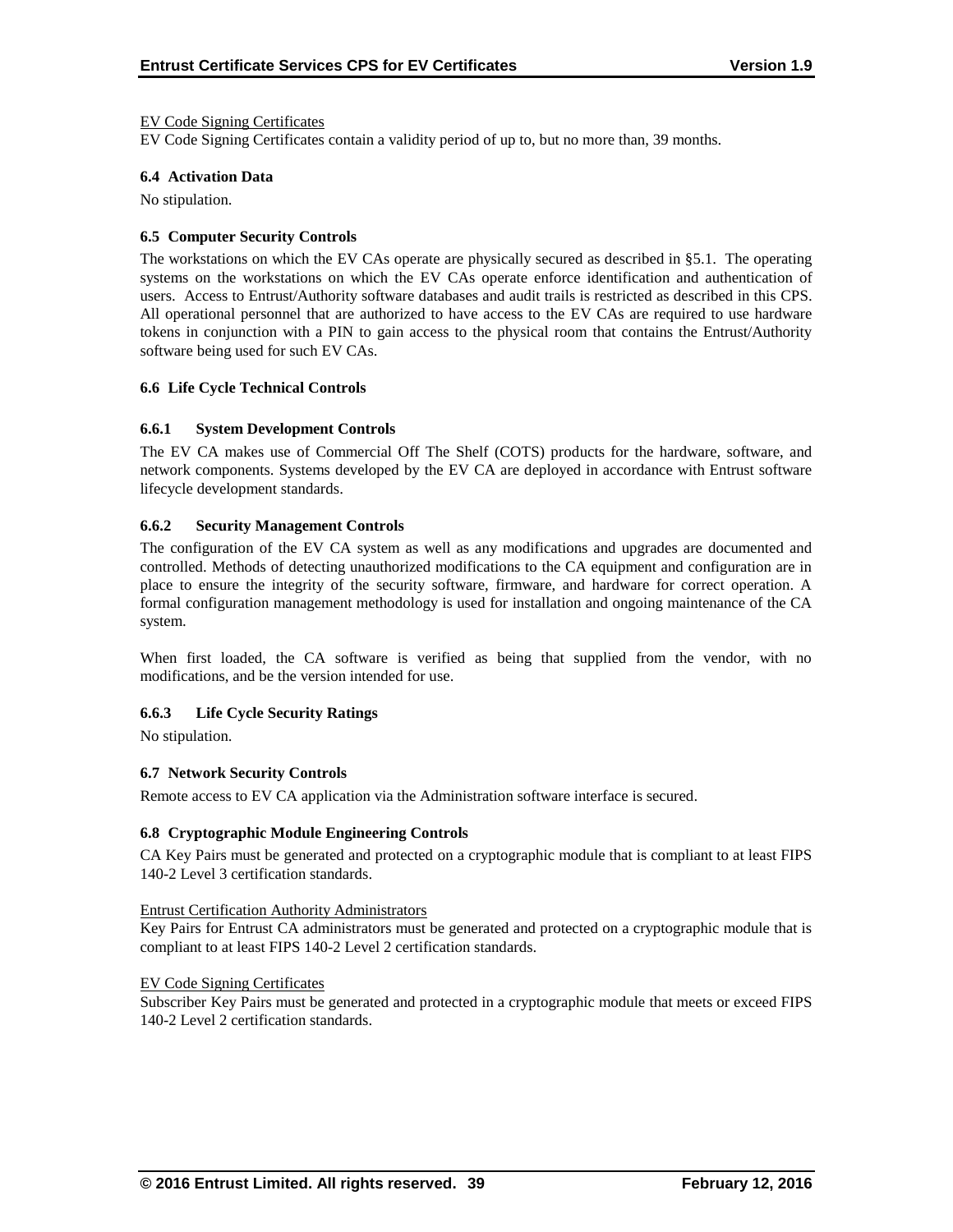## **6.9 Time-Stamping**

Entrust provides a Time-Stamp Authority (TSA) service for use with specific Entrust products such as EV Code Signing Certificates. The TSA authority supports RFC 3161 "Internet X.509 Public Key Infrastructure Time-Stamp Protocol" time-stamp requests.

As a best practice, Subscribers of EV Code Signing Certificates should time-stamp the digital signature after signing of the code.

Entrust time-stamping certificates contain a validity period of up to, but no more than, 135 months.

Details of any acceptable use policy or limitations are included in the Subscription Agreement.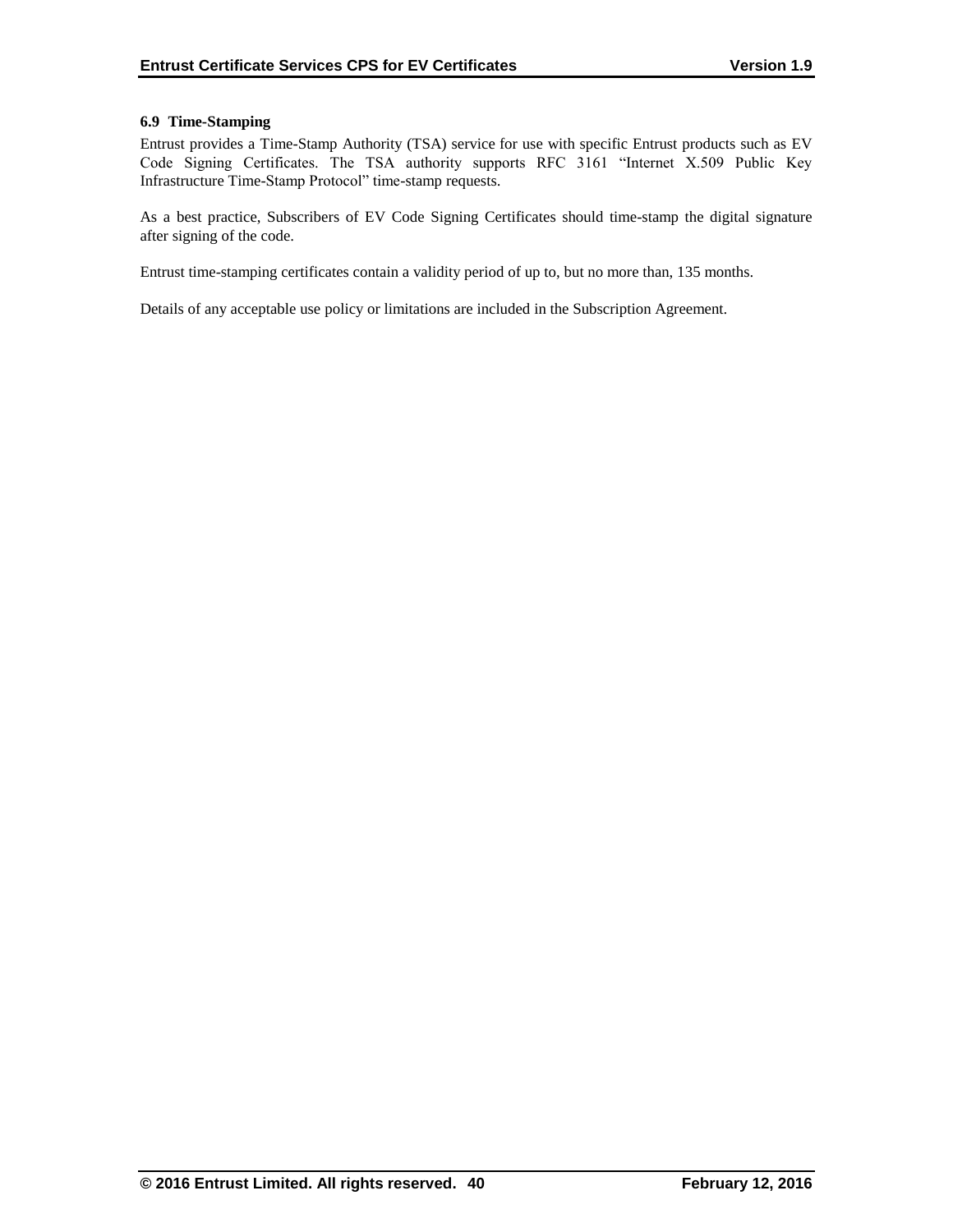## **7 Certificate and CRL Profiles**

The profile for the EV Certificates and Certificate Revocation List (CRL) issued by an EV CA conform to the specifications contained in the EV Guidelines published by the CA/Browser Forum, which themselves conform to IETF RFC 5280 Internet X.509 PKI Certificate and Certificate Revocation List (CRL) Profile.

## **7.1 Certificate Profile**

EV CAs issue certificates in accordance with the X.509 version 3. Certificate profiles for Entrust Root CA certificate, Subordinate CA certificates, and end entity certificates are described in Appendix A and the sections below.

## **7.1.1 Version Number(s)**

All certificates issued by Entrust CAs are X.509 version 3 certificates.

## **7.1.2 Certificate Extensions**

Certificate extensions are as stipulated in EV Guidelines. See Appendix A.

## EV Code Signing Certificates

EV Code Signing Certificates will not have a subject alternative name with a permanentIdentifier as defined in the EV Code Signing Guidelines.

## **7.1.3 Algorithm Object Identifiers**

Algorithm object identifiers are as specified in IETF RFC 3279 Algorithms and Identifiers for the Internet X.509 PKI Certificate and Certificate Revocation List (CRL) Profile. See Appendix A.

### **7.1.4 Name Forms**

Name forms are as stipulated in §3.1.1.

#### **7.1.5 Name Constraints**

No stipulation.

# **7.1.6 Certificate Policy Object Identifier**

Certificate policy object identifiers (OIDs) are listed in §1.2 and in the Certificate Profile attached as Appendix A.

#### **7.1.7 Usage of Policy Constraints Extension**

No stipulation.

#### **7.1.8 Policy Qualifiers Syntax and Semantics**

Entrust includes the following policy qualifiers in all end entity certificates: CPSUri: http://www.entrust.net/rpa

#### **7.1.9 Processing Semantics for the Critical Certificate Policies Extension**

Certificate policies extension is marked Not Critical

#### **7.2 CRL Profile**

The following fields of the X.509 version 2 CRL format are used by the EV CAs:

- version: set to v2
- signature: identifier of the algorithm used to sign the CRL
- issuer: the full Distinguished Name of the CA issuing the CRL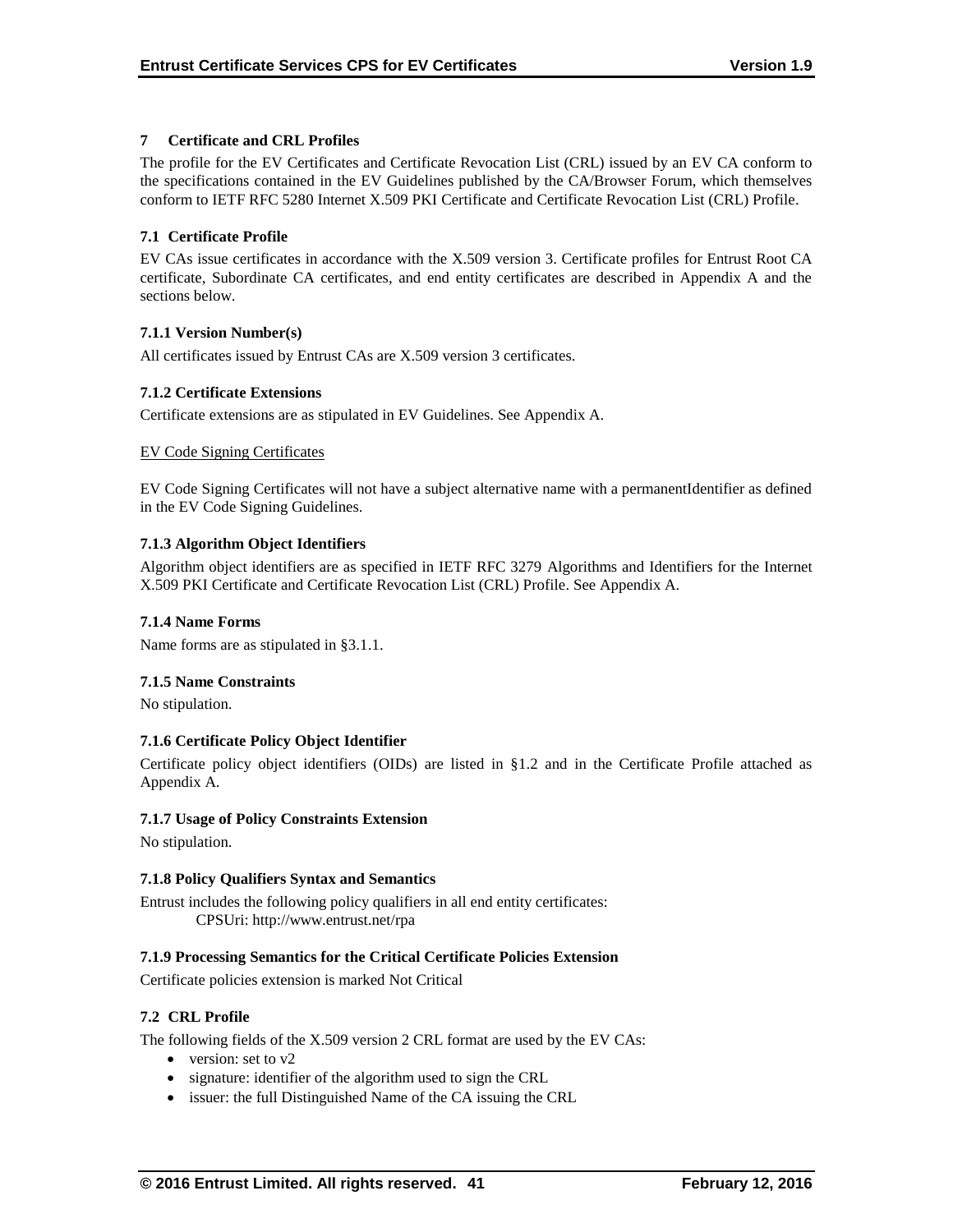- this update: time of CRL issuance
- next update: time of next expected CRL update
- revoked certificates: list of revoked Certificate information

## **7.3 OCSP Profile**

The profile for the EV Online Certificate Status Protocol (OCSP) messages issued by an EV CA conform to the specifications contained in the IETF RFC 2560 Internet X.509 PKI Online Certificate Status Protocol (OCSP) Profile.

### **7.4 Certificate Transparency**

EV SSL Certificates may include two or more signed certificate timestamps (SCT) from Google approved independent certificate transparency logs. Information on certificate transparency may be found in IETF RFC 6962.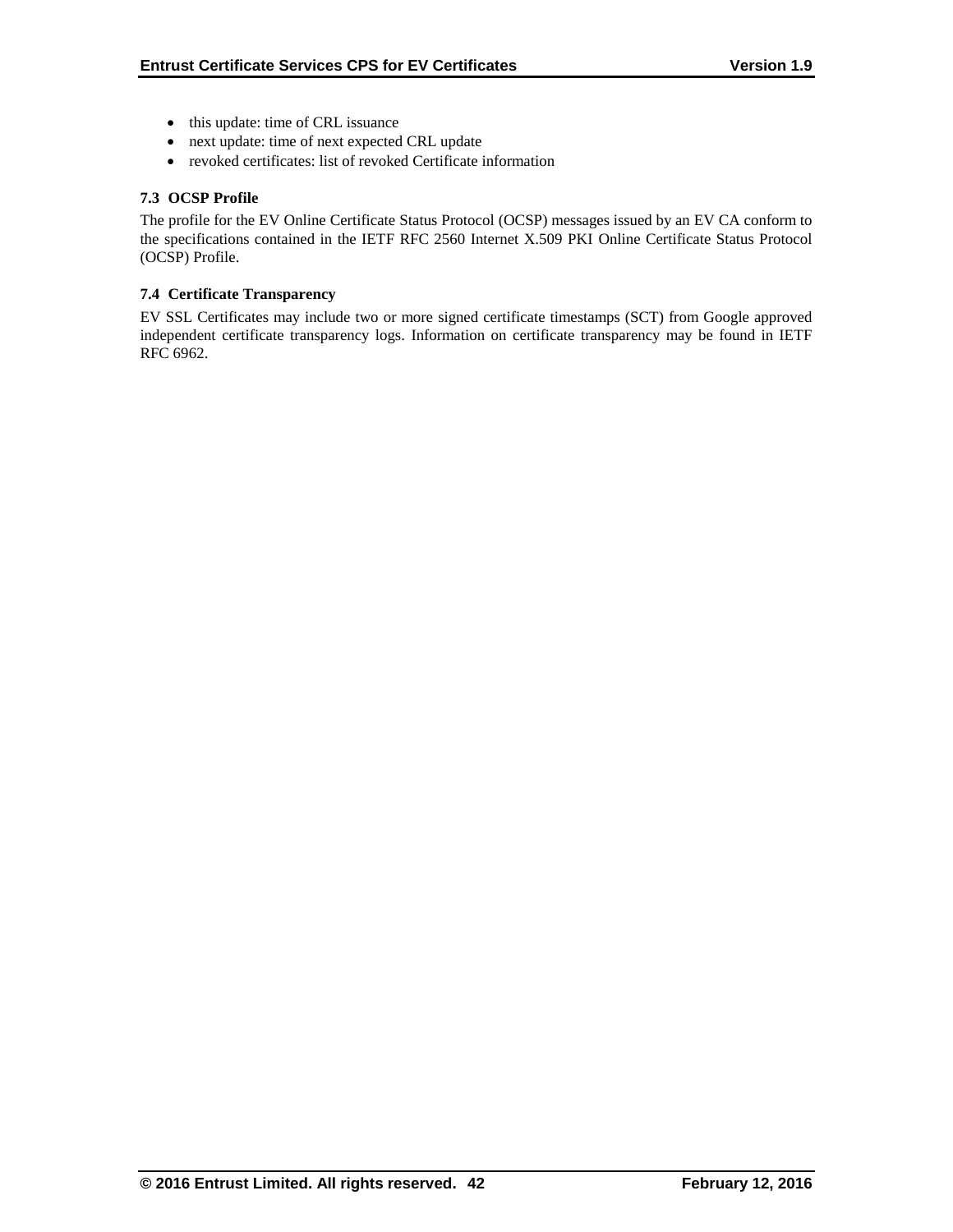#### **8 Specification Administration**

#### **8.1 Specification Change Procedures**

Entrust may, in its direction, modify the CPS and the terms and conditions contained herein from time to time. Entrust shall modify the CPS to stay concurrent with the latest version of the EV Guidelines and the Baseline Requirements.

Modifications to the CPS that, in the judgment of Entrust, will have little or no impact on Applicants, Subscribers, and Relying Parties, may be made with no change to the CPS version number and no notification to Applicants, Subscribers, and Relying Parties. Such changes shall become effective immediately upon publication in the Entrust Repository.

Modifications to the CPS that, in the judgment of Entrust may have a significant impact on Applicants, Subscribers, and Relying Parties, shall be published in the Entrust Repository and shall become effective fifteen (15) days after publication in the Entrust Repository unless Entrust withdraws such modified CPS prior to such effective date. In the event that Entrust makes a significant modification to CPS, the version number of the CPS shall be updated accordingly. Unless a Subscriber ceases to use, removes, and requests revocation of such Subscriber's EV Certificate(s) prior to the date on which an updated version of the CPS becomes effective, such Subscriber shall be deemed to have consented to the terms and conditions of such updated version of the CPS and shall be bound by the terms and conditions of such updated version of the CPS.

#### **8.2 Publication and Notification Policies**

Prior to major changes to this CPS, notification of the upcoming changes will be posted in the Entrust Repository.

#### **8.3 CPS Approval Procedures**

This CPS and any subsequent changes shall be approved by the Entrust Policy Authority.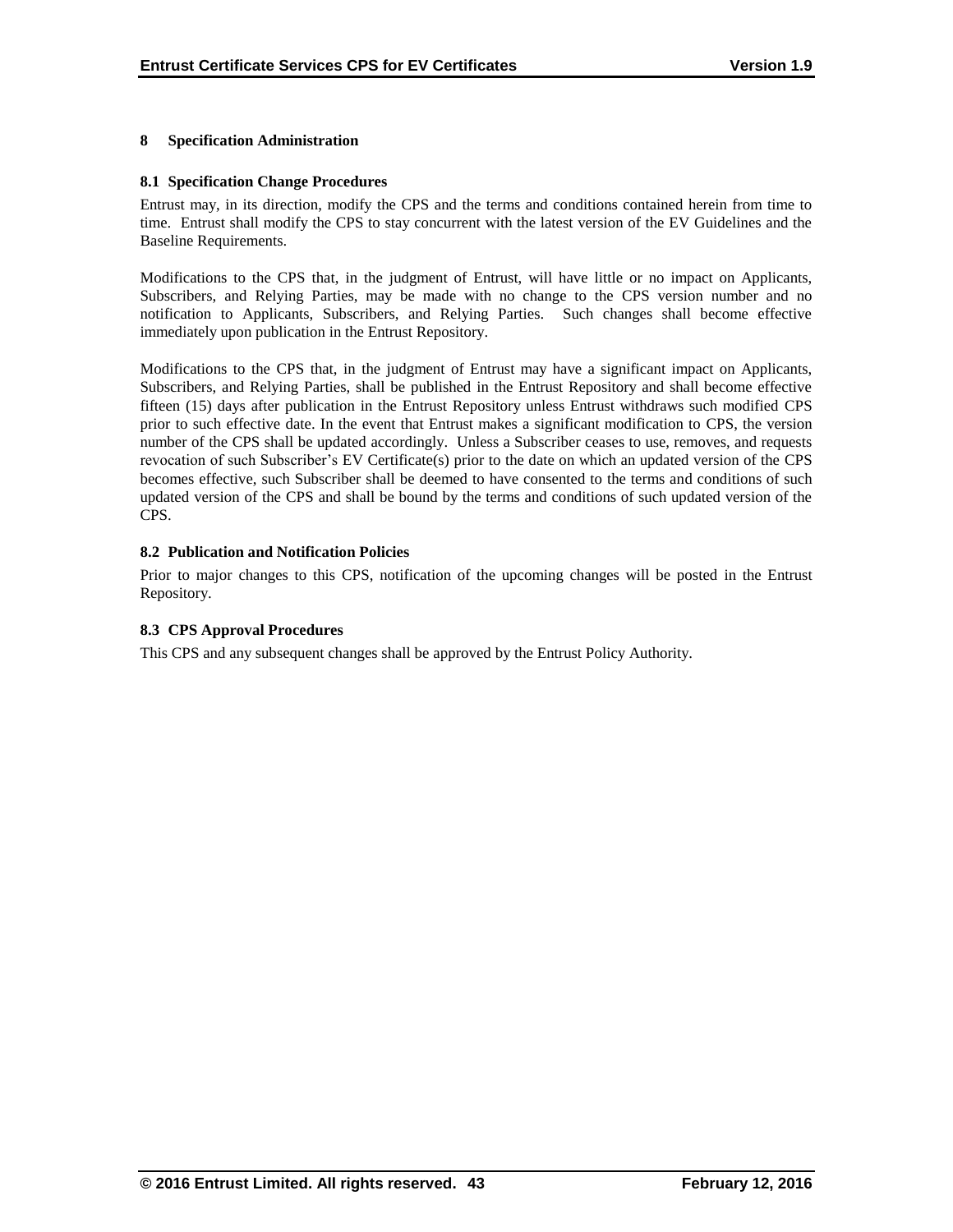## **9 Acronyms**

| <b>ASV</b>   | <b>Application Software Vendor</b>                                               |
|--------------|----------------------------------------------------------------------------------|
| CA.          | <b>Certification Authority</b>                                                   |
| <b>CAA</b>   | Certification Authority Authorization                                            |
| <b>CPS</b>   | <b>Certification Practice Statement</b>                                          |
| <b>CRL</b>   | <b>Certificate Revocation List</b>                                               |
| <b>CSR</b>   | Certificate Signing Request                                                      |
| CT           | Certificate Transparency                                                         |
| DN           | Distinguished Name                                                               |
| <b>DNS</b>   | Domain Name Server                                                               |
| <b>DSA</b>   | Digital Signature Algorithm                                                      |
| ECC          | <b>Elliptic Curve Cryptography</b>                                               |
| EV           | <b>Extended Validation</b>                                                       |
| <b>HTTP</b>  | <b>Hypertext Transfer Protocol</b>                                               |
| <b>IETF</b>  | <b>Internet Engineering Task Force</b>                                           |
| <b>ITU-T</b> | International Telecommunication Union - Telecommunication Standardization Sector |
| <b>MAC</b>   | Message Authentication Code                                                      |
| <b>OA</b>    | <b>Operational Authority</b>                                                     |
| <b>OCSP</b>  | <b>Online Certificate Status Protocol</b>                                        |
| <b>OID</b>   | Object Identifier                                                                |
| PA           | Policy Authority                                                                 |
| PIN          | <b>Personal Identification Number</b>                                            |
| <b>PKI</b>   | Public-Key Infrastructure                                                        |
| RA           | <b>Registration Authority</b>                                                    |
| <b>RDN</b>   | Relative Distinguished Name                                                      |
| <b>RFC</b>   | <b>Request for Comment</b>                                                       |
| <b>SEP</b>   | Secure Exchange Protocol                                                         |
| <b>SSL</b>   | Secure Sockets Layer                                                             |
| <b>URL</b>   | Universal Resource Locator                                                       |
|              |                                                                                  |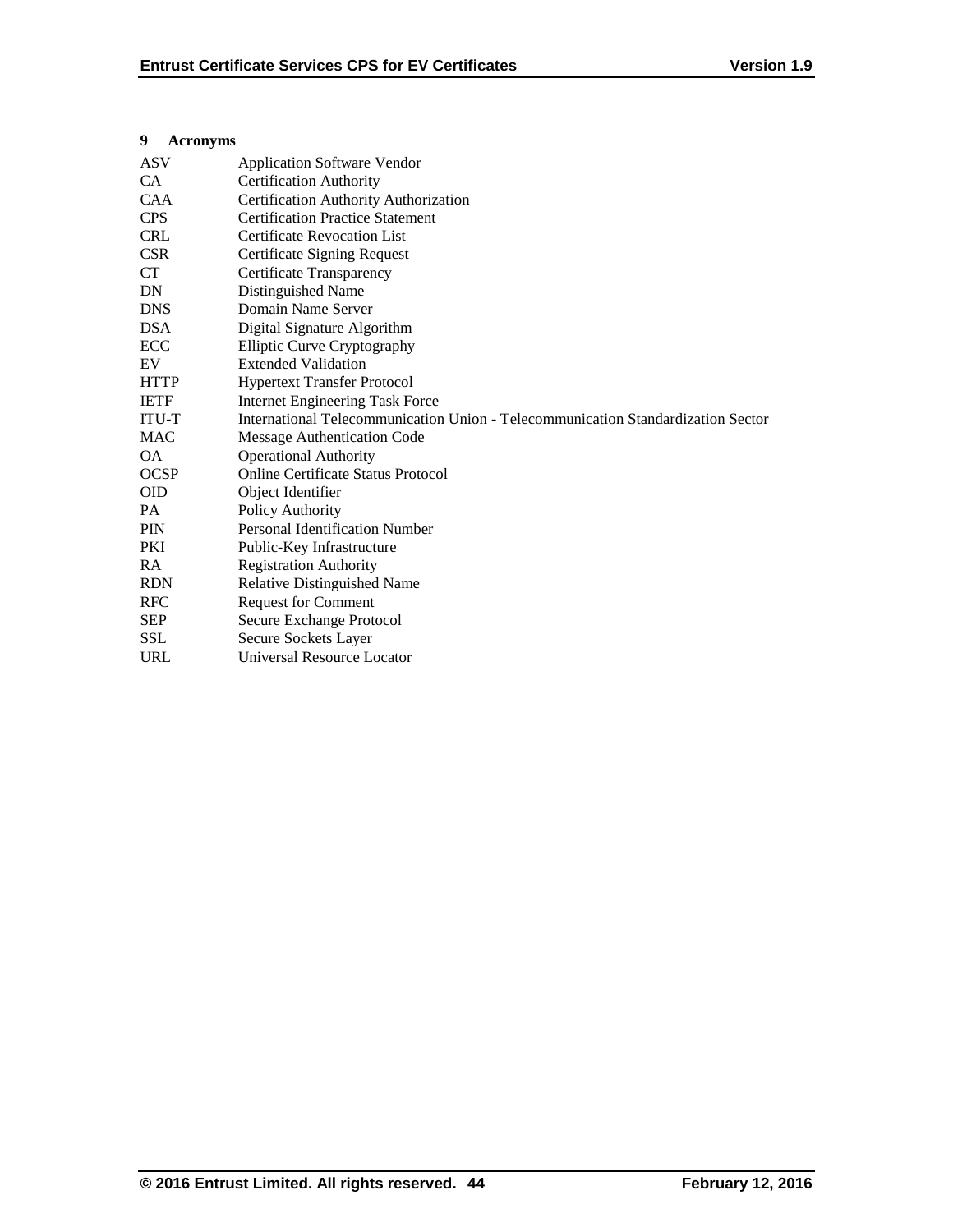### **10 Definitions**

**Affiliate:** means Entrust, and any corporation or other entity that Entrust directly or indirectly controls. In this context, a party "controls" a corporation or another entity if it directly or indirectly owns or controls fifty percent (50%) or more of the voting rights for the board of directors or other mechanism of control.

**Applicant:** means an eligible organization applying for an EV Certificate, but which has not yet been issued an EV Certificate, or an organization that currently has an EV Certificate or EV Certificates and that is applying for renewal of such EV Certificate or EV Certificates or for an additional EV Certificate or EV Certificates.

**Application Software Vendor**: means a developer of Internet browser software or other software that displays or uses certificates, including but not limited to KDE, Microsoft, Mozilla Corporation, Nokia Corporation, Opera Software ASA, and Red Hat, Inc.

**ASV**: see Application Software Vendor.

**Baseline Requirements:** CA/Browser Forum Guidelines Baseline Requirements for the Issuance and Management of Publicly-Trusted Certificates published at http://www.cabforum.org. The Baseline Requirements describe certain minimum requirements that a CA must meet in order to issue SSL Certificates. In the event of any inconsistency between this CPS and the Baseline Requirements, the Baseline Requirements take precedence over this CPS.

**Business Day:** means any day, other than a Saturday, Sunday, statutory or civic holiday in the City of Ottawa, Ontario.

**CA:** see Certification Authority

**Certificate:** means a digital document that at a minimum: (a) identifies the CA issuing it, (b) names or otherwise identifies a Subject, (c) contains a Public Key of a Key Pair, (d) identifies its operational period, and (e) contains a serial number and is digitally signed by a CA.

**Certificate Beneficiaries**: means, collectively, all Application Software Vendors with whom Entrust has entered into a contract to include its root certificate(s) in software distributed by such Application Software Vendors, and all Relying Parties that actually rely on such Certificate during the Operational Period of such Certificate.

**Certificate Revocation List:** means a time-stamped list of the serial numbers of revoked Certificates that has been digitally signed by a CA.

**Certification Authority:** means an entity or organization that (i) creates and digitally signs Certificates that contain among other things a Subject's Public Key and other information that is intended to identify the Subject, (ii) makes Certificates available to facilitate communication with the Subject identified in the Certificate, and (iii) creates and digitally signs Certificate Revocation Lists containing information about Certificates that have been revoked and which should no longer be used or relied upon.

**Certification Practice Statement:** means a statement of the practices that a CA uses in issuing, managing, revoking, renewing, and providing access to Certificates, and the terms and conditions under which the CA makes such services available.

**Co-marketers:** means any person, entity, or organization that has been granted by Entrust or a RA operating under an EV CA the right to promote EV Certificates.

**Compromise:** means a suspected or actual loss, disclosure, or loss of control over sensitive information or data.

**CPS:** see Certification Practice Statement.

**CRL:** see Certificate Revocation List.

**Cross Certificate(s)**: shall mean a Certificate(s) that (i) includes the Public Key of a Public-Private Key pair generated by an EV CA; and (ii) includes the digital signature of an Entrust Root CA.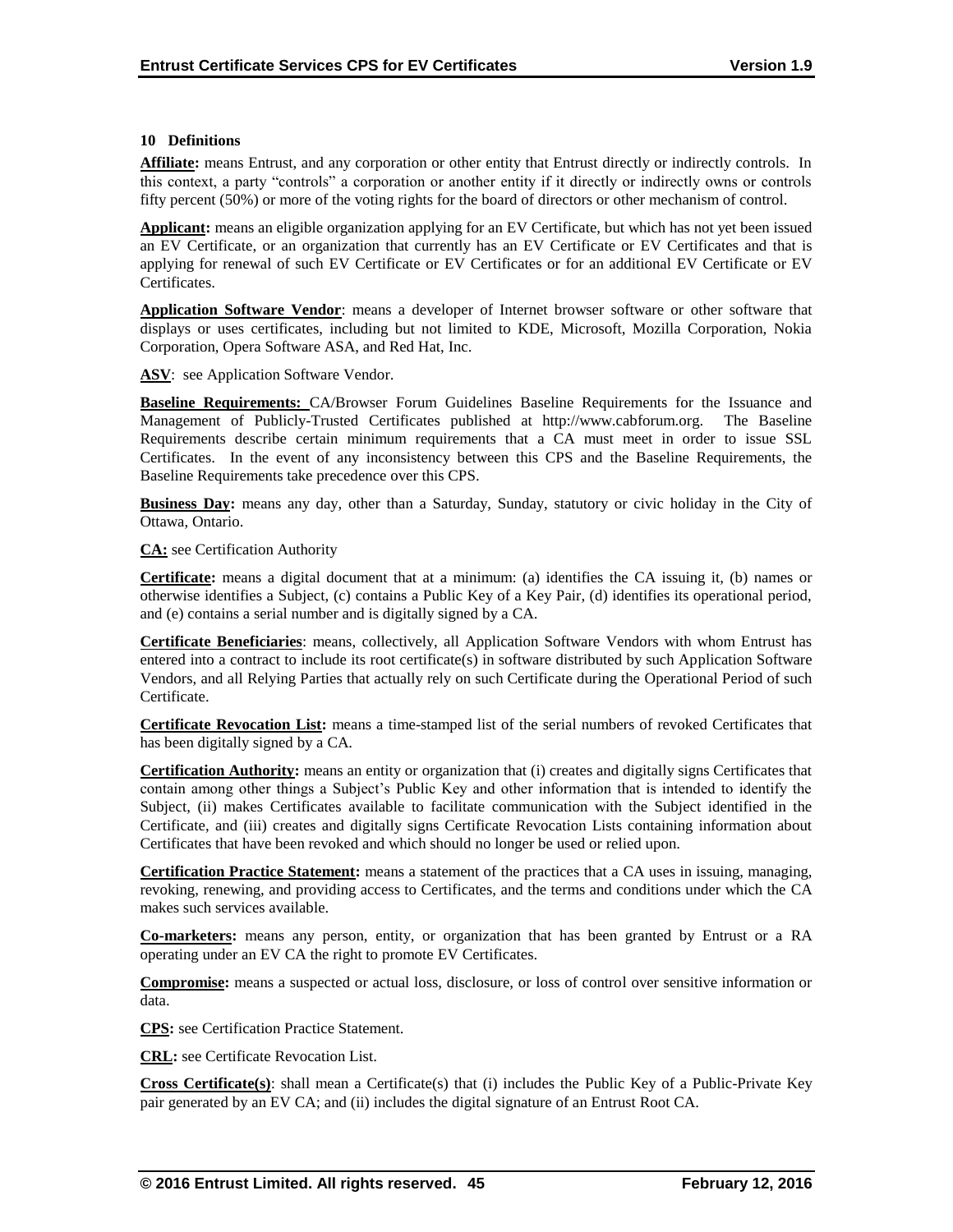**Entrust:** means Entrust Limited.

**Entrust.net**: means Entrust Limited.

**Entrust Operational Authority:** means those personnel who work for or on behalf of Entrust and who are responsible for the operation of the EV CAs.

**Entrust Policy Authority:** means those personnel who work for or on behalf of Entrust and who are responsible for determining the policies and procedures that govern the operation of the EV CAs.

**Entrust Repository:** means a collection of databases and web sites that contain information about EV Certificates and services provided by Entrust in respect to EV Certificates, including among other things, the types of EV Certificates issued by the EV CAs, the services provided by Entrust in respect to EV Certificates, the fees charged by Entrust for EV Certificates and for the services provided by Entrust in respect to EV Certificates, Certificate Revocation Lists, the CPS, and other information and agreements that are intended to govern the use of EV Certificates.

**EV CA:** see EV Certification Authority

**EV Certificate:** means an Certificate issued by an Entrust EV CA meeting the requirements of one of the EV Guideline documents.

**EV Certificate Application:** means the form and application information requested by a RA operating under an Entrust EV CA and submitted by an Applicant when applying for the issuance of an EV Certificate.

**EV Certification Authority:** means a CA operated by or on behalf of Entrust for the purpose of issuing, managing, revoking, renewing, and providing access to EV Certificates.

**EV Certification Practice Statement:** means this document.

**EV Code Signing Certificate:** means an Code Signing Certificate issued by an Entrust EV Code Signing CA meeting the requirements of the EV Code Signing Guidelines.

**EV Code Signing Guidelines:** CA/Browser Forum Guidelines For The Issuance and Management of Extended Validation Code Signing Certificates published at http://www.cabforum.org. The EV Guidelines describe the requirements that a CA must meet in order to issue EV Code Signing Certificates. In the event of any inconsistency between this CPS and the EV Guidelines, the EV Guidelines take precedence over this CPS.

**EV Guidelines:** Collective referral to both the EV SSL Guidelines and the EV Code Signing Guidelines.

**EV SSL Guidelines:** CA/Browser Forum Guidelines For The Issuance and Management of Extended Validation Certificates published at http://www.cabforum.org. The EV Guidelines describe the requirements that a CA must meet in order to issue EV SSL Certificates. In the event of any inconsistency between this CPS and the EV Guidelines, the EV Guidelines take precedence over this CPS.

**EV SSL Certificate:** means an SSL Certificate issued by an Entrust EV SSL CA meeting the requirements of the EV SSL Guidelines.

**FIPS:** means the Federal Information Processing Standards. These are U.S. Federal standards that prescribe specific performance requirements, practices, formats, communication protocols, and other requirements for hardware, software, data, and telecommunications operation.

**IETF:** means the Internet Engineering Task Force. The Internet Engineering Task Force is an international community of network designers, operators, vendors, and researchers concerned with the evolution of the Internet architecture and the efficient operation of the Internet.

**Key Pair:** means two mathematically related cryptographic keys, having the properties that (i) one key can be used to encrypt a message that can only be decrypted using the other key, and (ii) even knowing one key, it is believed to be computationally infeasible to discover the other key.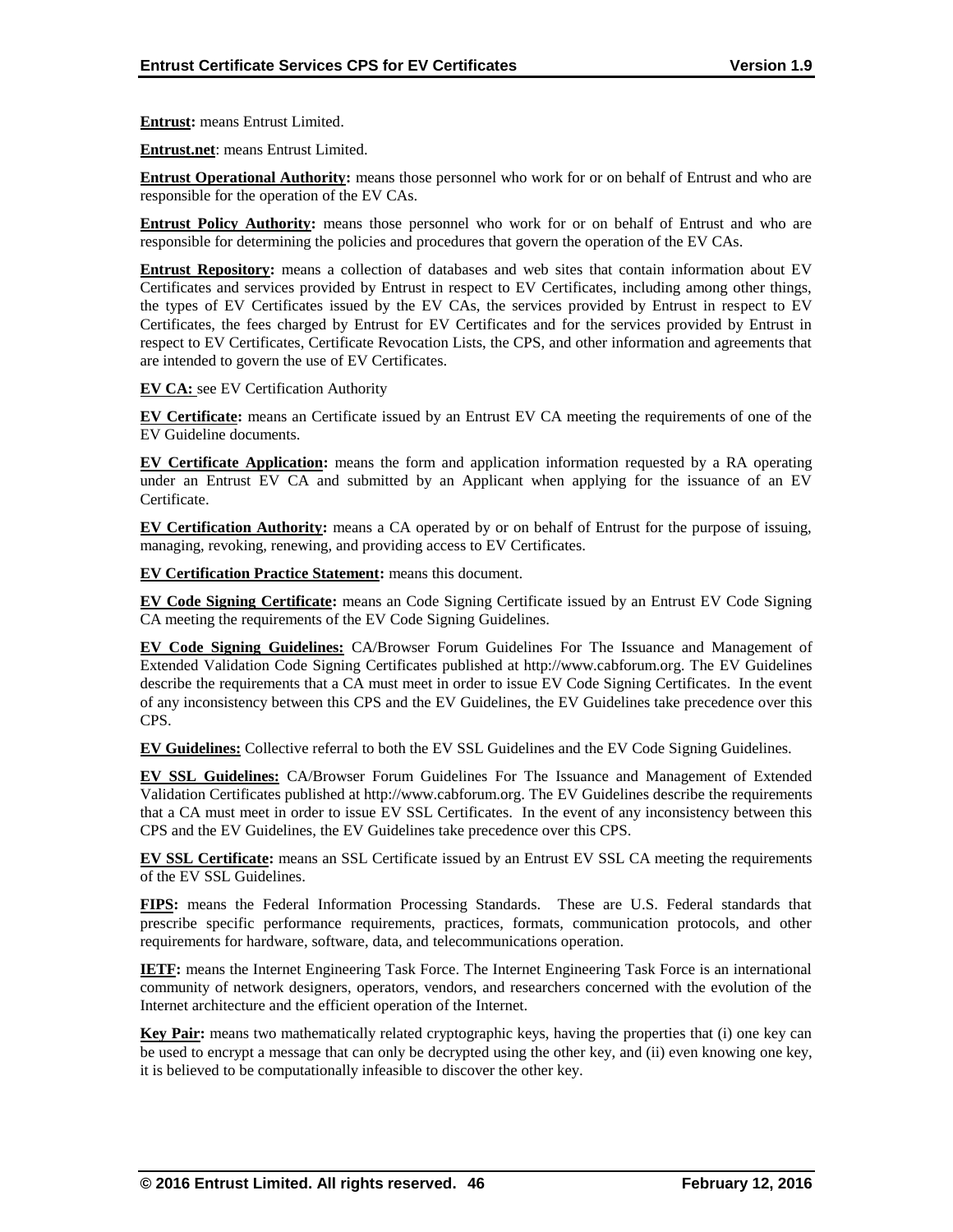**Object Identifier:** means a specially-formatted sequence of numbers that is registered in accordance with internationally-recognized procedures for object identifier registration.

**Operational Period:** means, with respect to a Certificate, the period of its validity. The Operational Period would typically begin on the date the Certificate is issued (or such later date as specified in the Certificate), and ends on the date and time it expires as noted in the Certificate or earlier if the Certificate is Revoked.

**PKIX:** means an IETF Working Group developing technical specifications for PKI components based on X.509 Version 3 Certificates.

**Private Key:** means the key of a Key Pair used to decrypt an encrypted message. This key must be kept secret.

**Public Key:** means the key of a Key Pair used to encrypt a message. The Public Key can be made freely available to anyone who may want to send encrypted messages to the holder of the Private Key of the Key Pair. The Public Key is usually made publicly available in a Certificate issued by a CA and is often obtained by accessing a repository or database. A Public Key is used to encrypt a message that can only be decrypted by the holder of the corresponding Private Key.

**RA:** see Registration Authority.

**Registration Authority:** means an entity that performs two functions: (1) the receipt of information from a Subject to be named in an EV Certificate, and (2) the performance of verification of information provided by the Subject following the procedures prescribed by the EV CAs. In the event that the information provided by a Subject satisfies the criteria defined by the EV CAs, a RA may send a request to an EV CA requesting that the EV CA generate, digitally sign, and issue an EV Certificate containing the information verified by the RA.

**Relying Party:** means a person, entity, or organization that relies on or uses an EV Certificate and/or any other information provided in a Repository under an EV CA to obtain and confirm the Public Key and identity of a Subscriber. For avoidance of doubt, an ASV is not a "Relying Party" when software distributed by such ASV merely displays information regarding a certificate.

**Relying Party Agreement:** means the agreement between a Relying and Entrust or between a Relying Party and an independent third-party RA or Reseller under an EV CA in respect to the provision and use of certain information and services in respect to EV Certificates.

**Repository:** means a collection of databases and web sites that contain information about Certificates issued by a CA including among other things, the types of Certificates and services provided by the CA, fees for the Certificates and services provided by the CA, Certificate Revocation Lists, descriptions of the practices and procedures of the CA, and other information and agreements that are intended to govern the use of Certificates issued by the CA.

**Resellers:** means any person, entity, or organization that has been granted by Entrust or a RA operating under an EV CA the right to license the right to use EV Certificates.

**Revoke or Revocation:** means, with respect to a Certificate, to prematurely end the Operational Period of that Certificate from a specified time forward.

**Subject:** means an organization whose Public Key is contained in an EV Certificate.

**Subordinate CA Certificate**: shall mean a Certificate that (i) includes the Public Key of a Public-Private Key Pair generated by a CA; and (ii) includes the digital signature of an Entrust Root CA.

**Subscriber:** means an organization that has applied for and has been issued an EV Certificate.

**Subscription Agreement:** means the agreement between a Subscriber and Entrust or between a Subscriber and an independent third-party RA or Reseller under an EV CA in respect to the issuance, management, and provision of access to an EV Certificate and the provision of other services in respect to such EV Certificate.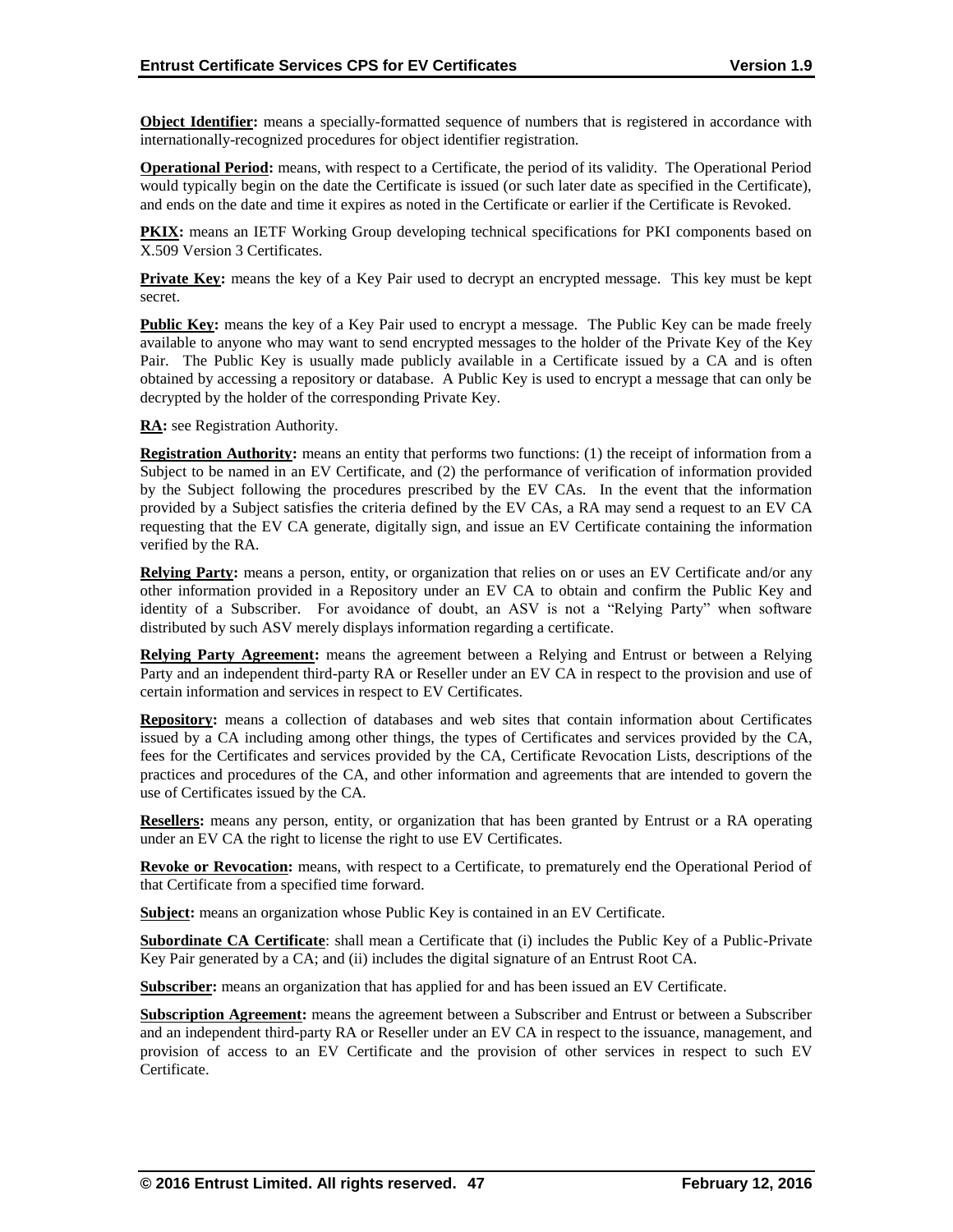# **Appendix A – Certificate Profiles**

| Field                       |                 | <b>Value</b>                                                   |
|-----------------------------|-----------------|----------------------------------------------------------------|
| <b>Attributes</b>           |                 |                                                                |
| Version                     |                 | V <sub>3</sub>                                                 |
| Serial Number               |                 | 38 63 de f8                                                    |
| Signature Algorithm         |                 | sha-1 WithRSAEncryption {1.2.840.113549.1.1.5}                 |
| <b>Issuer DN</b>            |                 | $CN =$ Entrust.net Certification Authority (2048)              |
|                             |                 | $OU = (c)$ 1999 Entrust.net Limited                            |
|                             |                 | $OU = www.entrust.net/CPS_2048 incorp. by ref. (limits liab.)$ |
|                             |                 | $O =$ Entrust.net                                              |
| <b>Validity Period</b>      |                 | Valid from: December 24, 1999                                  |
|                             |                 | Valid to: July 24, 2029                                        |
| Subject DN                  |                 | $CN =$ Entrust.net Certification Authority (2048)              |
|                             |                 | $OU = (c)$ 1999 Entrust.net Limited                            |
|                             |                 | $OU = www.entrust.net/CPS_2048 incorp. by ref. (limits liab.)$ |
|                             |                 | $Q =$ Entrust.net                                              |
| Subject Public Key          |                 | 2048-bit RSA key modulus                                       |
| Info                        |                 | rsaEncryption {1.2.840.113549.1.1.1}                           |
| <b>Extension</b>            | <b>Critical</b> |                                                                |
| <b>Authority Key</b>        |                 | Not present                                                    |
| Identifier                  |                 |                                                                |
| Subject Key Identifier      | No              | 55 e4 81 d1 11 80 be d8 89 b9 08 a3 31 f9 a1 24 09 16 b9 70    |
| Key Usage                   | Yes             | Certificate Signing, CRL Signing                               |
| <b>Certificate Policies</b> |                 | Not present                                                    |
| <b>Basic Constraints</b>    |                 | Subject Type=CA                                                |
|                             |                 | Path Length Constraint=None                                    |
| <b>CRL</b> Distribution     |                 | Not present                                                    |
| Points                      |                 |                                                                |
| Thumbprint (SHA1)           |                 | 50 30 06 09 1d 97 d4 f5 ae 39 f7 cb e7 92 7d 7d 65 2d 34 31    |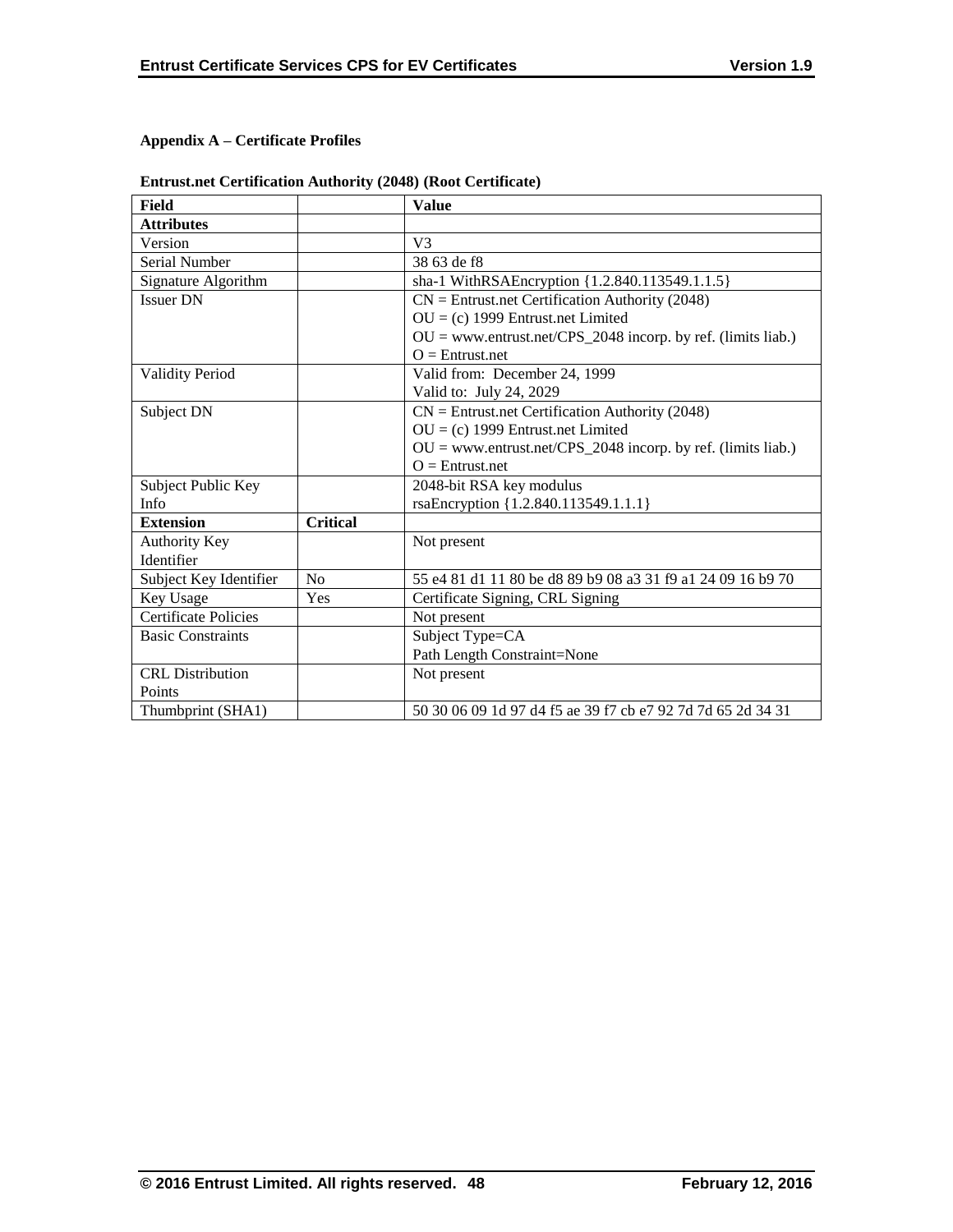| Field                    |                 | <b>Value</b>                                                |
|--------------------------|-----------------|-------------------------------------------------------------|
| <b>Attributes</b>        |                 |                                                             |
| Version                  |                 | V <sub>3</sub>                                              |
| Serial Number            |                 | 45 6b 50 54                                                 |
| Signature Algorithm      |                 | sha-1 WithRSAEncryption {1.2.840.113549.1.1.5}              |
| <b>Issuer DN</b>         |                 | $CN =$ Entrust Root Certification Authority                 |
|                          |                 | $OU = (c) 2006$ Entrust, Inc.                               |
|                          |                 | $OU =$ www.entrust.net/CPS incorporated by reference        |
|                          |                 | $O =$ Entrust, Inc.                                         |
|                          |                 | $C = US$                                                    |
| <b>Validity Period</b>   |                 | Valid from: November 27, 2006                               |
|                          |                 | Valid to: November 27, 2026                                 |
| Subject DN               |                 | $CN =$ Entrust Root Certification Authority                 |
|                          |                 | $OU = (c) 2006$ Entrust, Inc.                               |
|                          |                 | $OU =$ www.entrust.net/CPS incorporated by reference        |
|                          |                 | $O =$ Entrust, Inc.                                         |
|                          |                 | $C = US$                                                    |
| Subject Public Key       |                 | 2048-bit RSA key modulus                                    |
| Info                     |                 | rsaEncryption {1.2.840.113549.1.1.1}                        |
| <b>Extension</b>         | <b>Critical</b> |                                                             |
| <b>Authority Key</b>     | N <sub>0</sub>  | KeyID=68 90 e4 67 a4 a6 53 80 c7 86 66 a4 f1 f7 4b 43 fb 84 |
| Identifier               |                 | bd 6d                                                       |
| Subject Key Identifier   | No              | 68 90 e4 67 a4 a6 53 80 c7 86 66 a4 f1 f7 4b 43 fb 84 bd 6d |
| Key Usage                | Yes             | Certificate Signing, CRL Signing                            |
| <b>Basic Constraints</b> | Yes             | Subject Type = $CA$                                         |
|                          |                 | Path Length Constraint $=$ none                             |

**Entrust Root Certification Authority (Root Certificate)**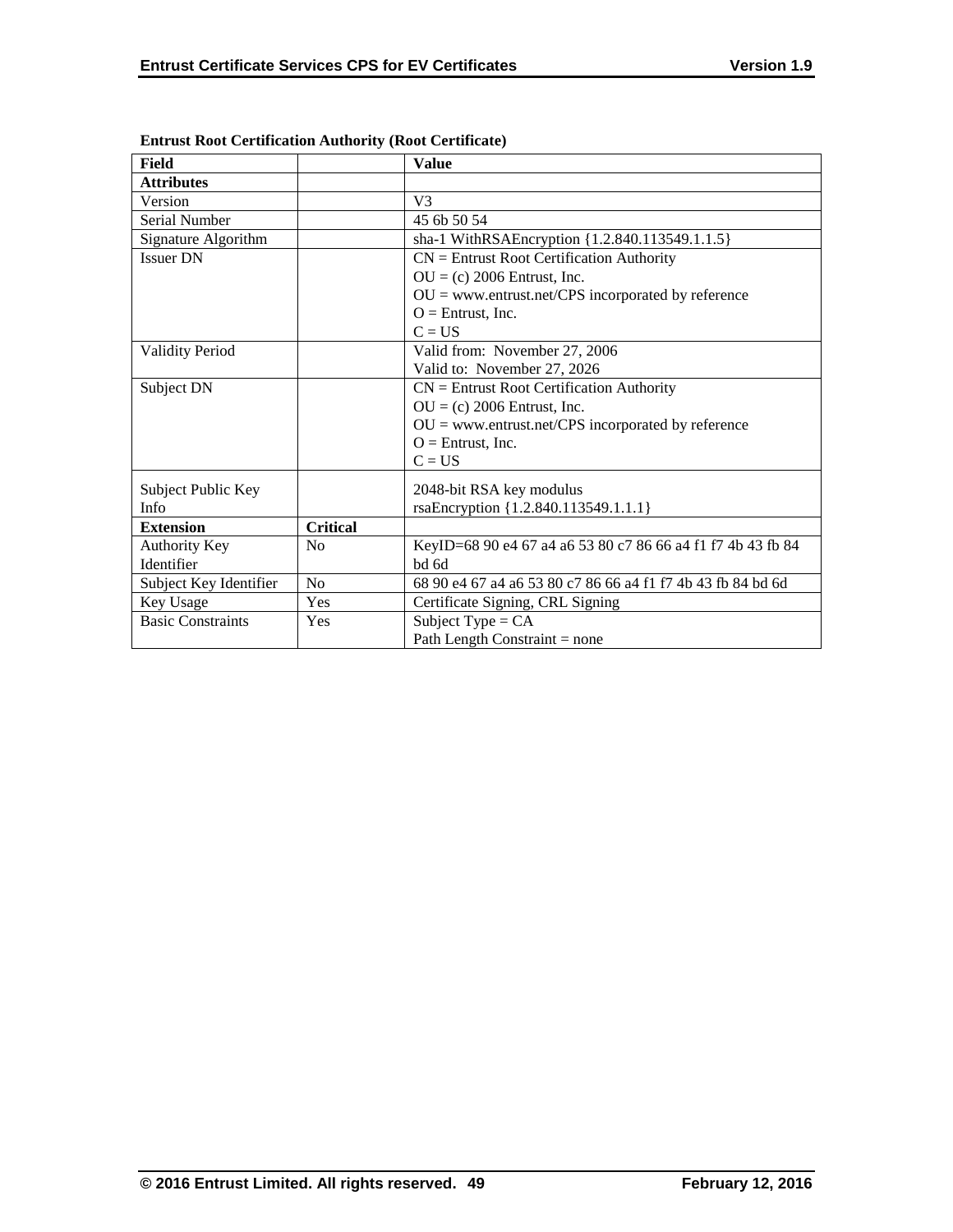| Field                    |                 | <b>Value</b>                                                |
|--------------------------|-----------------|-------------------------------------------------------------|
| <b>Attributes</b>        |                 |                                                             |
| Version                  |                 | V <sub>3</sub>                                              |
| Serial Number            |                 | 4a 53 8c 28                                                 |
| Signature Algorithm      |                 | sha-256 WithRSAEncryption                                   |
| <b>Issuer DN</b>         |                 | $CN =$ Entrust Root Certification Authority - G2            |
|                          |                 | $OU = (c) 2009$ Entrust, Inc. - for authorized use only     |
|                          |                 | $OU = See$ www.entrust.net/legal-terms                      |
|                          |                 | $O =$ Entrust, Inc.                                         |
|                          |                 | $C = US$                                                    |
| <b>Validity Period</b>   |                 | Valid from: July 7, 2009                                    |
|                          |                 | Valid to: December 7, 2030                                  |
| Subject DN               |                 | $CN =$ Entrust Root Certification Authority - G2            |
|                          |                 | $OU = (c) 2009$ Entrust, Inc. - for authorized use only     |
|                          |                 | $OU = See$ www.entrust.net/legal-terms                      |
|                          |                 | $O =$ Entrust, Inc.                                         |
|                          |                 | $C = US$                                                    |
| Subject Public Key       |                 | 2048-bit RSA key modulus                                    |
| Info                     |                 | rsaEncryption {1.2.840.113549.1.1.1}                        |
| <b>Extension</b>         | <b>Critical</b> |                                                             |
| Subject Key Identifier   | N <sub>o</sub>  | 6a 72 26 7a d0 1e ef 7d e7 3b 69 51 d4 6c 8d 9f 90 12 66 ab |
| Key Usage                | Yes             | Certificate Signing, CRL Signing                            |
| <b>Basic Constraints</b> | Yes             | Subject Type = $CA$                                         |
|                          |                 | Path Length Constraint $=$ none                             |

**Entrust Root Certification Authority – G2 (Root Certificate)**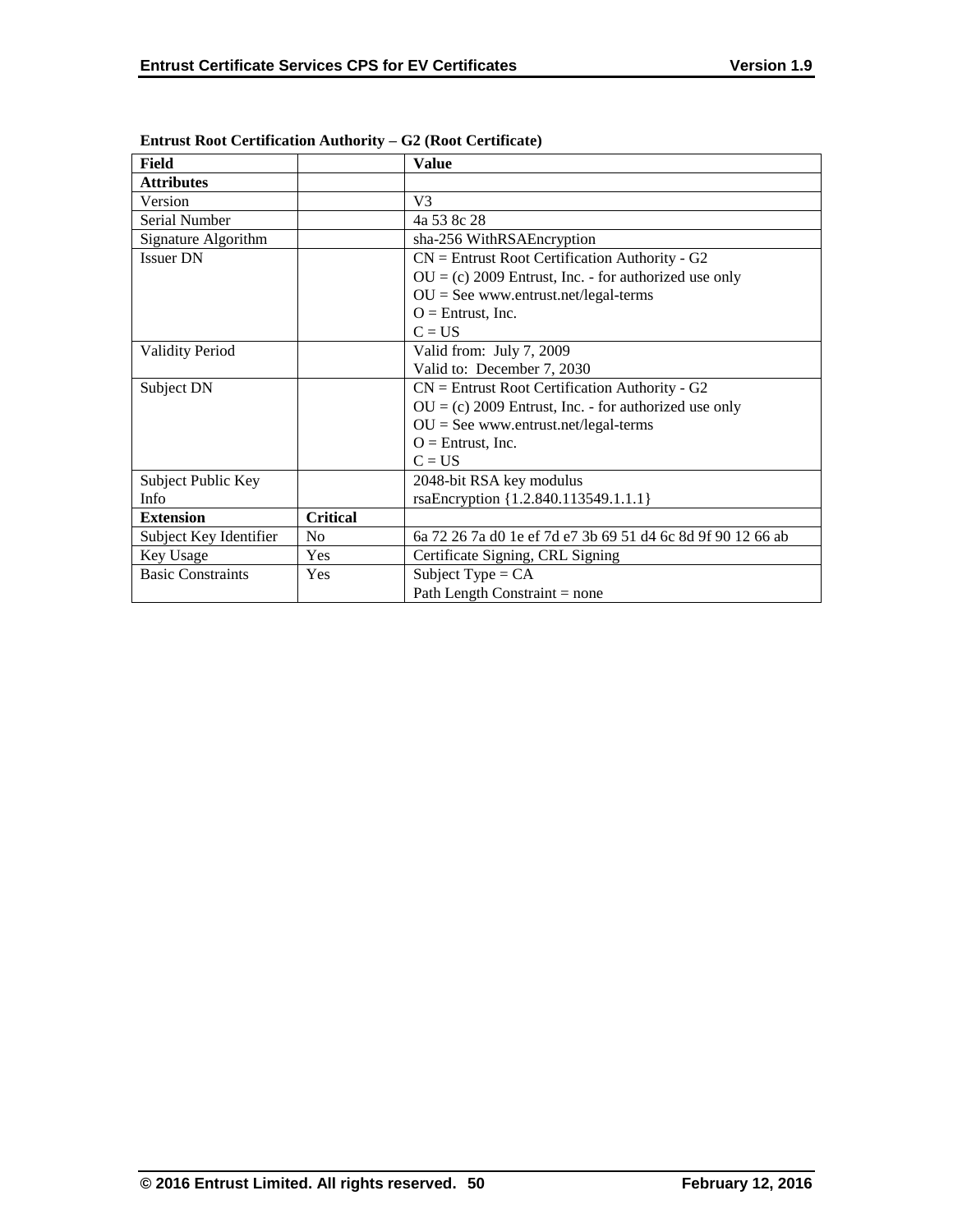| <b>Field</b>                       |                 | <b>Value</b>                                                                                                                                                                              |
|------------------------------------|-----------------|-------------------------------------------------------------------------------------------------------------------------------------------------------------------------------------------|
| <b>Attributes</b>                  |                 |                                                                                                                                                                                           |
| Version                            |                 | V <sub>3</sub>                                                                                                                                                                            |
| Serial Number                      |                 | 16 bytes                                                                                                                                                                                  |
| Signature Algorithm                |                 | ECDSA-SHA384                                                                                                                                                                              |
| <b>Issuer DN</b>                   |                 | $CN =$ Entrust Root Certification Authority - EC1<br>$OU = (c) 2012$ Entrust, Inc. - for authorized use only<br>$OU = See$ www.entrust.net/legal-terms<br>$O =$ Entrust, Inc.<br>$C = US$ |
| <b>Validity Period</b>             |                 | Valid from: issue date<br>Valid to: January 18, 2038                                                                                                                                      |
| Subject DN                         |                 | Same as Issuer DN                                                                                                                                                                         |
| Subject Public Key Info            |                 | Elliptic Curve Public Key<br>SECG elliptic curve secp384r1 (aka NIST P-384)                                                                                                               |
| <b>Extension</b>                   | <b>Critical</b> |                                                                                                                                                                                           |
| <b>Authority Key</b><br>Identifier |                 | Not present                                                                                                                                                                               |
| Subject Key Identifier             | No              | TBD on creation                                                                                                                                                                           |
| Key Usage                          | Yes             | Certificate Signing, CRL Signing                                                                                                                                                          |
| <b>Basic Constraints</b>           | Yes             | Subject Type=CA<br>Path Length Constraint=None                                                                                                                                            |
| <b>CRL</b> Distribution<br>Points  |                 | Not present                                                                                                                                                                               |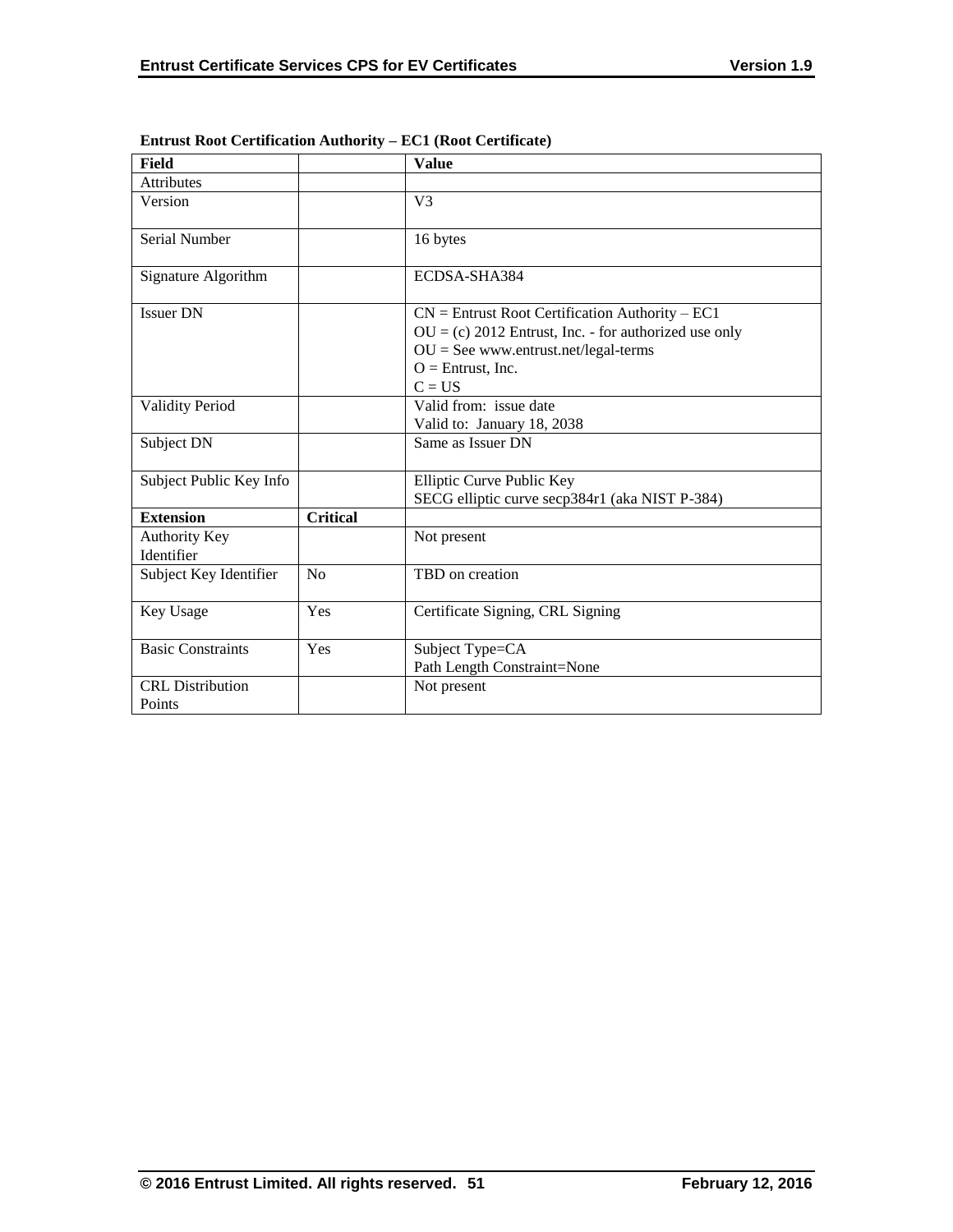| <b>Field</b>                |                 | <b>Value</b>                                                |
|-----------------------------|-----------------|-------------------------------------------------------------|
| <b>Attributes</b>           |                 |                                                             |
| Version                     |                 | V3                                                          |
| Serial Number               |                 | Unique number to PKI domain                                 |
| Signature Algorithm         |                 | sha-1 or sha-256                                            |
| <b>Issuer DN</b>            |                 | Unique X.500 CA DN                                          |
| <b>Validity Period</b>      |                 | No later than 2030                                          |
|                             |                 | notBefore and notAfter are specified                        |
| Subject DN                  |                 | Unique X.500 CA DN                                          |
| Subject Public Key          |                 | 2048-bit RSA key modulus                                    |
| Info                        |                 | rsaEncryption {1.2.840.113549.1.1.1}                        |
| <b>Extension</b>            | <b>Critical</b> |                                                             |
| <b>Authority Key</b>        | N <sub>0</sub>  | Contains 20 byte SHA-1 hash of the Root CA Public Key       |
| Identifier                  |                 |                                                             |
| Subject Key Identifier      | No              | Contains 20 byte SHA-1 hash of the subjectPublicKey in this |
|                             |                 | certificate                                                 |
| Key Usage                   | Yes             | Certificate Signing, CRL Signing                            |
| <b>Extended Key Usage</b>   | No              | As applicable from the following:                           |
|                             |                 | None present                                                |
|                             |                 | Server Authentication (1.3.6.1.5.5.7.3.1)                   |
|                             |                 | Client Authentication (1.3.6.1.5.5.7.3.2)                   |
|                             |                 | Code Signing (1.3.6.1.5.5.7.3.3)                            |
| <b>Certificate Policies</b> | No              | Policy Identifier = All Issuance Policies                   |
|                             |                 | uri: set as applicable                                      |
| <b>Basic Constraints</b>    | Yes             | Subject Type = $CA$                                         |
|                             |                 | Path Length Constraint = value set as required              |
| Authority Information       | No              | Access Method = On-line Certificate Status Protocol         |
| Access                      |                 | (1.3.6.1.5.5.7.48.1)                                        |
|                             |                 | accessLocation: http://ocsp.entrust.net                     |
| <b>CRL</b> Distribution     | No              | http://crl.entrust.net/2048ca.crl,                          |
| Points                      |                 | http://crl.entrust.net/rootca1.crl                          |
|                             |                 | http://crl/entrust.g2ca.crl, or                             |
|                             |                 | http://crl.entrust.net/ec1root.crl                          |

## **Subordinate CA Certificate**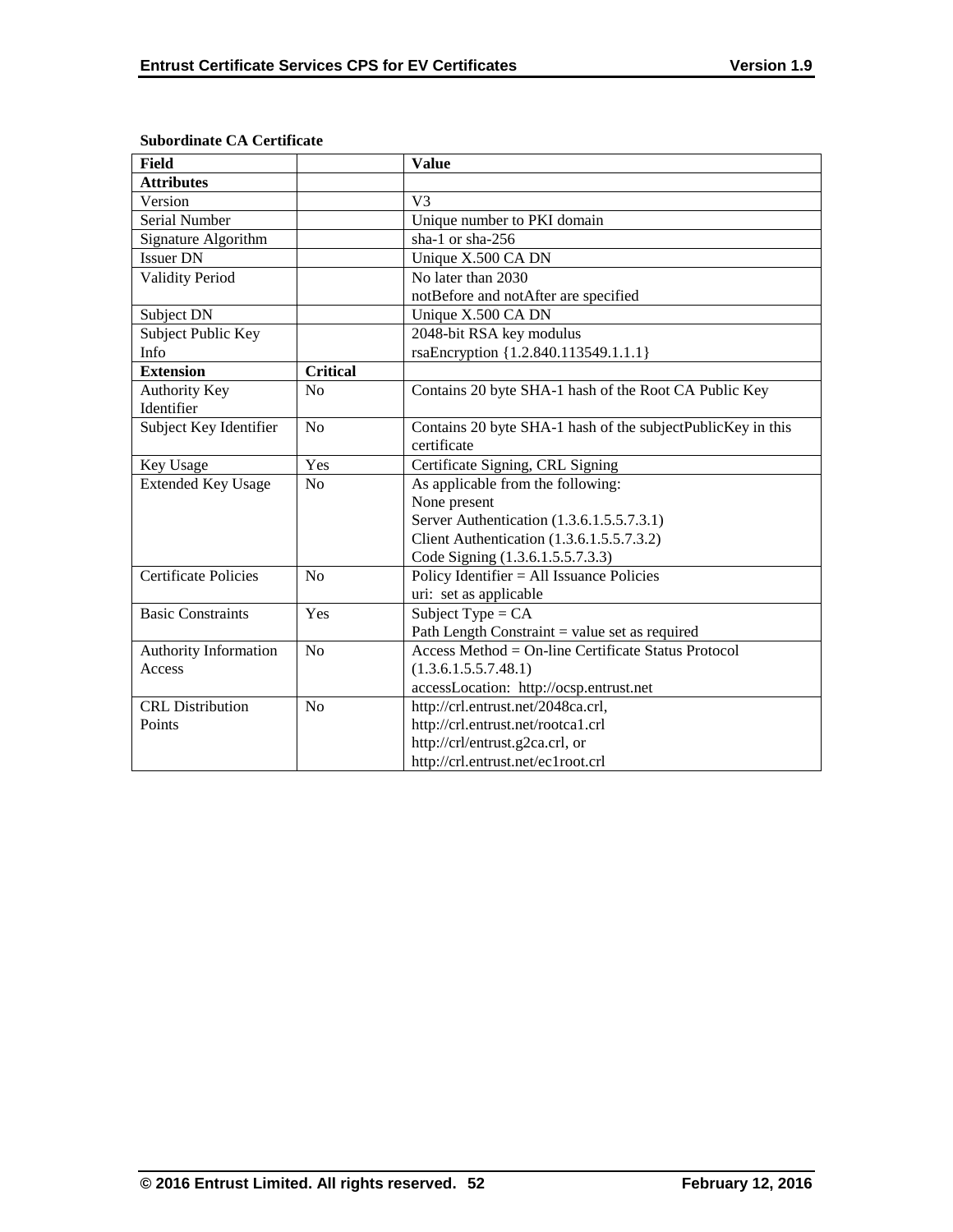| <b>Field</b>                |                 | <b>Value</b>                                                                                          |
|-----------------------------|-----------------|-------------------------------------------------------------------------------------------------------|
| <b>Attributes</b>           |                 |                                                                                                       |
| Version                     |                 | V <sub>3</sub>                                                                                        |
| Serial Number               |                 | Unique number to PKI domain                                                                           |
| <b>Issuer Signature</b>     |                 | sha- $256$                                                                                            |
| Algorithm                   |                 |                                                                                                       |
| <b>Issuer DN</b>            |                 | Unique X.500 CA DN                                                                                    |
| <b>Validity Period</b>      |                 | No greater than 27 months                                                                             |
|                             |                 | notBefore and notAfter are specified                                                                  |
| Subject DN                  |                 | $CN = <$ DNS name of secure server> +                                                                 |
|                             |                 | serialNumber= <registration number="" of="" subscriber=""></registration>                             |
|                             |                 | $OU = cor$ comand $unit of$ subscriber $>$ (optional)                                                 |
|                             |                 | businessCatergory = $\langle$ applicable clause per the EV Guidelines $>$                             |
|                             |                 | $O = \left\langle \text{full legal name of subscripter} \right\rangle$                                |
|                             |                 | jurisdicationOfIncorporationLocalityName (if applicable) =                                            |
|                             |                 | <jurisdication incorporation="" locality="" of="" of<="" or="" registration="" td=""></jurisdication> |
|                             |                 | subscriber>                                                                                           |
|                             |                 | jurisdicationOfIncorporationStateOrProvinceName (if                                                   |
|                             |                 | $applicable) =$ iurisdication of registration or incorporation state                                  |
|                             |                 | or province of subscriber>                                                                            |
|                             |                 | jurisdicationOfIncorporationCountry = $\le$ jurisdication of                                          |
|                             |                 | registration or incorporation country of subscriber>                                                  |
|                             |                 | $L =$ <locality of="" subscriber=""></locality>                                                       |
|                             |                 | $S = \text{state}$ or province of subscriber $\text{in}$ (if applicable)                              |
|                             |                 | $C = \langle$ country of subscriber>                                                                  |
| Subject Public Key          |                 | Minimum 2048 RSA key modulus rsaEncryption                                                            |
| Info                        |                 | ${1.2.840.113549.1.1.1}$                                                                              |
|                             |                 | or ECC keys of NIST P-256, P-384, or P-521                                                            |
| <b>Extension</b>            | <b>Critical</b> |                                                                                                       |
| Authority Key               | N <sub>0</sub>  | Contains 20 byte SHA-1 hash of the CA Public Key                                                      |
| Identifier                  |                 |                                                                                                       |
| Subject Key Identifier      | N <sub>o</sub>  | Contains 20 byte SHA-1 hash of the subjectPublicKey in this                                           |
|                             |                 | certificate                                                                                           |
| Subject Alternative         | N <sub>o</sub>  | $DNS$ name(s) of secure server.                                                                       |
| Name                        |                 |                                                                                                       |
| Certificate                 | N <sub>0</sub>  | 1.3.6.1.4.1.11129.2.4.2                                                                               |
| Transparency                |                 | MAY include two or more Certificate Transparency proofs from                                          |
|                             |                 | approved CT Logs.                                                                                     |
|                             | N <sub>o</sub>  | Digital Signature, Key Encipherment                                                                   |
| Key Usage                   |                 | Server Authentication (1.3.6.1.5.5.7.3.1)                                                             |
| <b>Extended Key Usage</b>   | N <sub>o</sub>  |                                                                                                       |
| <b>Certificate Policies</b> |                 | Client Authentication (1.3.6.1.5.5.7.3.2) - optional<br>[1] Certificate Policy:                       |
|                             | N <sub>o</sub>  | Policy Identifier=2.16.840.1.114028.10.1.2                                                            |
|                             |                 | [1,1] Policy Qualifier Info:                                                                          |
|                             |                 |                                                                                                       |
|                             |                 | Policy Qualifier Id=CPS                                                                               |
|                             |                 | Qualifier:                                                                                            |
|                             |                 | http://www.entrust.net/rpa                                                                            |
| <b>Basic Constraints</b>    | N <sub>0</sub>  | Subject Type = End Entity                                                                             |
|                             |                 | Path Length Constraint = None                                                                         |

# **EV SSL End Entity Certificate**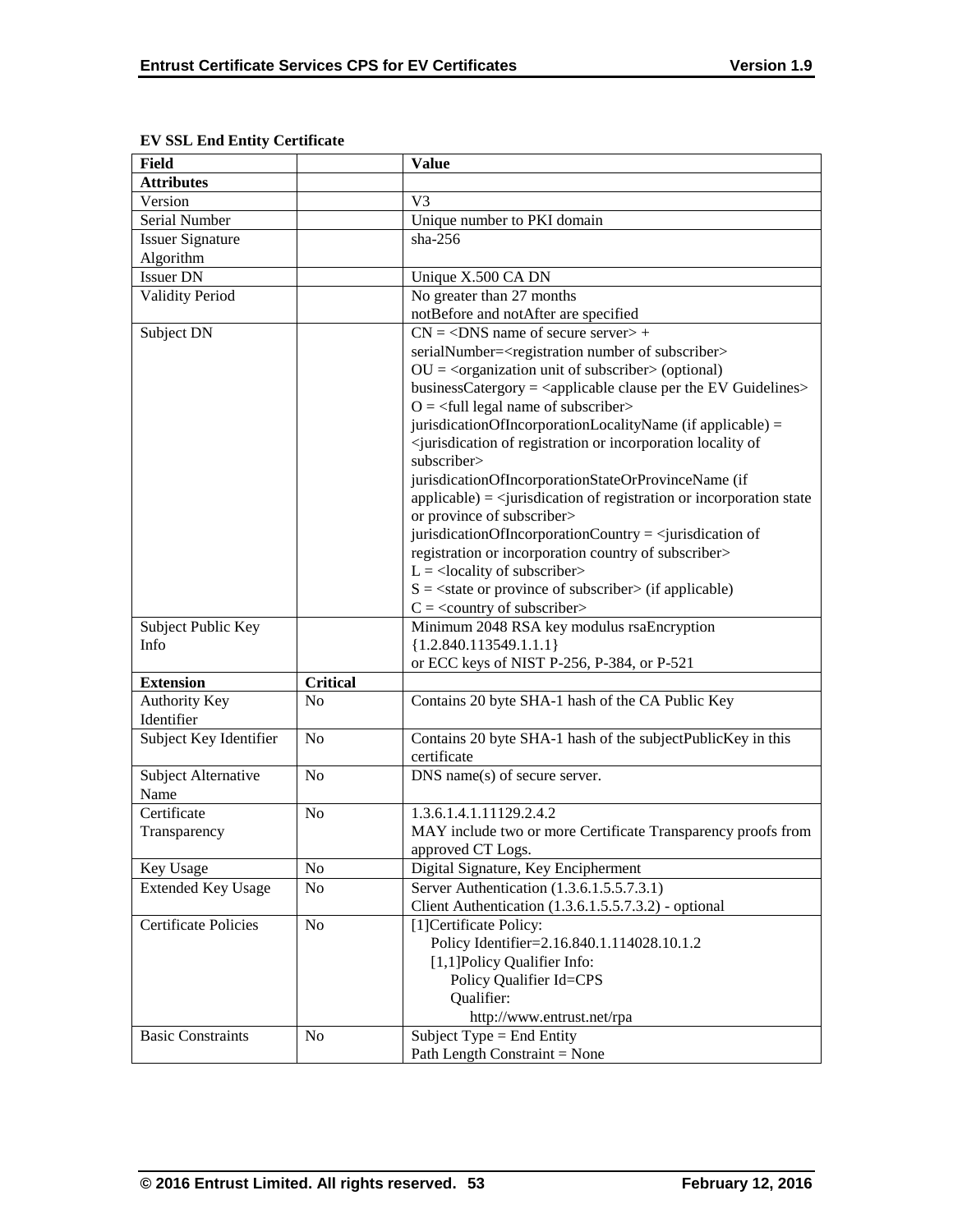| Field                        |                | <b>Value</b>                                         |
|------------------------------|----------------|------------------------------------------------------|
| <b>Authority Information</b> | N <sub>0</sub> | $Access Method = On-line Centlicate Status Protocol$ |
| Access                       |                | (1.3.6.1.5.5.7.48.1)                                 |
|                              |                | accessLocation: http://ocsp.entrust.net              |
|                              |                | Access Method = Certification Authority Issuer       |
|                              |                | (1.3.6.1.5.5.7.48.2)                                 |
|                              |                | accessLocation: http://aia.entrust.net/l1e-chain.cer |
|                              |                | OR http://aia.entrust.net/l1e-chainsha2.cer          |
|                              |                | OR http://aia.entrust.net/11m-chain256.cer           |
| <b>CRL</b> Distribution      | N <sub>0</sub> | http://crl.entrust.net/level1e.crl                   |
| Points                       |                | OR http://crl.entrust.net/level1m.crl                |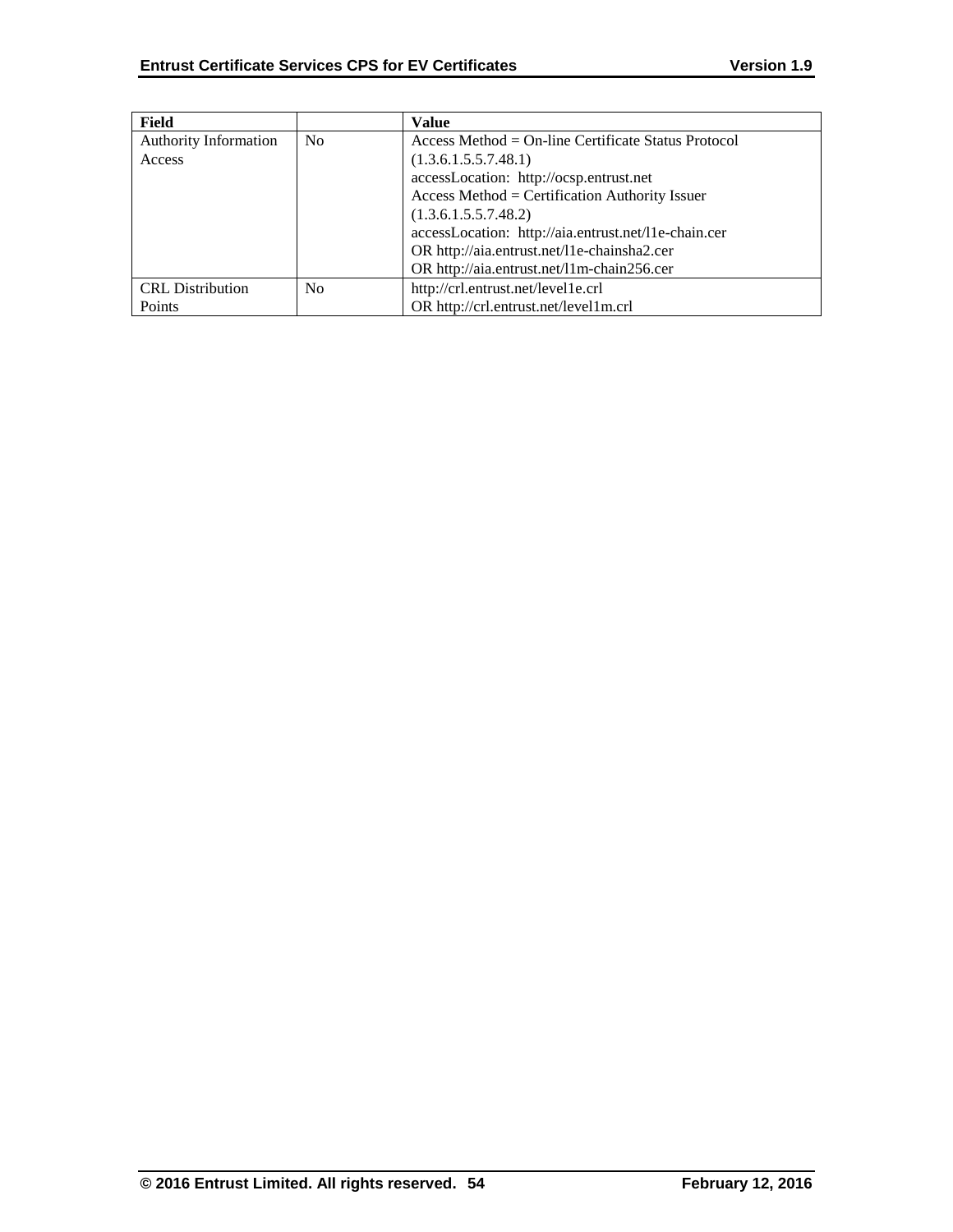| <b>Field</b>                |                | <b>Value</b>                                                                                                                                                                                                                                                                                                                                                                                                                                                                                                                                                                                                                                                                                                                                                                                                                                                                                                                                                                                                                                                                                                                                           |
|-----------------------------|----------------|--------------------------------------------------------------------------------------------------------------------------------------------------------------------------------------------------------------------------------------------------------------------------------------------------------------------------------------------------------------------------------------------------------------------------------------------------------------------------------------------------------------------------------------------------------------------------------------------------------------------------------------------------------------------------------------------------------------------------------------------------------------------------------------------------------------------------------------------------------------------------------------------------------------------------------------------------------------------------------------------------------------------------------------------------------------------------------------------------------------------------------------------------------|
| <b>Attributes</b>           |                |                                                                                                                                                                                                                                                                                                                                                                                                                                                                                                                                                                                                                                                                                                                                                                                                                                                                                                                                                                                                                                                                                                                                                        |
| Version                     |                | V <sub>3</sub>                                                                                                                                                                                                                                                                                                                                                                                                                                                                                                                                                                                                                                                                                                                                                                                                                                                                                                                                                                                                                                                                                                                                         |
| Serial Number               |                | Unique number to PKI domain                                                                                                                                                                                                                                                                                                                                                                                                                                                                                                                                                                                                                                                                                                                                                                                                                                                                                                                                                                                                                                                                                                                            |
| <b>Issuer Signature</b>     |                | sha- $256$                                                                                                                                                                                                                                                                                                                                                                                                                                                                                                                                                                                                                                                                                                                                                                                                                                                                                                                                                                                                                                                                                                                                             |
| Algorithm                   |                |                                                                                                                                                                                                                                                                                                                                                                                                                                                                                                                                                                                                                                                                                                                                                                                                                                                                                                                                                                                                                                                                                                                                                        |
| <b>Issuer DN</b>            |                | $CN =$ Entrust Extended Validation Code Signing $CA -$<br>EVCS <sub>1</sub><br>$OU = (c) 2015$ Entrust, Inc. - for authorized use only<br>$OU = See$ www.entrust.net/legal-terms<br>$O =$ Entrust, Inc.<br>$C = US$                                                                                                                                                                                                                                                                                                                                                                                                                                                                                                                                                                                                                                                                                                                                                                                                                                                                                                                                    |
| <b>Validity Period</b>      |                | notBefore and notAfter are specified                                                                                                                                                                                                                                                                                                                                                                                                                                                                                                                                                                                                                                                                                                                                                                                                                                                                                                                                                                                                                                                                                                                   |
| Subject DN                  |                | $CN =$ <full legal="" name="" of="" subscriber=""><br/>serialNumber=<registration number="" of="" subscriber=""><br/>businessCatergory = <math>\langle</math>applicable clause per the EV<br/>Guidelines&gt;<br/><math>OU = corganization unit of subscripter &gt; (optional)</math><br/><math>O = \left\langle \text{full legal name of subscripter} \right\rangle</math><br/>jurisdicationOfIncorporationLocalityName (if applicable) =<br/><jurisdication incorporation="" locality="" of="" of<br="" or="" registration="">subscriber&gt; (optional)<br/>jurisdicationOfIncorporationStateOrProvinceName (if<br/><math>applicable) = \langle</math>jurisdication of registration or incorporation<br/>state or province of subscriber&gt; (optional)<br/>jurisdicationOfIncorporationCountry = <math>\le</math>jurisdication of<br/>registration or incorporation country of subscriber&gt;<br/><math>L =</math><locality of="" subscriber=""> (optional)<br/><math>S = \text{state}</math> or province of subscriber &gt; (if applicable)<br/><math>C = \langle</math> country of subscriber&gt;</locality></jurisdication></registration></full> |
| Subject Public Key Info     |                | Minimum 2048-bit RSA key modulus<br>rsaEncryption {1.2.840.113549.1.1.1}                                                                                                                                                                                                                                                                                                                                                                                                                                                                                                                                                                                                                                                                                                                                                                                                                                                                                                                                                                                                                                                                               |
| Extension                   | Critical       |                                                                                                                                                                                                                                                                                                                                                                                                                                                                                                                                                                                                                                                                                                                                                                                                                                                                                                                                                                                                                                                                                                                                                        |
| Authority Key Identifier    | N <sub>o</sub> | Hash of the CA public key                                                                                                                                                                                                                                                                                                                                                                                                                                                                                                                                                                                                                                                                                                                                                                                                                                                                                                                                                                                                                                                                                                                              |
| Subject Key Identifier      | N <sub>o</sub> | Hash of the subjectPublicKey in this certificate                                                                                                                                                                                                                                                                                                                                                                                                                                                                                                                                                                                                                                                                                                                                                                                                                                                                                                                                                                                                                                                                                                       |
| Key Usage                   | Yes            | Digital Signature                                                                                                                                                                                                                                                                                                                                                                                                                                                                                                                                                                                                                                                                                                                                                                                                                                                                                                                                                                                                                                                                                                                                      |
| <b>Extended Key Usage</b>   | No             | Code Signing (1.3.6.1.5.5.7.3.3)                                                                                                                                                                                                                                                                                                                                                                                                                                                                                                                                                                                                                                                                                                                                                                                                                                                                                                                                                                                                                                                                                                                       |
| <b>Certificate Policies</b> | N <sub>o</sub> | [1]Certificate Policy:<br>Policy Identifier= 2.16.840.1.114028.10.1.2<br>[1,1] Policy Qualifier Info:<br>Policy Qualifier Id=CPS<br>Qualifier: http://www.entrust.net/rpa                                                                                                                                                                                                                                                                                                                                                                                                                                                                                                                                                                                                                                                                                                                                                                                                                                                                                                                                                                              |
| <b>Basic Constraints</b>    | N <sub>0</sub> | Subject Type = End Entity<br>Path Length Constraint = None                                                                                                                                                                                                                                                                                                                                                                                                                                                                                                                                                                                                                                                                                                                                                                                                                                                                                                                                                                                                                                                                                             |
| Authority Information       |                | Access Method = On-line Certificate Status Protocol<br>1.                                                                                                                                                                                                                                                                                                                                                                                                                                                                                                                                                                                                                                                                                                                                                                                                                                                                                                                                                                                                                                                                                              |
| Access                      |                | (1.3.6.1.5.5.7.48.1)<br>Alternative Name: URL=http://ocsp.entrust.net                                                                                                                                                                                                                                                                                                                                                                                                                                                                                                                                                                                                                                                                                                                                                                                                                                                                                                                                                                                                                                                                                  |

**EV Code Signing End Entity Certificate**